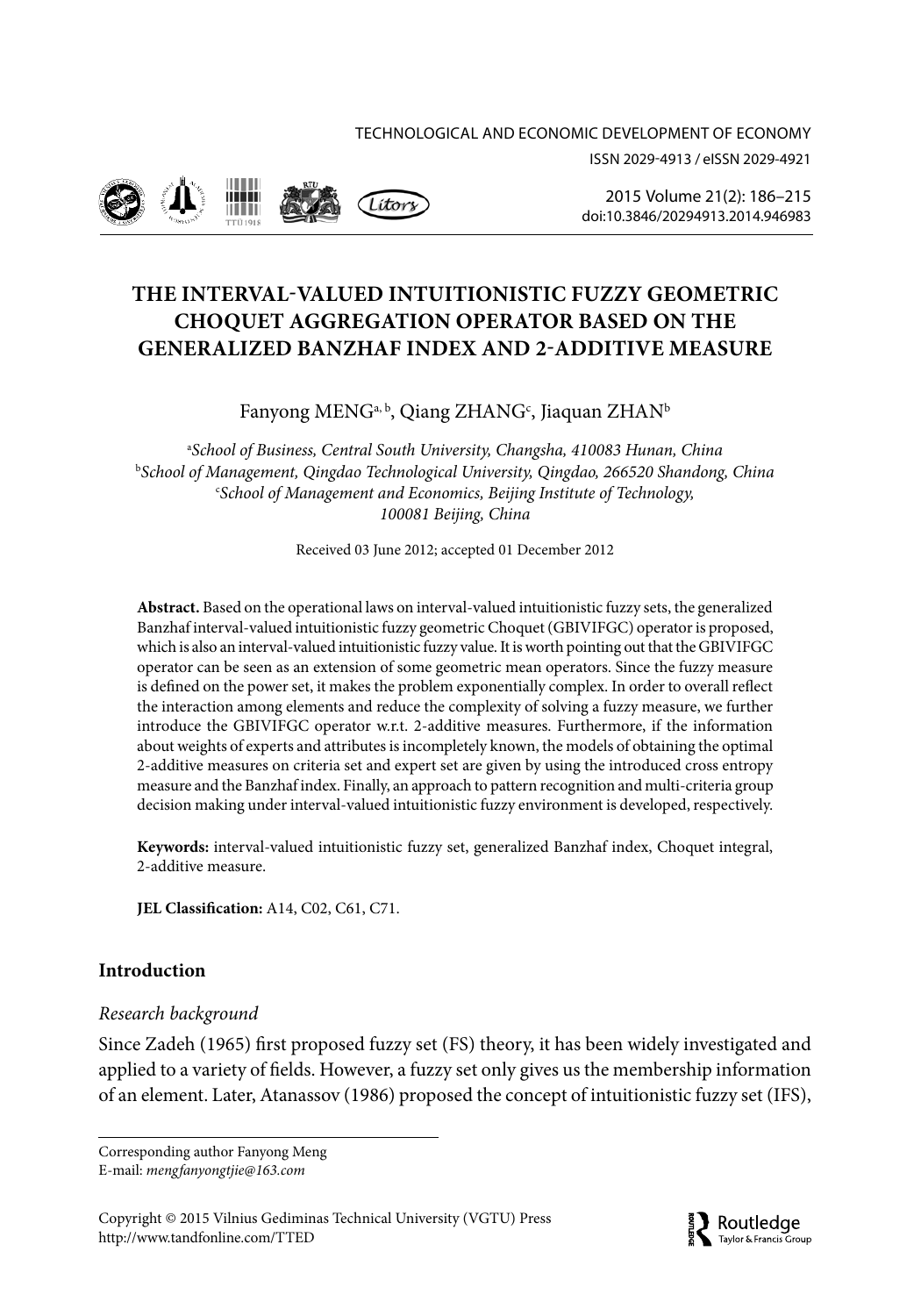which is characterized by a degree of membership and a degree of non-membership. The sum of the membership degree and the non-membership degree of each ordered pair is less than or equal to one. The IFSs give us the possibility to model hesitation and uncertainty by using an additional degree (Wang 2009; Yager 2009). Atanassov (1986, 1999) further gave some basic operations and relations of IFSs. Xu (2007a) and Xu and Yager (2006) introduced some aggregation operators. The research results have been achieved in many different fields (Atanassov 1999; Hung, Yang 2008; Jiang *et al*. 2009; Bustince *et al*. 2007; Xu *et al*. 2008; Chen, Li 2010; Xu, Cai 2010a; De *et al*. 2001). However, in many real life situations, the exact values of the membership and non-membership would not be identified easily due to insufficiency in information availability. In 1989, Atanassov and Gargov (1989) introduced the concept of interval-valued intuitionistic fuzzy sets, which are characterized by an interval membership function and an interval non-membership function. Such a generalization further facilitates effectively representing inherent imprecision and uncertainty in the human decision making process. The application of interval-valued intuitionistic fuzzy sets for solving various decision making problems has received considerable attention recently (Atanassov 1994; Chen *et al*. 2011; Li 2010, 2011a, 2011b; Nayagam, Sivaraman 2011; Park *et al*. 2011; Xu, Chen 2007; Xu, Cai 2010a; Ye 2010; Yue 2011).

 All above mentioned researches only considered situations where all elements in a set are independent, i.e., they only considered the addition of the importance of individual elements. However, in many practical situations, the elements are usually correlative (Grabisch 1995, 1996). As a powerful tool for measuring the interaction phenomenon among elements, fuzzy measures (Sugeno 1974) have been successfully used in decision problems (Labreuche, Grabisch 2003; Grabisch, Labreuche 2008; Yager 2003; Xu 2010; Tan, Chen 2010a, 2010b, 2011; Tan 2011a, 2011b; Tan *et al*. 2011; Zhang *et al*. 2011). Since the fuzzy measure is defined on the power set, it makes the problem exponentially complex. In order to deal with this issue, some special fuzzy measures were proposed, such as  $\lambda$  – fuzzy measure (Sugeno 1974), *k*-additive measure (Grabisch 1997) and *p*-symmetric fuzzy measure (Miranda *et al*. 2002). Corresponding to fuzzy measures, fuzzy integrals as a useful tool for aggregating fuzzy information are also successfully used in many different fields (Grabisch *et al*. 2000).

### *Research objectives*

Although many aggregation operators have been developed under intuitionistic fuzzy environment, there are some problems that should be pointed out: (1) The existing aggregation operators based on the Choquet integral do not consider the interaction among elements globally; (2) How to obtain the fuzzy measure on a set is not studied; (3) The complexity of solving a fuzzy measure is not taken into account.. In order to deal with these problems, the rest of this paper is organized as follows:

In section 1, some basic notations and conceptions are reviewed, which will be used in the following. In section 2, we introduce an aggregation operator for IVIFSs by using the Choquet integral and the generalized Banzhaf index, which is named as the generalized Banzhaf interval- valued intuitionistic fuzzy geometric Choquet (GBIVIFGC) operator. In order to simplify the complexity of solving a fuzzy measure, we further define the GBIVIFGC operator w.r.t. 2-adttitive measure, which is simply expressed as the GABIVIFGC operator.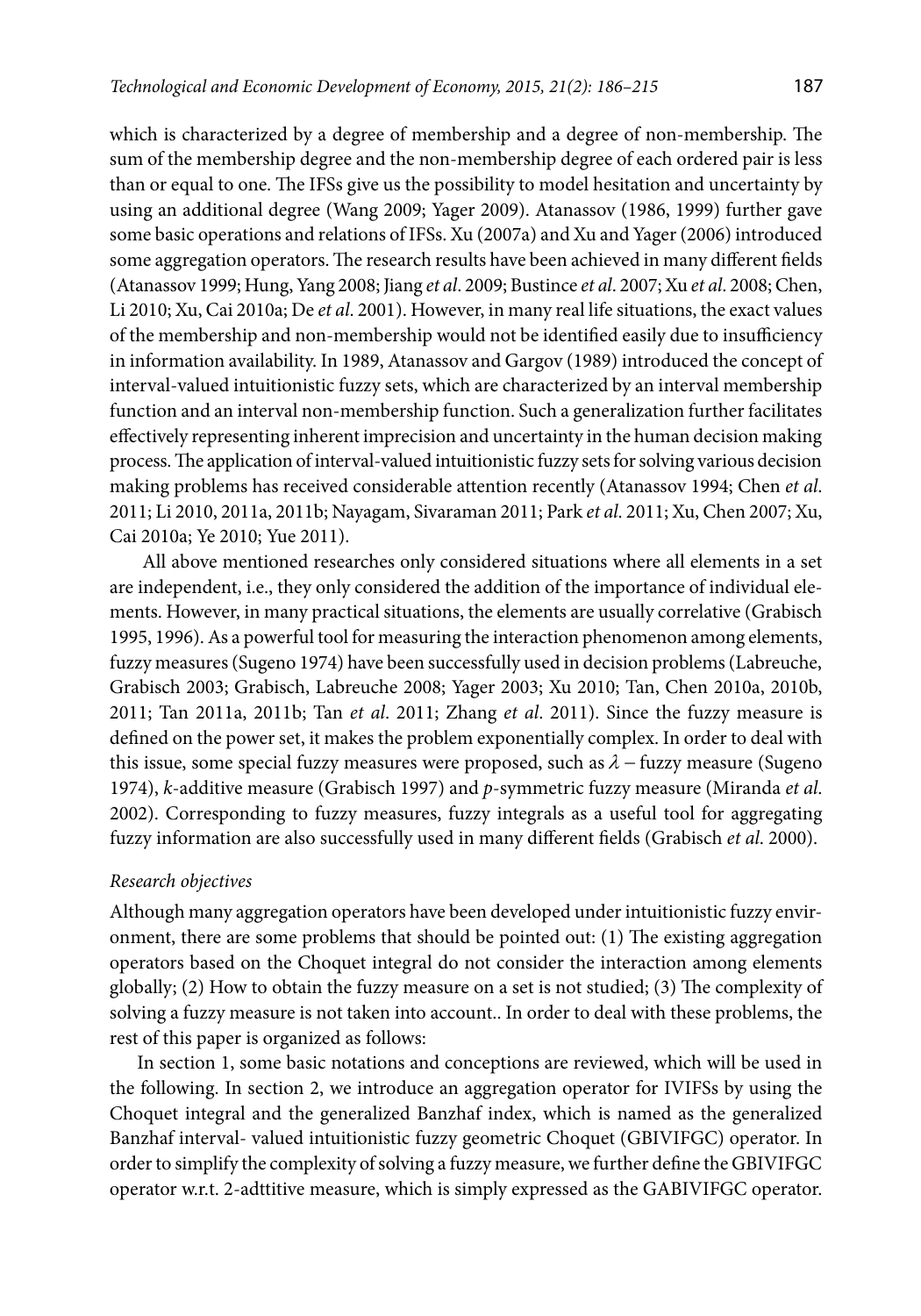In section 3, we first give a new cross entropy measure for IVIFSs. Then, the models of getting the optimal 2-additive measures on criteria set and expert set are given, respectively. In section 4, an approach to pattern recognition and multi-criteria group decision making under interval-valued intuitionistic fuzzy environment is respectively developed. Meantime, the corresponding examples are given to illustrate the concrete application of the introduced methods. The conclusions are made in the last section.

### **1. Preliminaries**

In this section, we will review some basic notations and definitions of interval-valued intuitionistic fuzzy sets, fuzzy measures and the Choquet integral, which will be used in the following.

### **1.1. Interval-valued intuitionistic fuzzy sets**

**Definition 1** (Atanassov, Gargov 1989)**.** Let *X* be a no empty finite set. An IVIFS *A* in *X* is expressed as:

$$
A = \left\{ \left\langle x, [\mu_l(x), \mu_u(x)], [\nu_l(x), \nu_u(x)] \right\rangle | x \in X \right\},\
$$

where  $[\mu_1(x), \mu_2(x)] \subseteq [0,1]$  and  $[\nu_1(x), \nu_2(x)] \subseteq [0,1]$  respectively denote the intervalvalued degrees of membership and non-membership of element  $x \in X$  with the condition  $\mu_u(x) + \nu_u(x) \leq 1.$ 

For any  $x \in X$ ,  $[\pi_1(x), \pi_2(x)] = [1 - \mu_1(x) - \nu_2(x), 1 - \mu_1(x) - \nu_1(x)]$  is the interval hesitance degree of element *x* to *A*.  $[\pi_1(x), \pi_2(x)]$  is also called interval intuitionistic index. When  $\pi_l(x) = \pi_u(x)$  for all  $x \in X$ , the IVIFS *A* degenerates to be an IFS. Especially, when  $\pi_l(x) = \pi_u(x) = 0$  for all  $x \in X$ , the IVIFS *A* degenerates to be a fuzzy set.

In order to denote simply, any interval-valued intuitionistic fuzzy value (IVIFV)  $\tilde{\alpha}$ can be expressed by  $\tilde{\alpha} = ([a,b],[c,d])$ , where  $[a,b] \subseteq [0,1]$  and  $[c,d] \subseteq [0,1]$  respectively denote the interval-valued degrees of membership and non-membership with the condition  $b+d≤1$  (see Xu, Chen 2007). Let  $\Omega$  be the set of all IVIFVs on *X*. Obviously, we know that  $\tilde{\alpha}^+ = ([1,1],[0,0])$  and  $\tilde{\alpha}^- = ([0,0],[1,1])$  are the largest and smallest IVIFVs, respectively (see Xu 2007b).

Combine the interval intuitionistic index, Xu (2008) introduced the following form to express an IVIFS  $A = \{ \langle x, [\mu_l(x), \mu_u(x)], [\nu_l(x), \nu_u(x)], [\pi_l(x), \pi_u(x)] \rangle | x \in X \}.$  Thus, any IVIFV  $\tilde{\alpha} = ( [a,b], [c,d] )$  can be expressed by  $\tilde{\alpha} = ( [a,b], [c,d], [e,f] )$  with  $e = 1-b-d$  and *f* =1−*c*−*a*. In this situation, it is clear that  $\tilde{\alpha}^+$  = ([1,1],[0,0],[0,0]) and  $\tilde{\alpha}^-$  = ([0,0],[1,1],[0,0]) are the largest and smallest IVIFVs, respectively (see Xu 2008).

**Definition 2** (Xu 2007b). Let  $\tilde{\alpha} = ([a_1, b_1], [c_1, d_1])$  and  $\tilde{\gamma} = ([a_2, b_2], [c_2, d_2])$  be any two IVIFVs in  $\Omega$ , then some operations of  $\tilde{\alpha}$  and  $\tilde{\gamma}$  are defined by:

- 1)  $\tilde{\alpha} \otimes \tilde{\gamma} = (\left[ a_1 a_2, b_1 b_2 \right], \left[ c_1 + c_2 c_1 c_2, d_1 + d_2 d_1 d_2 \right]),$
- 2)  $\tilde{\alpha}^{\lambda} = ((a_1^{\lambda}, b_1^{\lambda}), [1 (1 c_1)^{\lambda}, 1 (1 d_1)^{\lambda}]), \lambda > 0.$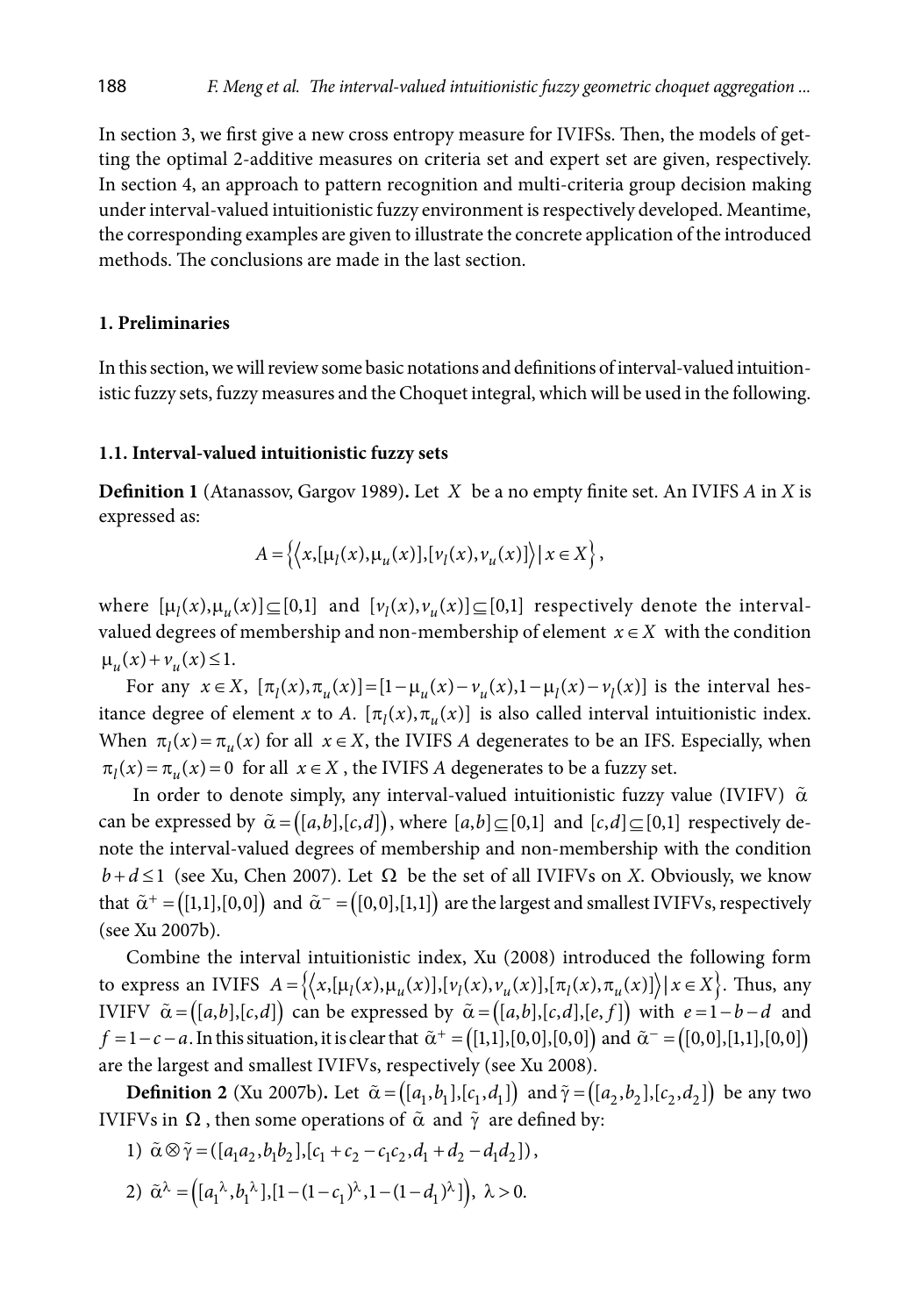**Proposition 1** (Xu 2007b). Let  $\tilde{\alpha} = ([a_1, b_1], [c_1, d_1])$  and  $\tilde{\gamma} = ([a_2, b_2], [c_2, d_2])$  be any two IVIFVs in Ω, then:

- 1)  $\tilde{\alpha} \otimes \tilde{\gamma} = \tilde{\gamma} \otimes \tilde{\alpha}$
- 2)  $({\tilde{\alpha}} \otimes {\tilde{\gamma}})^{\lambda} = {\tilde{\alpha}}^{\lambda} \otimes {\tilde{\gamma}}^{\lambda} \quad \forall \lambda > 0,$
- 3)  $\tilde{\alpha}^{\lambda_1 + \lambda_2} = \tilde{\alpha}^{\lambda_1} \otimes \tilde{\alpha}^{\lambda_2} \quad \forall \lambda_1, \lambda_2 > 0.$

**Definition 3.** Let  $\tilde{\alpha} = (\begin{bmatrix} a_1, b_1 \end{bmatrix}, \begin{bmatrix} c_1, d_1 \end{bmatrix})$  and  $\tilde{\gamma} = (\begin{bmatrix} a_2, b_2 \end{bmatrix}, \begin{bmatrix} c_2, d_2 \end{bmatrix})$  be any two IVIFVs in  $\Omega$ , then:

- 1)  $\tilde{\alpha} \leq \tilde{\gamma}$  if and only if  $a_1 \leq a_2, b_1 \leq b_2, c_1 \geq c_2$  and  $d_1 \geq d_2$ ,
- 2)  $\tilde{\alpha} = \tilde{\gamma}$  if and only if  $\tilde{\alpha} \leq \tilde{\gamma}$  and  $\tilde{\alpha} \geq \tilde{\gamma}$ ,
- 3)  $\tilde{\alpha}^C = ([c_1, d_1], [a_1, b_1]).$

### **1.2. Fuzzy measures and the Choquet integral**

In some real decision problems, it is not suitable to measure the importance of criteria by using additive measures because the independence of them is usually violated. In 1974, Sugeno (1974) introduced the concept of fuzzy measure, which is a powerful tool for modeling interaction among elements (Grabisch, Roubens 1999; Kojadinovic 2003, 2005) and dealing with decision problems (Grabisch 1995, 1996; Labreuche, Grabisch 2003; Grabisch, Labreuche 2008; Xu 2010; Tan, Chen 2010a, 2010b).

**Definition 4** (Sugeno 1974). A fuzzy measure  $\mu$  on finite set *N* is a set function  $\mu$ :  $P(N) \rightarrow [0,1]$  satisfying:

- 1)  $\mu(\emptyset) = 0$ ,  $\mu(N) = 1$ ,
- 2)  $A \subseteq B$  implies  $\mu(A) \leq \mu(B)$ ,

where *P*(*N*) is the power set of *N*.

In the multi-criteria group decision making,  $\mu(A)$  can be viewed as the importance of the criteria set or expert set *A*. As a result, in addition to the usual weights on criteria set or expert set taken separately, weights on any combination of criteria set or expert set are also defined.

From Definition 4, we know the fuzzy measure is defined on the power set, which makes the problem exponentially complex. Thus, it is not easy to get the fuzzy measure of each combination in a set when it is large. In order to reflect the interaction among elements and simplify the complexity of solving a fuzzy measure, some special fuzzy measures were introduced (Sugeno 1974; Grabisch 1997; Miranda *et al*. 2002).

Let  $f$ : {0,1}  $\rightarrow \mathbb{R}$ . be a pseudo-Boolean function. Grabisch (1997) pointed out that any fuzzy measure µ can be seen as a particular case of pseudo-Boolean function, and put under a multilinear polynomial in *n* variables:

$$
\mu(A) = \sum_{T \subseteq N} [a_T \prod_{i \in T} y_i] \quad \forall A \subseteq N \,, \tag{1}
$$

where  $a_T \in \mathbb{R}$ ,  $y = (y_1, y_2, ..., y_n) \in \{0,1\}^n$ , and  $y_i = 1$  iff  $i \in A$ .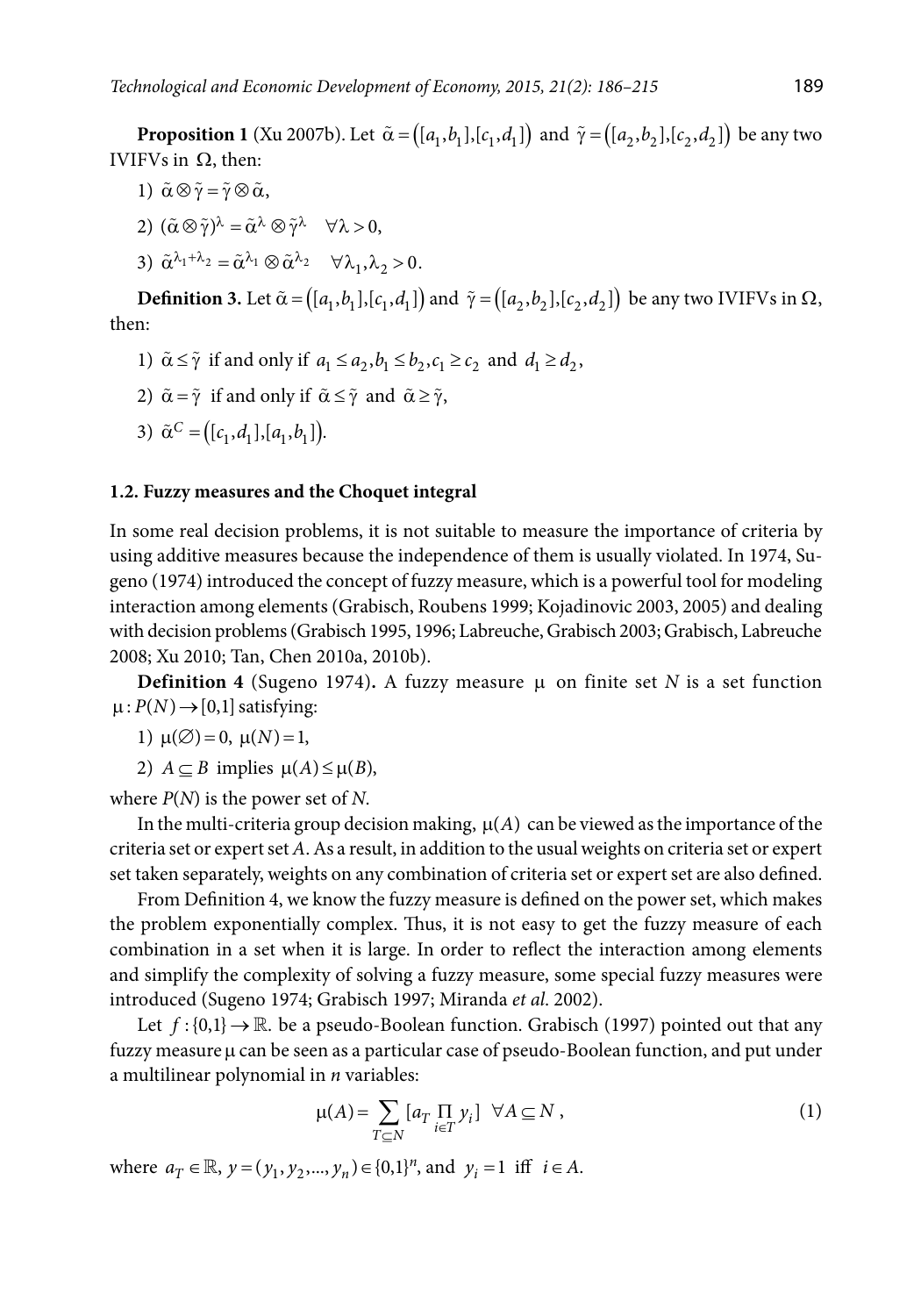The set of coefficients  $a_T(T \subseteq N)$  in fact corresponds to the Möbius transform, denoted by  $a_T = \sum_{r} (-1)^{|T \setminus S|} \mu(S)$  $S \subseteq T$ *S*  $\sum_{S \subseteq T} (-1)^{|T \setminus S|} \mu(S)$ . Since the transform is inversible,  $\mu$  can be recovered from  $a_T$  by  $(A) = \sum a_B$  $B \subseteq A$  $A) = \sum a$  $\mu(A) = \sum_{B \subseteq A} a_B.$ 

**Definition 5** (Grabisch 1997). A fuzzy measure  $\mu$  on *N* is said to be *k*-*additive* if its corresponding pseudo-Boolean function is a multilinear polynomial of degree  $k$ , i.e.,  $a_T = 0$  for all *T* such that  $|T| > k$ , and there exists at least one subset *T* with *k* elements such that  $a_T \neq 0$ .

When  $k = 1$ , the *k*-additive measure  $\mu$  reduces to be an additive measure; When  $k = n$ , the *k*- additive  $\mu$  is a fuzzy measure as usual. Especially, when  $k = 2$ , by Eq. (1) we get a 2-additive measure. For a 2-additive measure  $\mu$ , one can easily get (Grabisch 1997), for any  $S \subseteq N$  with  $|S| \geq 2$ :

$$
\mu(S) = \sum_{i=1}^{n} a_i x_i + \sum_{\{i,j\} \subseteq N} a_{ij} x_i x_j = \sum_{i \in S} a_i + \sum_{\{i,j\} \subseteq S} a_{ij} = \sum_{\{i,j\} \subseteq S} \mu(i,j) - (|S| - 2) \sum_{i \in S} \mu(i),
$$
 (2)

where  $\mu(i) = a_i, \mu(i, j) = a_i + a_j + a_{ij}$ .

For a 2-additive measure, we only need  $n(n+1)/2$  coefficients to determine it for a set with *n* elements.

**Theorem 1** (Grabisch 1997). Let  $\mu$  be a fuzzy measure on *N*, then  $\mu$  is a 2-additive measure if and only if there exist coefficients  $\mu(i)$  and  $\mu(i, j)$  for all *i*,  $j \in N$  that satisfy the following conditions:

1)  $\mu(i) \geq 0 \quad \forall i \in N$ ,

2) 
$$
\sum_{\{i,j\} \subseteq N} \mu(i,j) - (|N|-2) \sum_{i \in N} \mu(i) = 1,
$$

3)  $\sum (\mu(i,k) - \mu(i))$ \  $(\lambda(i, k) - \mu(i) ) \geq (|S| - 2)\mu(k)$ *i Sk*  $(i,k) - \mu(i) \geq (|S| - 2)\mu(k)$  $\sum_{k \in \mathcal{S}(k)} (\mu(i,k) - \mu(i)) \geq (|S| - 2)\mu(k) \quad \forall S \in \mathbb{N} \text{ s.t. } k \in \mathbb{S} \text{ and } |S| \geq 2.$ 

Corresponding to fuzzy measures, fuzzy integrals are important aggregation operators w.r.t. fuzzy measures, which are studied by many researchers (Sugeno 1974; Grabisch 1997; Miranda *et al*. 2002; Dubois, Prade 1988). One of the most important fuzzy integrals is the Choquet integral (Choquet 1953). Yager (2003) introduced the Choquet aggregation operator on fuzzy sets. Xu (2010) and Tan (2011b) studied some Choquet aggregation operators on IFSs and IVIFSs. The application of the Choquet integral has received considerable attention recently (Labreuche, Grabisch 2003; Grabisch, Labreuche 2008; Yager 2003; Xu 2010; Tan 2011a, 2011b). In 1996, Grabisch (1996) put forward the following concept of the Choquet integral on discrete sets.

**Definition 6.** Let *f* be a positive real-valued function on  $X = \{x_1, x_2, ..., x_n\}$ , and  $\mu$  be a fuzzy measure on *N*. The discrete Choquet integral of *f* w.r.t. µ is defined by:

$$
C_{\mu}(f(x_{(1)}), f(x_{(2)}),..., f(x_{(n)})) = \sum_{i=1}^{n} f(x_{(i)})(\mu(A_{(i)}) - \mu(A_{(i+1)})),
$$

where (*·*) indicates a permutation on *N* such that  $f(x_{(1)}) \le f(x_{(2)}) \le ... \le f(x_{(n)})$ , and  $A_{(i)} = \{i, ..., n\}$  with  $A_{(n+1)} = \emptyset$ .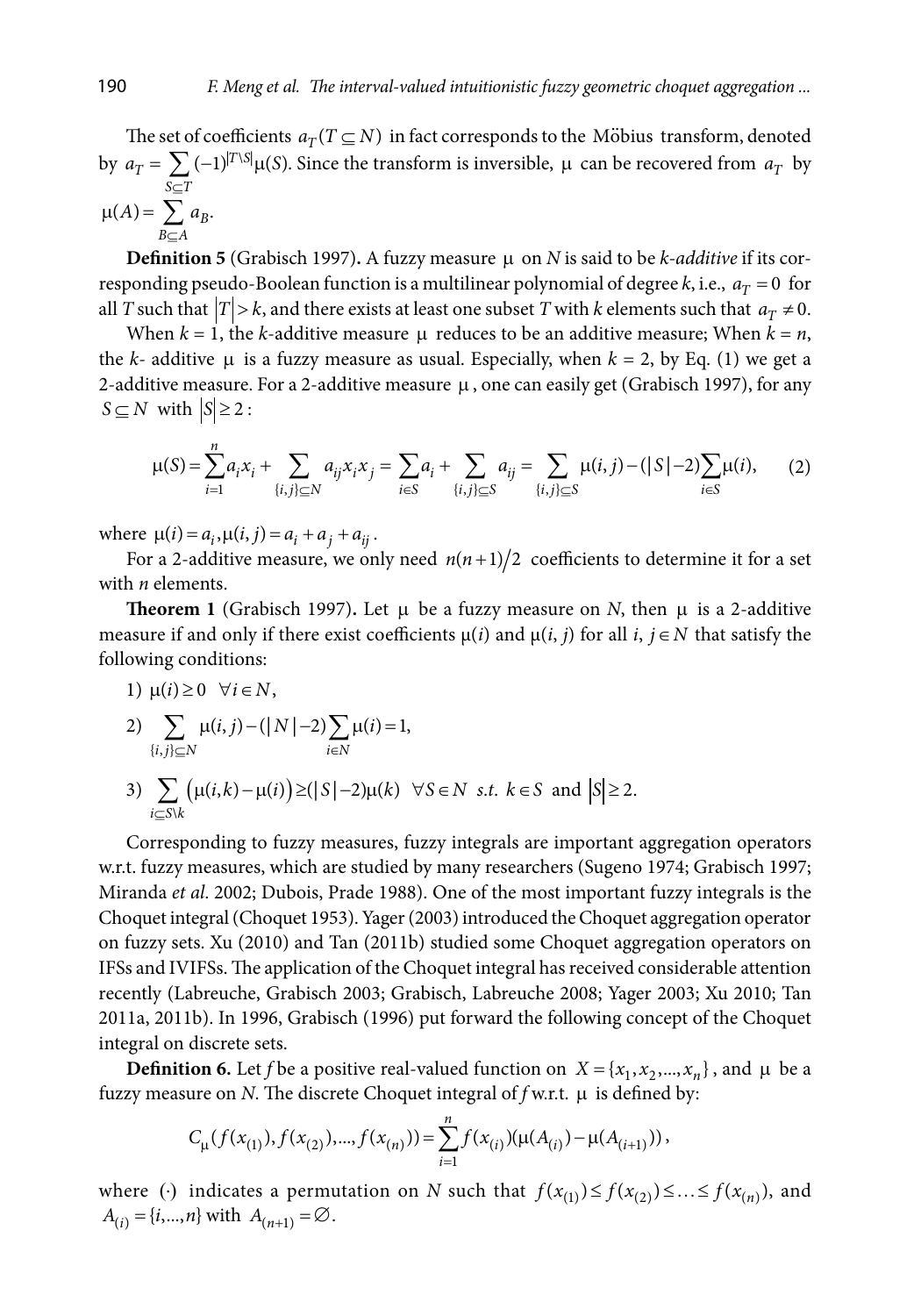Based on the Choquet integral, Xu (2010) defined the following interval-valued intuitionistic fuzzy correlated averaging (IVIFCA) operator:

IVIFCA(
$$
\tilde{\alpha}_1, \tilde{\alpha}_2, ..., \tilde{\alpha}_n
$$
) =  $\bigoplus_{i=1}^n \tilde{\alpha}_{(i)} \Big( \mu(A_{(i)}) - \mu(A_{(i+1)}) \Big)$ ,

and Xu (2010) and Tan (2011b) respectively presented the following interval-valued intuitionistic fuzzy geometric aggregation (IVIFGA) operator:

IVIFGA(
$$
\tilde{\alpha}_1, \tilde{\alpha}_2, ..., \tilde{\alpha}_n
$$
) =  $\bigotimes_{i=1}^n \tilde{\alpha}_{(i)}^{\mu(A_{(i)}) - \mu(A_{(i+1)})}$ ,

where (·) indicates a permutation on *X* such that  $\tilde{\alpha}_{(1)} \leq \tilde{\alpha}_{(2)} \leq ... \leq \tilde{\alpha}_{(n)}$ , and  $A_{(i)} = \{i,...,n\}$ with  $A_{(n+1)} = \emptyset$ , **m** is the fuzzy measure on index set  $N = \{1, 2, ..., n\}$ .

Although the IVIFCA and IVIFGA operators can indict the importance of any combination in a set, they can not overall reflect the interaction among all combinations  $A_{(i)}$  ( $i = 1, 2, ..., n$ ) as it only considers the interaction between subsets  $A_{(i)}$  and  $A_{(i+1)}$  ( $i = 1, 2, ..., n$ ).

## **2. The generalized Banzhaf interval-valued intuitionistic fuzzy geometric Choquet operator**

#### **2.1. The general case**

In order to measure the power or the strength of each coalition in a game rather than that of each player, Marichal (2000) gave an expectation index called the generalized Banzhaf index in game theory, which is expressed by:

$$
\varphi_S(\mu, N) = \sum_{T \subseteq N \setminus S} \frac{1}{2^{|N| - |S|}} (\mu(S \cup T) - \mu(T)) \quad \forall S \subseteq N.
$$
\n(3)

From Eq. (3), when  $|S| = 1$ , suppose  $S = \{i\}$ , then we get the Banzhaf function (Banzhaf 1965) as follows:

$$
\varphi_i(\mu, N) = \sum_{T \subseteq N \setminus i} \frac{1}{2^{|N|-1}} (\mu(i \cup T) - \mu(T)) \quad \forall i \in N.
$$
\n(4)

When we apply Eq. (3) in the setting of multi-criteria decision making.  $\varphi_{\rm S}(\mu, N)$  can be viewed as the importance of the criteria set *S*. For any  $S \subseteq N$ , if there is no interaction between the coalition  $S \subseteq N$  and any coalition in  $N \setminus S$ , then  $\mu$  degenerates to be an additive measure. Namely,  $\varphi_S(\mu, N) = \sum \varphi_i(\mu, N) = \sum \mu(i)$ *i S i S*  $N = \sum \varphi_i(\mu, N) = \sum \mu(i)$  $\varphi_S(\mu, N) = \sum_{i \in S} \varphi_i(\mu, N) = \sum_{i \in S} \mu(i)$  for any  $S \subseteq N$ .

**Theorem 1.** Let  $\mu$ :  $P(N) \rightarrow [0,1]$  be a fuzzy measure on *N*, then the generalized Banzhaf index  $\varphi$  given as Eq. (3) is also a fuzzy measure.

**Proof.** By Eq. (3), it is obvious that  $\varphi_{\emptyset}(\mu, N) = 0$  and  $\varphi_{N}(\mu, N) = 1$ .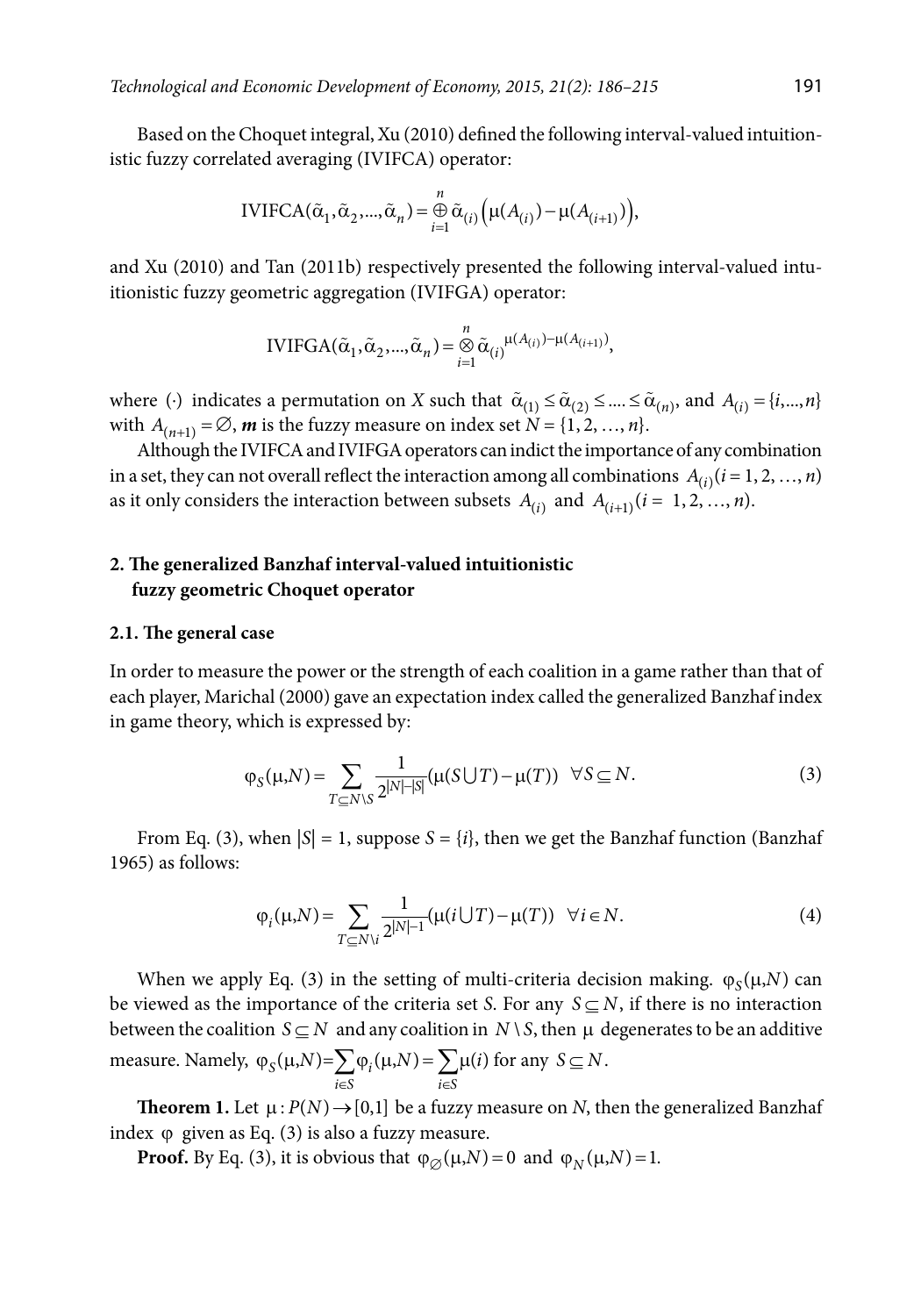For any *S*,  $K \subset N$  with  $S \subset K$ , when  $|S|+1 = |K|$ , without loss of generality, suppose  $S \cup i = K$ . From Eqs (3) and (4), we get:

$$
\varphi_{S}(\mu, N) = \sum_{T \subseteq N \setminus S} \frac{1}{2^{|N| - |S|}} (\mu(S \cup T) - \mu(T)) =
$$
  

$$
\sum_{T \subseteq N \setminus S \cup i} \frac{1}{2^{|N| - |S|}} (\mu(S \cup T) - \mu(T)) + \sum_{T \subseteq N \setminus S \cup i} \frac{1}{2^{|N| - |S| - 1}} (\mu(S \cup T \cup i) - \mu(T \cup i))
$$

and

$$
\varphi_K(\mu, N) = \sum_{T \subseteq N \setminus K} \frac{1}{2^{|N| - |K|}} (\mu(K \cup T) - \mu(T)) =
$$
  

$$
\sum_{T \subseteq N \setminus S \cup i} \frac{1}{2^{|N| - |S| - 1}} (\mu(S \cup T \cup i) - \mu(T)).
$$

According to the monotonicity of  $\mu$ , it is clear that  $\mu(T) \leq \mu(T \cup i)$  and  $\mu(S \cup T) \leq \mu(S \cup T \cup i)$ . Thus:

$$
\varphi_S(\mu, N) \leq \varphi_K(\mu, N).
$$

When  $|S| + p = |K|$ , without loss of generality, suppose  $S \cup \{i_i, i_2, ..., i_p\} = K$  and let  $S_1 = S \cup \{i_1\}, S_2 = S_1 \cup \{i_2\},..., S_p = S_{p-1} \cup \{i_p\}.$  From above, we obtain:

$$
\varphi_S(\mu, N) \le \varphi_{S_1}(\mu, N) \le \dots \varphi_{S_p}(\mu, N) = \varphi_K(\mu, N).
$$

From Definition 4, we know that  $\varphi$  given as Eq. (3) is a fuzzy measure.

From Definition 6, we define the generalized Banzhaf geometric Choquet integral as follows:

$$
C_{\varphi(\mu,N)}(f(x_{(1)}),f(x_{(2)}),...,f(x_{(n)})) = \mathop{\otimes}\limits_{i=1}^{n} f(x_{(i)})^{\varphi_{A_{(i)}}(\mu,N)-\varphi_{A_{(i+1)}}(\mu,N)},
$$

where (*·*) indicates a permutation on *N* such that  $f(x_{(1)}) \le f(x_{(2)}) \le ... \le f(x_{(n)})$ , and  $A_{(i)} = \{i, ..., n\}$  with  $A_{(n+1)} = \emptyset$ .

**Definition 7.** Let  $\tilde{\alpha}_i = (\left[a_i, b_i\right], \left[c_i, d_i\right])$  ( $i = 1, 2, ..., n$ ) be a collection of IVIFVs in  $\Omega$ , and  $\mu$  be a fuzzy measure on *N*. A GBIVIFGC operator of  $\tilde{\alpha}_i$  is defined by:

$$
(CB) \quad \int \tilde{\alpha}d\varphi(\mu,N) = \text{GBIVIFGC}(\tilde{\alpha}_1, \tilde{\alpha}_2, ..., \tilde{\alpha}_n) = \bigotimes_{i=1}^n \left(\tilde{\alpha}_{(i)}\right)^{\varphi_{A_{(i)}}(\mu,N) - \varphi_{A_{(i+1)}}(\mu,N)},\tag{5}
$$

where (*·*) indicates a permutation on *N* such that  $\tilde{\alpha}_{(1)} \leq \tilde{\alpha}_{(2)} \leq ... \leq \tilde{\alpha}_{(n)}$ , and  $A_{(i)} = \{i,...,n\}$ with  $A_{(n+1)} = \emptyset$ .

**Remark 1.** When we restrict the domain of IVIFSs in the setting of IFSs, then Eq. (5) degenerates to be the generalized Banzhaf intuitionistic fuzzy geometric Choquet (GBIFGC) operator.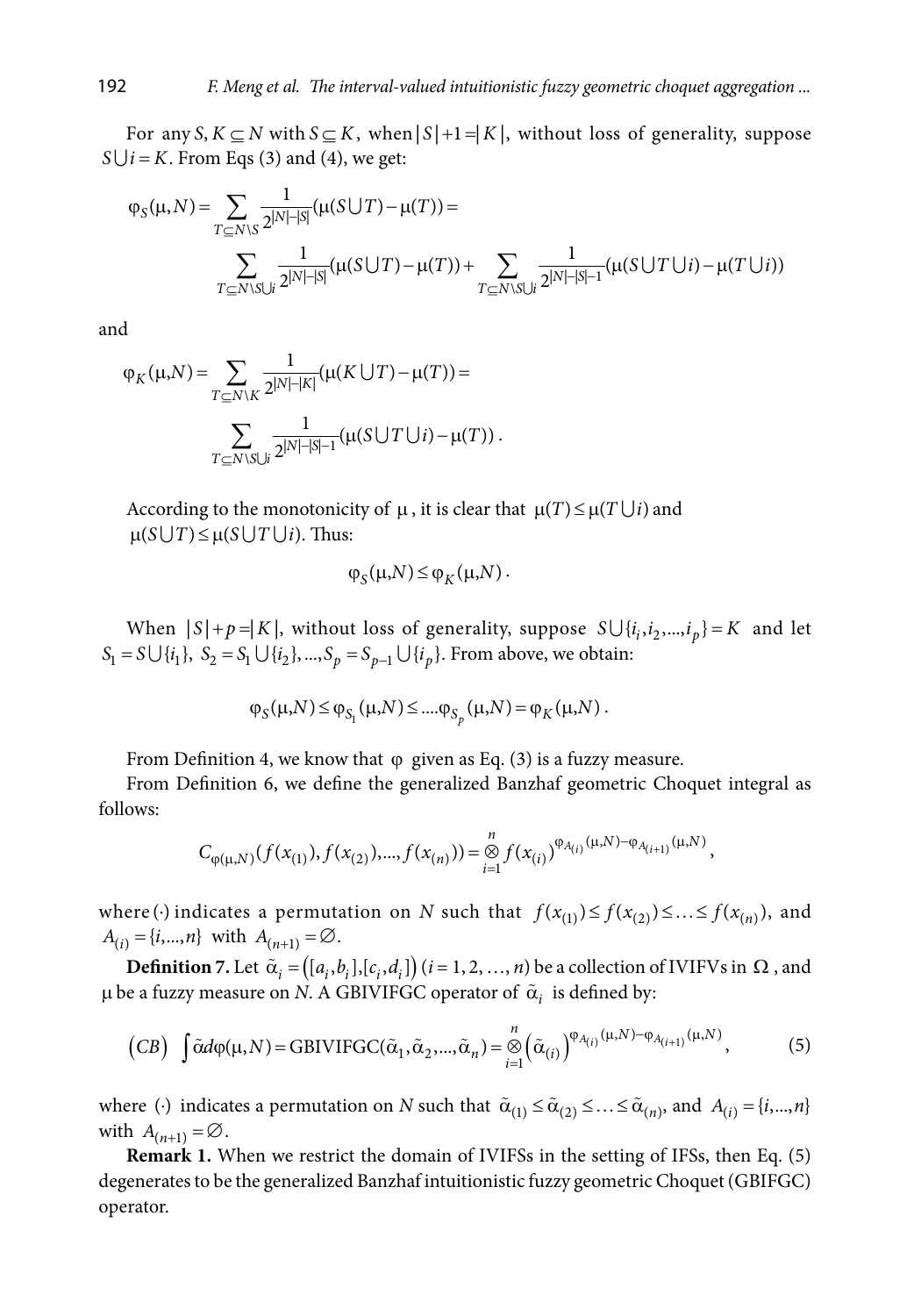**Theorem 2.** Let  $\tilde{\alpha}_i = ((a_i, b_i], [c_i, d_i])$  ( $i = 1, 2, ..., n$ ) be a collection of IVIFVs in  $\Omega$ , and µ be a fuzzy measure on *N*. Then their aggregated value by using the GBIVIFGC operator is also an IVIFV, and denoted by:

GBIVIFGC(
$$
\tilde{\alpha}_1, \tilde{\alpha}_2, ..., \tilde{\alpha}_n
$$
)= $\left( \prod_{i=1}^n a_{(i)}^{\varphi_{A_{(i)}}(\mu, N) - \varphi_{A_{(i+1)}}(\mu, N)}, \prod_{i=1}^n b_{(i)}^{\varphi_{A_{(i)}}(\mu, N) - \varphi_{A_{(i+1)}}(\mu, N)} \right),$   
 $\left[ 1 - \prod_{i=1}^n (1 - c_{(i)})^{\varphi_{A_{(i)}}(\mu, N) - \varphi_{A_{(i+1)}}(\mu, N)}, 1 - \prod_{i=1}^n (1 - d_{(i)})^{\varphi_{A_{(i)}}(\mu, N) - \varphi_{A_{(i+1)}}(\mu, N)} \right],$  (6)

where (·) indicates a permutation on *N* such tha  $\tilde{\alpha}_{(1)} \leq \tilde{\alpha}_{(2)} \leq ... \leq \tilde{\alpha}_{(n)}$ , and  $A_{(i)} = \{i,...,n\}$ with  $A_{(n+1)} = \emptyset$ .

**Proof.** The first result follows quickly from Definition 1. Below we prove Eq. (6) by using mathematical induction on *n*.

(i) When  $n = 2$ , from Theorem 1, we have:

$$
\left(\tilde{\alpha}_{(1)}\right)^{\varphi_{A_{(1)}}(\mu,N)-\varphi_{A_{(2)}}(\mu,N)} = \left(\left[a_{(1)}^{\varphi_{A_{(1)}}(\mu,N)-\varphi_{A_{(2)}}(\mu,N)},b_{(1)}^{\varphi_{A_{(1}}(\mu,N)-\varphi_{A_{(2)}}(\mu,N)}\right],\right.\left.\left.\left[\left.1-(1-c_{(1)})^{\varphi_{A_{(1)}}(\mu,N)-\varphi_{A_{(2)}}(\mu,N)},1-(1-d_{(1)})^{\varphi_{A_{(1)}}(\mu,N)-\varphi_{A_{(2)}}(\mu,N)}\right]\right)\right)\right]
$$

and

$$
\left(\tilde{\alpha}_{(2)}\right)^{\varphi_{A_{(2)}}(\mu,N)-\varphi_{A_{(3)}}(\mu,N)} = \left( \left[ a_{(2)}^{\varphi_{A_{(2)}}(\mu,N)-\varphi_{A_{(3)}}(\mu,N)}, b_{(2)}^{\varphi_{A_{(2)}}(\mu,N)-\varphi_{A_{(3)}}(\mu,N)} \right],
$$
  

$$
\left[ 1 - (1 - c_{(2)})^{\varphi_{A_{(2)}}(\mu,N)-\varphi_{A_{(3)}}(\mu,N)}, 1 - (1 - d_{(2)})^{\varphi_{A_{(2)}}(\mu,N)-\varphi_{A_{(3)}}(\mu,N)} \right] \right).
$$

Thus:

GBIVIFGC(
$$
\tilde{\alpha}_1
$$
,  $\tilde{\alpha}_2$ ) = ( $\tilde{\alpha}_{(1)}$ )<sup>Φ</sup><sub>A(1)</sub>( $\mu, N$ ) –  $\phi_{A(2)}$ ( $\mu, N$ )  $\otimes$  ( $\tilde{\alpha}_{(2)}$ )<sup>Φ</sup><sub>A(2)</sub>( $\mu, N$ ) –  $\phi_{A(3)}$ ( $\mu, N$ ) =  
\n
$$
\left[ a_{(1)}^{Φ_{A(1)}(\mu, N) - ϕ_{A(2)}(\mu, N)} a_{(2)}^{Φ_{A(2)}(\mu, N) - ϕ_{A(3)}(\mu, N)},
$$
\n
$$
b_{(1)}^{Φ_{A(1)}(\mu, N) - ϕ_{A(2)}(\mu, N)} b_{(2)}^{Φ_{A(2)}(\mu, N) - ϕ_{A(3)}(\mu, N)} \right],
$$
\n
$$
\left[ 1 - (1 - c_{(1)})^{Φ_{A(1)}(\mu, N) - φ_{A(2)}(\mu, N)} (1 - c_{(2)})^{Φ_{A(2)}(\mu, N) - φ_{A(3)}(\mu, N)},
$$
\n
$$
1 - (1 - d_{(1)})^{Φ_{A(1)}(\mu, N) - φ_{A(2)}(\mu, N)} (1 - d_{(2)})^{Φ_{A(2)}(\mu, N) - φ_{A(3)}(\mu, N)} \right] \right] =
$$
\n
$$
\left( \left[ \prod_{i=1}^{2} a_{(i)}^{Φ_{A(i)}(\mu, N) - φ_{A(i+1)}(\mu, N)}, \prod_{i=1}^{2} b_{(i)}^{Φ_{A(i)}(\mu, N) - φ_{A(i+1)}(\mu, N)} \right],
$$
\n
$$
\left[ 1 - \prod_{i=1}^{2} (1 - c_{(i)})^{Φ_{A(i)}(\mu, N) - φ_{A(i+1)}(\mu, N)}, 1 - \prod_{i=1}^{2} (1 - d_{(i)})^{Φ_{A(i)}(\mu, N) - φ_{A(i+1)}(\mu, N)} \right] \right)
$$

.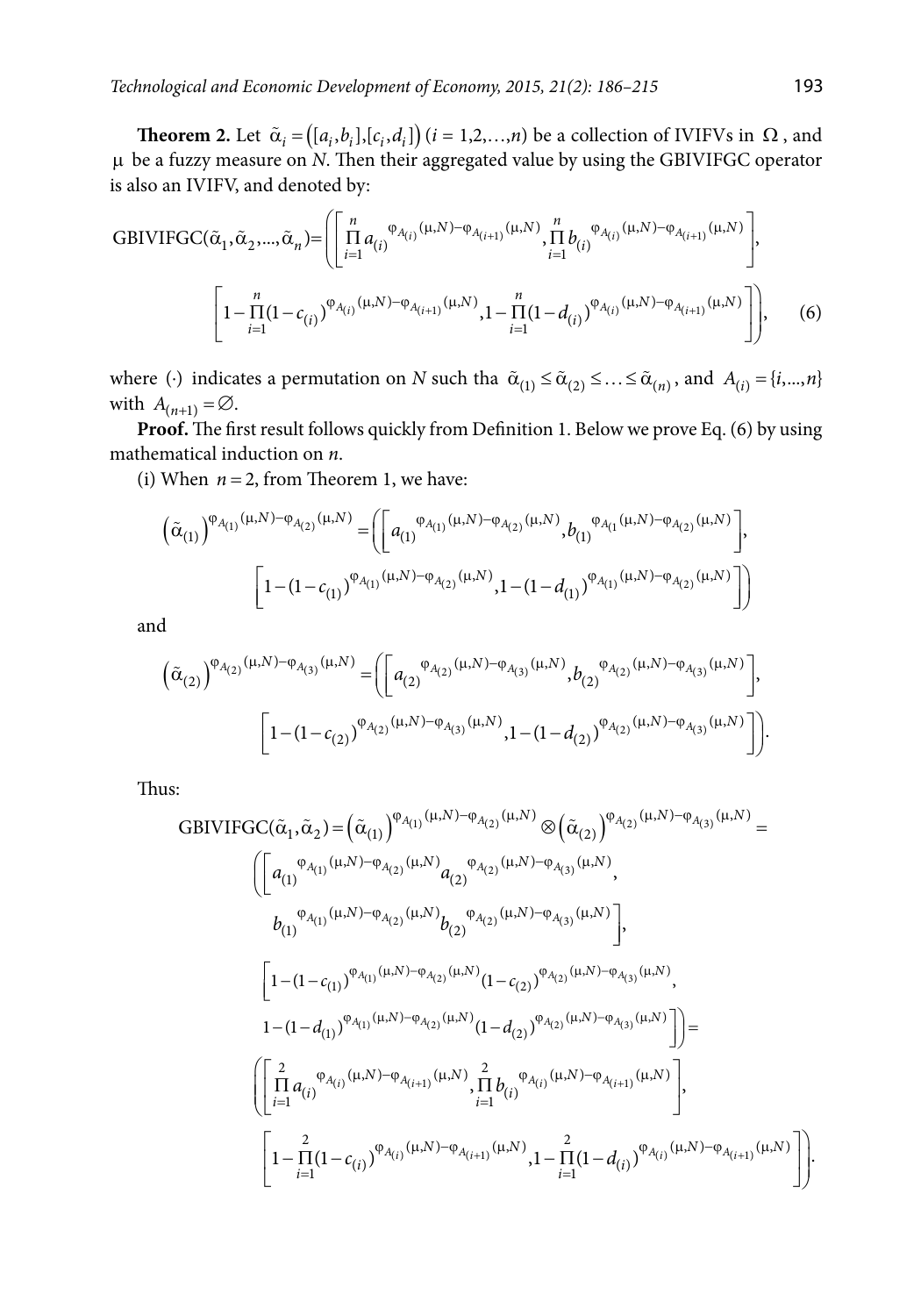(ii) Hypothesis, Eq. (6) holds for  $n = k (k \ge 2)$ ), namely,

$$
\operatorname{GBIVIFGC}(\tilde{\alpha}_1, \tilde{\alpha}_2, ..., \tilde{\alpha}_k) \! = \!
$$

$$
\left( \left[ \prod_{i=1}^{k} a_{(i)} \, \varphi_{A_{(i)}}(\mu, N) - \varphi_{A_{(i+1)}}(\mu, N) \prod_{i=1}^{k} b_{(i)} \, \varphi_{A_{(i)}}(\mu, N) - \varphi_{A_{(i+1)}}(\mu, N) \right],
$$
\n
$$
\left[ 1 - \prod_{i=1}^{k} (1 - c_{(i)}) \, \varphi_{A_{(i)}}(\mu, N) - \varphi_{A_{(i+1)}}(\mu, N) \prod_{i=1}^{k} (1 - d_{(i)}) \, \varphi_{A_{(i)}}(\mu, N) - \varphi_{A_{(i+1)}}(\mu, N) \right] \right].
$$

When  $n = k + 1$ , by the operational laws given in Definition 2, we get:

$$
GBIVIFGC(\tilde{\alpha}_1, \tilde{\alpha}_2, ..., \tilde{\alpha}_{k+1}) =
$$

$$
\begin{split} &\left(\left[\prod_{i=1}^{k} a_{(i)}^{\varphi_{A_{(i)}}(\mu,N)-\varphi_{A_{(i+1)}}(\mu,N)},\prod_{i=1}^{k} b_{(i)}^{\varphi_{A_{(i)}}(\mu,N)-\varphi_{A_{(i+1)}}(\mu,N)}\right],\\ &\left[1-\prod_{i=1}^{k} (1-c_{(i)})^{\varphi_{A_{(i)}}(\mu,N)-\varphi_{A_{(i+1)}}(\mu,N)},1-\prod_{i=1}^{k} (1-d_{(i)})^{\varphi_{A_{(i)}}(\mu,N)-\varphi_{A_{(i+1)}}(\mu,N)}\right]\right)\otimes \\ &\left(\left[\begin{array}{l} a_{(k+1)}^{\varphi_{A_{(k+1)}}(\mu,N)-\varphi_{A_{(k+2)}}(\mu,N)},b_{(k+1)}^{\varphi_{A_{(k+1)}}(\mu,N)-\varphi_{A_{(k+2)}}(\mu,N)}\end{array}\right],\\ &\left[1-(1-c_{(k+1)})^{\varphi_{A_{(k+1)}}(\mu,N)-\varphi_{A_{(k+2)}}(\mu,N)},1-\prod_{i=1}^{k} (1-d_{(k+1)})^{\varphi_{A_{(k+1)}}(\mu,N)-\varphi_{A_{(k+2)}}(\mu,N)}\right]\right) = \\ &\left(\left[\begin{array}{l} k+1\\ \prod_{i=1}^{k} a_{(i)}^{\varphi_{A_{(i)}}(\mu,N)-\varphi_{A_{(i+1)}}(\mu,N)},\prod_{i=1}^{k+1} b_{(i)}^{\varphi_{A_{(i)}}(\mu,N)-\varphi_{A_{(i+1)}}(\mu,N)}\end{array}\right],\\ &\left[1-\prod_{i=1}^{k+1} (1-c_{(i)})^{\varphi_{A_{(i)}}(\mu,N)-\varphi_{A_{(i+1)}}(\mu,N)},1-\prod_{i=1}^{k+1} (1-d_{(i)})^{\varphi_{A_{(i)}}(\mu,N)-\varphi_{A_{(i+1)}}(\mu,N)}\right]\right]. \end{split}
$$

That is, for  $n = k + 1$ , the Eq. (6) still holds, and the result is obtained.

From Theorem 2, it is not difficult to know the GBIVIFGC operator satisfies the properties of *commutativity*, *idempotency*, *comonotonicity* and *boundary*, which are important to an aggregation operator.

### **2.2. The GBIVIFGC operator w.r.t. 2-additive measure**

In this section, we shall research the GABIVIFGC operator, which not only globally reflects the interaction among elements, but also greatly simplifies the complexity of solving a fuzzy measure.

**Theorem 3.** Let  $\mu$  be a 2-fuzzy measure on *N*, then the generalized Banzhaf index  $\varphi$  for µ can be expressed by:

$$
\varphi_{S}(\mu, N) = \sum_{\{i, j\} \subseteq S} \mu(i, j) + \frac{1}{2} \sum_{i \in S, j \in N \setminus S} \left( \mu(i, j) - |S| \mu(j) \right) - \frac{|N| + |S| - 4}{2} \sum_{i \in S} \mu(i),\tag{7}
$$

for any  $S \subseteq N$  with  $|S| \ge 2$ , and when  $|S| = 1$ ,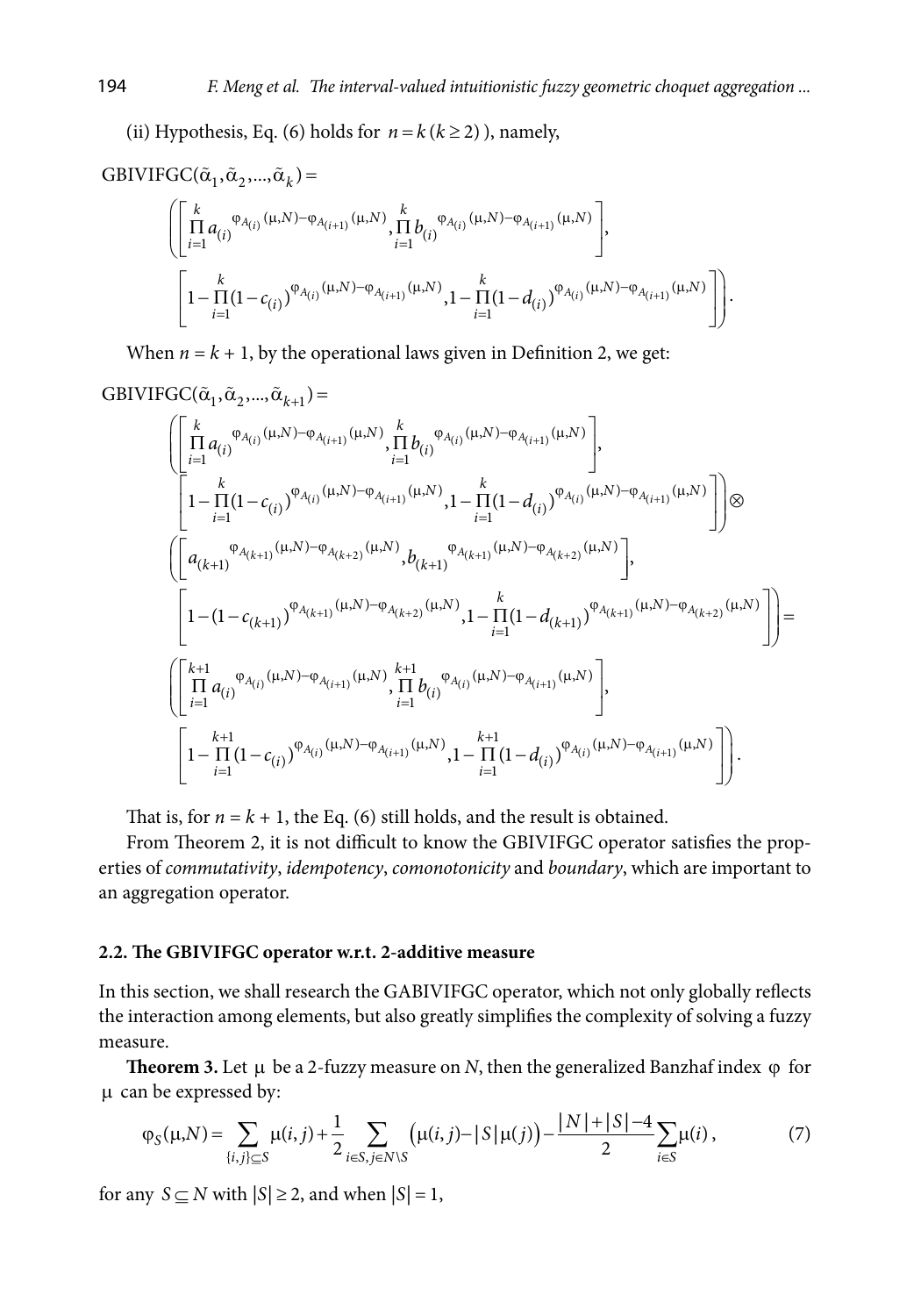*Technological and Economic Development of Economy, 2015, 21(2): 186–215* 195

$$
\varphi_i(\mu, N) = \frac{3 - |N|}{2} \mu(i) + \frac{1}{2} \sum_{j \in N \setminus i} \left( \mu(i, j) - \mu(j) \right),\tag{8}
$$

for any  ${i} = S \subseteq N$ .

**Proof.** For Eq. (7): By Eqs (2) and (3), we get:

$$
\varphi_{S}(\mu,N) = \sum_{T \subseteq N \setminus S} \frac{1}{2^{|N| - |S|}} \left( \left( \sum_{\{i,j\} \subseteq S \setminus T} \mu(i,j) - (|S| + |T| - 2) \sum_{i \in S \setminus T} \mu(i) \right) - \sum_{\{i \in S \setminus T} \mu(i,j) - (|T| - 2) \sum_{i \in T} \mu(i,j) - (|S| + |T| - 2) \sum_{i \in S \setminus T} \mu(i) \right) - \sum_{\{i,j\} \subseteq T} \frac{1}{2^{|N| - |S|}} \left( \sum_{\{i,j\} \subseteq S} \mu(i,j) + \sum_{i \in S, j \in T} \mu(i,j) - (|S| + |T| - 2) \sum_{i \in S} \mu(i) - |S| \sum_{j \in T} \mu(j) \right) = \sum_{T \subseteq N \setminus S} \frac{1}{2^{|N| - |S|}} \sum_{\{i,j\} \subseteq S} \mu(i,j) - \sum_{T \subseteq N \setminus S} \frac{|S|}{2^{|N| - |S|}} \sum_{j \in T} \mu(j) + \sum_{T \subseteq N \setminus S} \frac{1}{2^{|N| - |S|}} \sum_{i \in S, j \in T} \mu(i,j) - \sum_{T \subseteq N \setminus S} \frac{1}{2^{|N| - |S|}} \sum_{j \in T} \mu(j) = \sum_{T \subseteq N \setminus S} \frac{1}{2^{|N| - |S|}} \sum_{j \in T} \mu(i) = \sum_{\{i,j\} \subseteq S} \frac{1}{2^{|N| - |S|}} \sum_{\{i,j\} \subseteq S} \mu(i) = \sum_{\{i,j\} \subseteq S} \frac{1}{2^{|N| - |S|}} \mu(i,j) + \sum_{\{i \in S, j \in N \setminus S} \frac{|T| - |S|}{2^{|N| - |S|}} \mu(i,j) - \sum_{j \in N \setminus S} \frac{|T| - |S|}{2^{|N| - |S|}} \mu(i) - \sum_{j \in N \setminus S} \frac{|T| - |S|}{2^{|N| - |S|}} \mu(i) - \sum_{\{i \in S} \subseteq S} \frac{1}{2^{|N| - |S|}} \mu(i) + \sum_{\{i,j\} \subseteq S} \frac{1}{2^{|N| - |S|}}
$$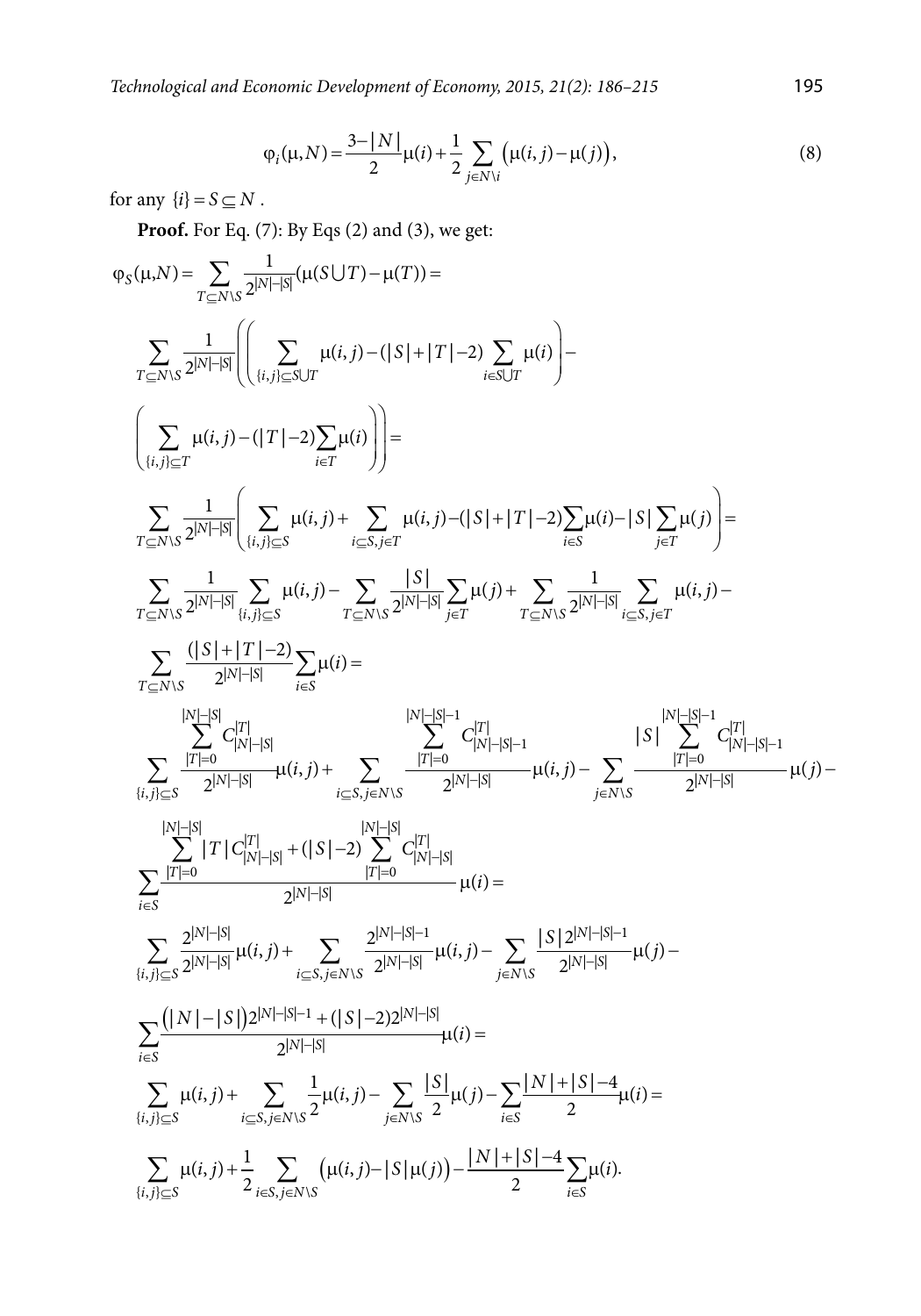For Eq. (8): Similar to Eq. (7), we have:

$$
\varphi_{i}(\mu,N) = \sum_{T \subseteq N \setminus i} \frac{1}{2^{|N|-1}} (\mu(i \cup T) - \mu(T)) =
$$
\n
$$
\frac{1}{2^{|N|-1}} \mu(i) + \frac{1}{2^{|N|-1}} \sum_{T \subseteq N \setminus i} \left( \sum_{j \in T} (\mu(i,j) - \mu(j)) - (|T|-1)\mu(i) \right) =
$$
\n
$$
\frac{|N|-2}{2^{|N|-1}} \mu(i) + \sum_{j \in N \setminus i} \frac{|T|=0}{2^{|N|-1}} (\mu(i,j) - \mu(j)) - \sum_{|T|=1}^{|N|-1} \frac{(|T|-1)C_{|N|-1}^{|T|}}{2^{|N|-1}} \mu(i) =
$$
\n
$$
\frac{1}{2^{|N|-1}} \mu(i) + \sum_{j \in N \setminus i} \frac{2^{|N|-2}}{2^{|N|-1}} (\mu(i,j) - \mu(j)) - \frac{(|N|-1)2^{|N|-2} - 2^{|N|-1} + 1}{2^{|N|-1}} \mu(i) =
$$
\n
$$
\frac{3-|N|}{2} \mu(i) + \frac{1}{2} \sum_{j \in N \setminus i} (\mu(i,j) - \mu(j)) \cdot
$$

**Theorem 4.** Let  $\mu$  be a 2-fuzzy measure on *N*, and  $\varphi$  be the generalized Banzhaf index for  $\mu$  given as Eq. (3). Then,

$$
\varphi_{S \cup i}(\mu, N) - \varphi_S(\mu, N) = \varphi_i(\mu, N),\tag{9}
$$

for any  $i \in N$  and any  $S \subseteq N$  with  $i \notin S$ .

**Proof.** When  $S = \emptyset$ , the result obviously holds. When  $|S| = 1$ , without loss of generality, suppose  $S = \{l\}$ , and then from Theorem 3, we get:

$$
\varphi_{\{i,l\}}(\mu,N) = \mu(i,l) + \frac{1}{2} \left( \sum_{k \in \{i,l\}, j \in N \setminus \{i,l\}} \mu(k,j) - 2 \sum_{j \in N \setminus \{i,l\}} \mu(j) \right) - \frac{|N|-2}{2} \left( \mu(i) + \mu(l) \right).
$$

By Eq. (8), we have:

$$
\varphi_{\{i,l\}}(\mu, N) - \varphi_{l}(\mu, N) = \left(\mu(i,l) + \frac{1}{2} \sum_{k \in \{i,l\}, j \in N \setminus \{i,l\}} \mu(k,j) - \frac{1}{2} \sum_{j \in N \setminus l} \mu(l,j)\right) -
$$

$$
\left(\sum_{j \in N \setminus \{i,l\}} \mu(j) - \frac{1}{2} \sum_{j \in N \setminus l} \mu(j)\right) - \frac{|N| - 2}{2} \mu(i) - \frac{1}{2} \mu(l) =
$$

$$
\frac{1}{2} \sum_{j \in N \setminus i} \mu(i,j) - \frac{1}{2} \sum_{j \in N \setminus \{i,l\}} \mu(j) + \frac{1}{2} \mu(i) - \frac{|N| - 2}{2} \mu(i) - \frac{1}{2} \mu(l) =
$$

$$
\frac{3 - |N|}{2} \mu(i) + \frac{1}{2} \sum_{j \in N \setminus i} (\mu(i,j) - \mu(j)) = \varphi_{i}(\mu, N).
$$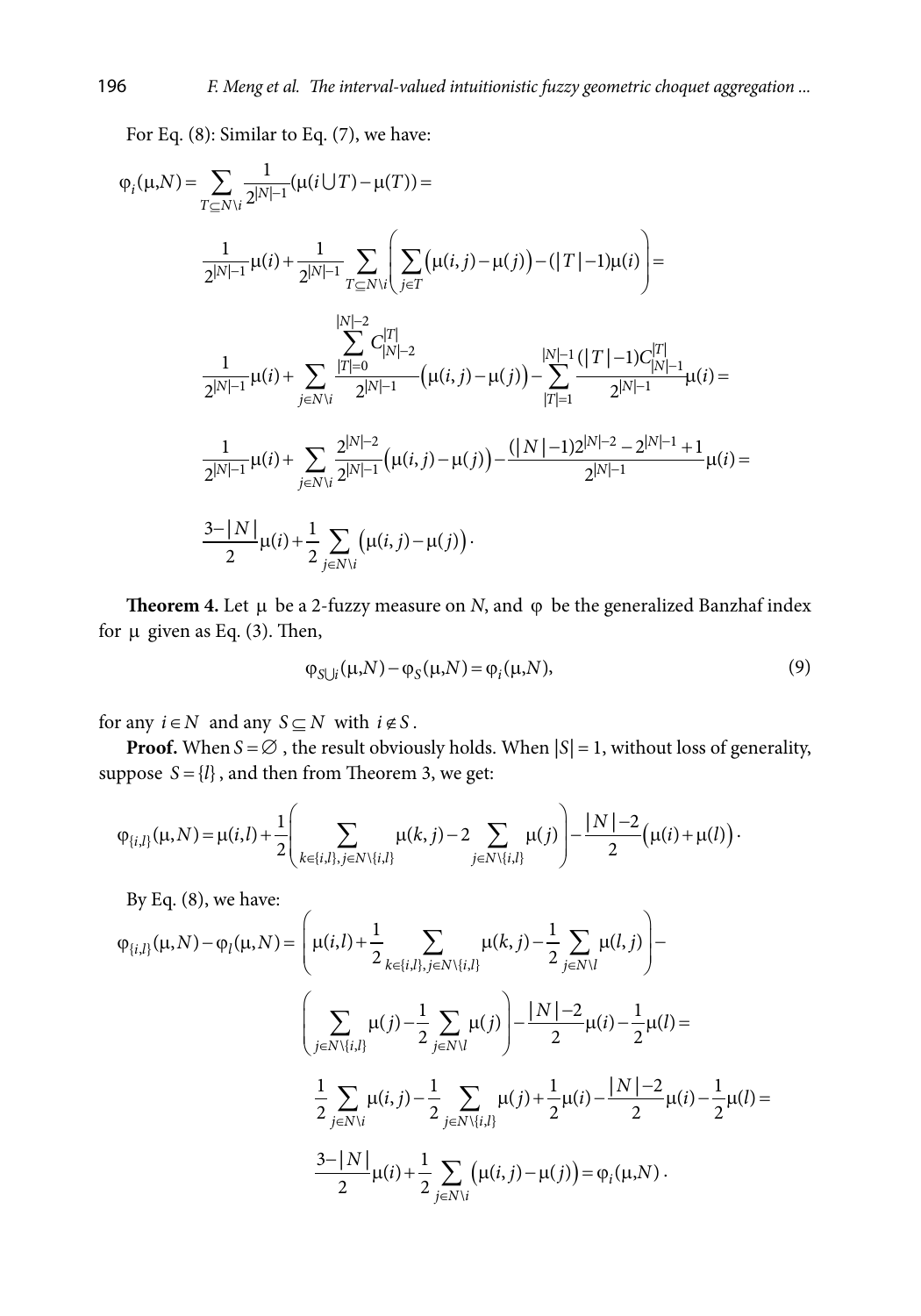When  $|S| \geq 2$ , from Eq. (7) we obtain:

$$
\varphi_{S \cup i}(\mu, N) - \varphi_{S}(\mu, N) = \sum_{j \in S} \mu(i, j) + \frac{1}{2} \left( \sum_{l \in N \setminus S \cup i} \mu(i, l) - \sum_{j \in S} \mu(i, j) \right) + \frac{|S|}{2} \mu(i) - \frac{1}{2} \sum_{l \in N \setminus S} \mu(l) - \frac{1}{2} \sum_{j \in S} \mu(j) - \frac{|N| + |S| - 3}{2} \mu(i) = \frac{3 - |N|}{2} \mu(i) + \frac{1}{2} \left( \sum_{j \in S} \mu(i, j) + \sum_{l \in N \setminus S \cup i} \mu(i, l) \right) - \frac{1}{2} \left( \sum_{j \in S} \mu(j) + \sum_{l \in N \setminus S} \mu(l) \right) = \frac{3 - |N|}{2} \mu(i) + \frac{1}{2} \sum_{j \in N \setminus i} \left( \mu(i, j) - \mu(j) \right) = \varphi_{i}(\mu, N).
$$

From Theorem 4, we know that the GABIVIFGC operator is an additive measure, namely,  $\mathcal{S}_{\mathcal{S}}(\mu, N) = \sum \varphi_i(\mu, N)$ *i S*  $N$ )= $\sum \varphi_i(\mu,N)$  $\varphi_S(\mu, N) = \sum_{i \in S} \varphi_i(\mu, N)$  for any  $S \subseteq N$ . Then, it can be expressed by:

GABIVIFGC(
$$
\tilde{\alpha}_1, \tilde{\alpha}_2, ..., \tilde{\alpha}_n
$$
)=  

$$
\left( \left[ \prod_{i=1}^n a_i^{\varphi_i(\mu, N)}, \prod_{i=1}^n b_i^{\varphi_i(\mu, N)} \right], \left[ 1 - \prod_{i=1}^n (1 - c_i)^{\varphi_i(\mu, N)}, 1 - \prod_{i=1}^n (1 - d_i)^{\varphi_i(\mu, N)} \right] \right),
$$
(10)

where  $\varphi_i(\mu, N)$  is the Banzhaf value of the element *i* given as Eq. (8).

## **3. A new cross entropy measure and the models of obtaining the optimal 2-additive measures**

### **3.1. A new cross entropy measure for IVIFSs**

In section 2, we have introduced two aggregation operators for IVIFSs, which are based on the Choquet integral and the generalized Banzhaf index. When the weighting vectors on expert set and criteria set are given, we can develop an approach to multi-criteria group decision making under interval-valued intuitionistic fuzzy environment by using the introduced operators. Otherwise, we first need to get their weighting vectors.

Cross entropy, as a very important method of measuring uncertain information, has been discussed by many researchers. It is used to obtain the weights of criteria (Hung, Yang 2008; Wang, Li 2011; Xia, Xu 2012; Ye 2011; Zhang, Yu 2012).

According to the entropy of a probability distribution introduced by Shannon (1948), Kullback and Leibler (1951) defined the cross entropy measure between two probability distributions  $P = \{p_1, p_2, ..., p_n\}$  and  $Q = \{q_1, q_2, ..., q_n\}$  as follows:

$$
H(P,Q) = -\sum_{i=1}^{n} p_i \log_2 \frac{p_i}{q_i} \,. \tag{11}
$$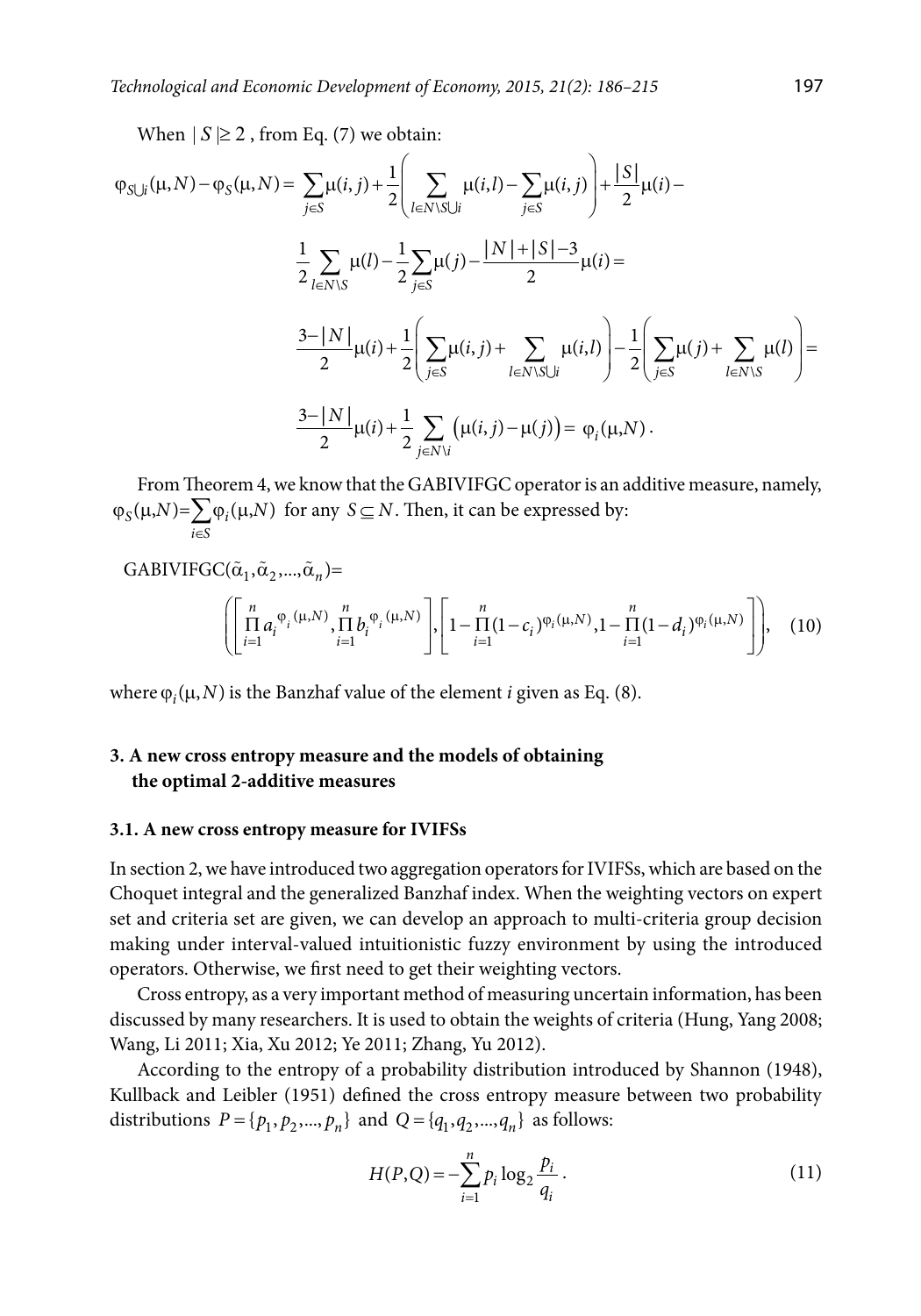Since Eq. (11) is neither symmetric nor satisfied the triangle inequality, it is not a "distance" in the formal sense.

By Eq. (11), for any two fuzzy sets  $A = \{A(x_i), A(x_2),..., A(x_n)\}\$ and  $B = \{B(x_1), B(x_2),..., B(x_n)\}\$ on the finite set  $X = \{x_1, x_2, \ldots, x_n\}$ , Shang and Jiang (1997) proposed a modified fuzzy cross entropy measure:

$$
H_{SI}(A,B) = \sum_{i=1}^{n} \left( A(x_i) \log_2 \frac{A(x_i)}{\frac{1}{2} \left( A(x_i) + B(x_i) \right)} + (1 - A(x_i)) \log_2 \frac{1 - A(x_i)}{1 - \frac{1}{2} \left( B(x_i) + A(x_i) \right)} \right).
$$

Recently, Ye (2011) gave the cross entropy between two IVIFSs

$$
A = \left\{ \left\langle x, \left[ \mu_A^-(x), \mu_A^+(x) \right], \left[ v_A^-(x), v_A^+(x) \right] \right\rangle \middle| \ x \in X \right\}
$$

and

$$
B = \left\{ \left\langle x, \left[ \mu_B^-(x), \mu_B^+(x) \right], \left[ \nu_B^-(x), \nu_B^+(x) \right] \right\rangle \middle| \ x \in X \right\}
$$

as follows:

$$
H_Y(A,B) = \sum_{i=1}^n \left( \frac{2 + \mu_A^+(x_i) - v_A^+(x_i)}{4} \log_2 \frac{2 + \mu_A^+(x_i) - v_A^+(x_i)}{\frac{1}{2} \left( 4 + \mu_A^+(x_i) - v_A^+(x_i) + \mu_B^+(x_i) - v_B^+(x_i) \right)} \right) + \sum_{i=1}^n \frac{2 - \mu_A^+(x_i) + v_A^+(x_i)}{4} \log_2 \frac{2 - \mu_A^+(x_i) + v_A^+(x_i)}{\frac{1}{2} \left( 4 - \mu_A^+(x_i) + v_A^+(x_i) - \mu_B^+(x_i) + v_B^+(x_i) \right)} \right),
$$

where  $\mu^+_{\tau}(x_i) = \mu_{\tau i}(x_i) + \mu_{\tau i}(x_i)$ ,  $\nu^+_{\tau}(x_i) = \nu_{\tau i}(x_i) + \nu_{\tau i}(x_i)$  for  $T = A, B$ .

Since  $H_Y(A, B)$  is not symmetric, Ye (2011) further gave a modified cross entropy measure to a symmetric form between IVIFSs *A* and *B* as follows:

$$
H_Y^*(A, B) = H_Y(A, B) + H_Y(B, A). \tag{12}
$$

Eq. (12) can be seen as a "distance" in the formal sense. However, there are still two problems of Eq.(12): on the one hand, for some  $x_i \in X$ ,  $H_Y(A, B)$  is not a number when  $A(x_i)$ and  $B(x_i)$  are both crisp values; on the other hand, it only considers the interval-valued membership and non-membership information. Considering the interval-valued hesitation information, we give another cross entropy measure between any two IVIFSs *A* and *B* on the finite set  $X = \{x_1, x_2, \ldots, x_n\}$  as follows:

$$
H(A,B) = \sum_{i=1}^{n} \frac{1}{n} \left( \frac{2 + \mu_A^+(x_i) + P_{\mu_A^+}(x_i) \pi_A^+(x_i) - \nu_A^+(x_i) - P_{\nu_A^+}(x_i) \pi_A^+(x_i)}{4} \times \frac{3 + \mu_A^+(x_i) + P_{\mu_A^+}(x_i) \pi_A^+(x_i) - \nu_A^+(x_i) - P_{\nu_A^+}(x_i) \pi_A^+(x_i)}{2 \left( 6 + \mu_A^+(x_i) + P_{\mu_A^+}(x_i) \pi_A^+(x_i) - \nu_A^+(x_i) - P_{\nu_A^+}(x_i) \pi_A^+(x_i) + P_{\mu_B^+}(x_i) \pi_B^+(x_i) + P_{\mu_B^+}(x_i) \pi_B^+(x_i) - P_{\nu_B^+}(x_i) \pi_B^+(x_i) \pi_B^+(x_i) \right)} + \frac{1}{n} \left( \sum_{i=1}^{n} \frac{1}{n} \left( \sum_{i=1}^{n} \frac{1}{n} \sum_{i=1}^{n} \frac{1}{n} \left( \sum_{i=1}^{n} \frac{1}{n} \sum_{i=1}^{n} \frac{1}{n} \pi_A^+(x_i) \pi_A^+(x_i) - \sum_{i=1}^{n} \frac{1}{n} \pi_A^+(x_i) \pi_A^+(x_i) - \sum_{i=1}^{n} \frac{1}{n} \pi_A^+(x_i) \pi_A^+(x_i) \pi_A^+(x_i) \pi_A^+(x_i) \right)}{\pi_A^+(x_i) + \pi_A^+(x_i) \pi_A^+(x_i) - \pi_A^+(x_i) \pi_A^+(x_i) \pi_A^+(x_i) + P_{\mu_A^+}(x_i) \pi_A^+(x_i) \pi_A^-(x_i) \pi_B^+(x_i) \pi_A^+(x_i) \pi_A^+(x_i) \pi_A^+(x_i) \pi_A^+(x_i) \pi_A^+(x_i) \pi_A^+(x_i) \pi_A^+(x_i) \pi_A^+(x_i) \pi_B^+(x_i) \pi_A^+(x_i) \pi_A^+(x_i) \right)} + \frac{1}{n} \left( \sum_{i=1}^{n} \frac{1}{n} \left( \sum_{i=1}^{n} \frac{1}{n} \pi_A^+(x_i) \pi_A^+(x_i) \pi_A^+(x_i) - \sum_{i=1}^{n} \frac{1
$$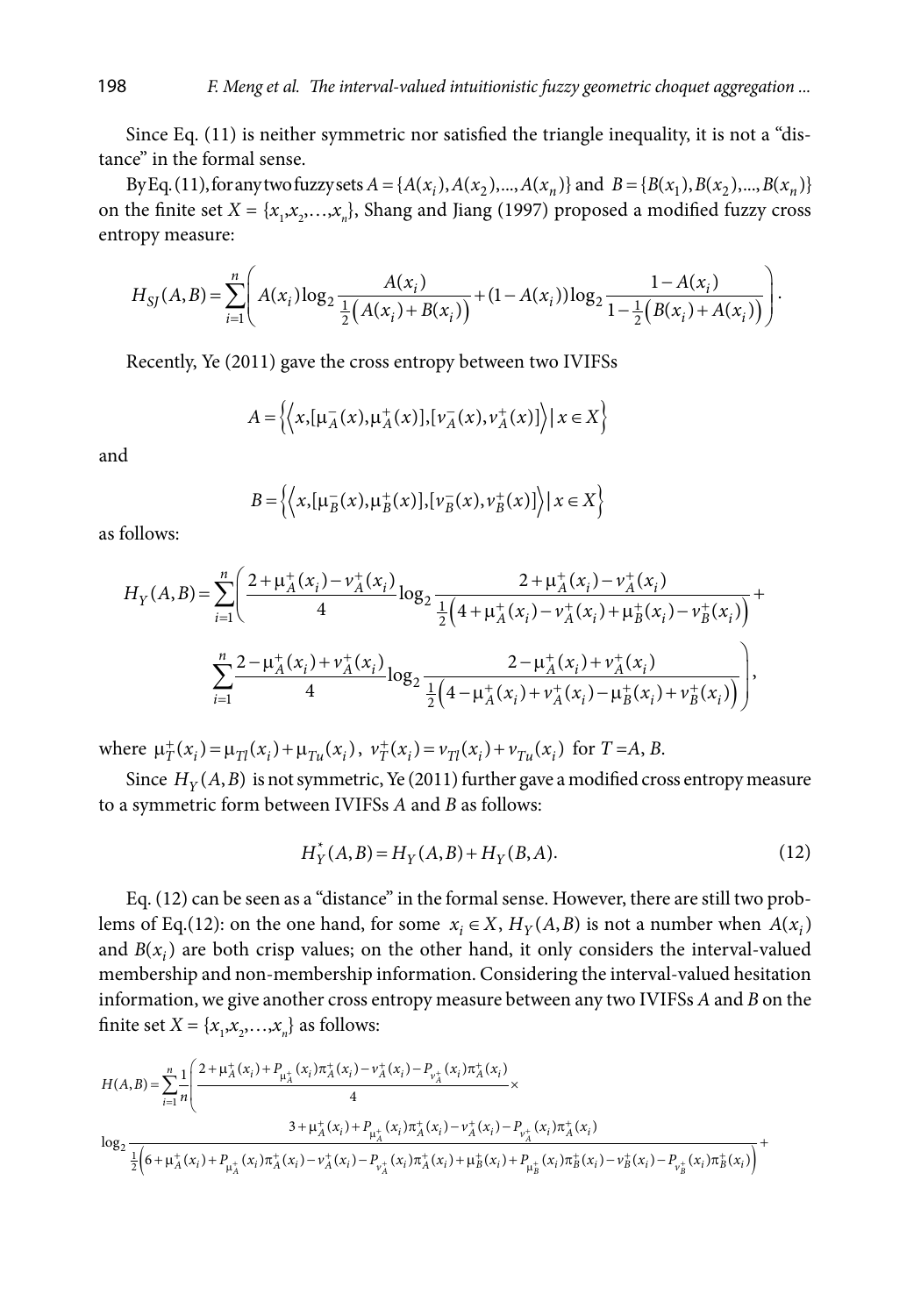$$
\frac{2 - \mu_{A}^{+}(x_{i}) - P_{\mu_{A}^{+}}(x_{i})\pi_{A}^{+}(x_{i}) + \nu_{A}^{+}(x_{i}) + P_{\nu_{A}^{+}}(x_{i})\pi_{A}^{+}(x_{i})}{4} \times \frac{3 - \mu_{A}^{+}(x_{i}) - P_{\mu_{A}^{+}}(x_{i})\pi_{A}^{+}(x_{i}) + \nu_{A}^{+}(x_{i}) + P_{\nu_{A}^{+}}(x_{i})\pi_{A}^{+}(x_{i})}{\frac{1}{2}\left(6 - \mu_{A}^{+}(x_{i}) - P_{\mu_{A}^{+}}(x_{i})\pi_{A}^{+}(x_{i}) + \nu_{A}^{+}(x_{i}) + P_{\nu_{A}^{+}}(x_{i})\pi_{A}^{+}(x_{i}) - \mu_{B}^{+}(x_{i}) - P_{\mu_{B}^{+}}(x_{i})\pi_{B}^{+}(x_{i}) + \nu_{B}^{+}(x_{i}) + P_{\nu_{B}^{+}}(x_{i})\pi_{B}^{+}(x_{i})\right)}\right), (13)
$$

where 
$$
\pi^+_T(x_i) = \pi_{Tl}(x_i) + \pi_{Tu}(x_i)
$$
,  $P_{\mu^+_T}(x_i) = \frac{\mu^+_T(x_i)}{2}$  and  $P_{\nu^+_T}(x_i) = \frac{\nu^+_T(x_i)}{2}$  for  $T = A, B$ .

**Remark 2.** For any IVIFS *A*, the possibility that the hesitation information tends to be the membership information is  $P_{\mu_A^+}(x_i) = \mu_A^+(x_i)/2$ , and the possibility that tends to be the non-membership information is  $P_{v_A^+}(x_i) = v_A^+(x_i)/2$ .

From the relationship between the hesitation information, the membership information and the non-membership information, we know Eq. (13) can be equivalently expressed by:

$$
H(A,B) = \frac{1}{n} \sum_{i=1}^{n} \left( \frac{2 + \left(\mu_{A}^{+}(x_{i}) - \nu_{A}^{+}(x_{i})\right)\left(1 + \pi_{A}^{+}(x_{i})/2\right)}{4} \times \right. \\
\left. \log_{2} \frac{3 + \left(\mu_{A}^{+}(x_{i}) - \nu_{A}^{+}(x_{i})\right)\left(1 + \pi_{A}^{+}(x_{i})/2\right)}{2\left[6 + \left(\mu_{A}^{+}(x_{i}) - \nu_{A}^{+}(x_{i})\right)\left(1 + \pi_{A}^{+}(x_{i})/2\right) + \left(\mu_{B}^{+}(x_{i}) - \nu_{B}^{+}(x_{i})\right)\left(1 + \pi_{B}^{+}(x_{i})/2\right)\right]} \right. \\
\left. \frac{2 + \left(\nu_{A}^{+}(x_{i}) - \mu_{A}^{+}(x_{i})\right)\left(1 + \pi_{A}^{+}(x_{i})/2\right)}{4} \times \frac{3 + \left(\nu_{A}^{+}(x_{i}) - \mu_{A}^{+}(x_{i})\right)\left(1 + \pi_{A}^{+}(x_{i})/2\right)}{2\left[6 + \left(\nu_{A}^{+}(x_{i}) - \mu_{A}^{+}(x_{i})\right)\left(1 + \pi_{A}^{+}(x_{i})/2\right) + \left(\nu_{B}^{+}(x_{i}) - \mu_{B}^{+}(x_{i})\right)\left(1 + \pi_{B}^{+}(x_{i})/2\right)\right)}\right].\n(14)
$$

However, *H*(*A*, *B*) is not symmetric, so it should be modified to a symmetric cross entropy measure as follows:

$$
H^*(A,B) = H(A,B) + H(B,A).
$$
 (15)

It is not difficult to find that the cross entropy measure  $H^*(A, B)$  between IVIFSs *A* and *B* satisfies the following properties:

- (i)  $H^*(A, B) \geq 0$ ;
- (ii)  $H^*(A, B) = 0$  if and only if  $A = B$ ;
- (iii)  $H^*(A, B) = H^*(A^C, B^C);$
- $(iv)$  *H*  $*(A, B) = H*(B, A);$
- (v)  $H^*(A,B) \leq H^*(A,D)$ ,  $H^*(B,D) \leq H^*(A,D)$  for any  $D \in \Omega$  with  $A \subseteq B \subseteq D$ .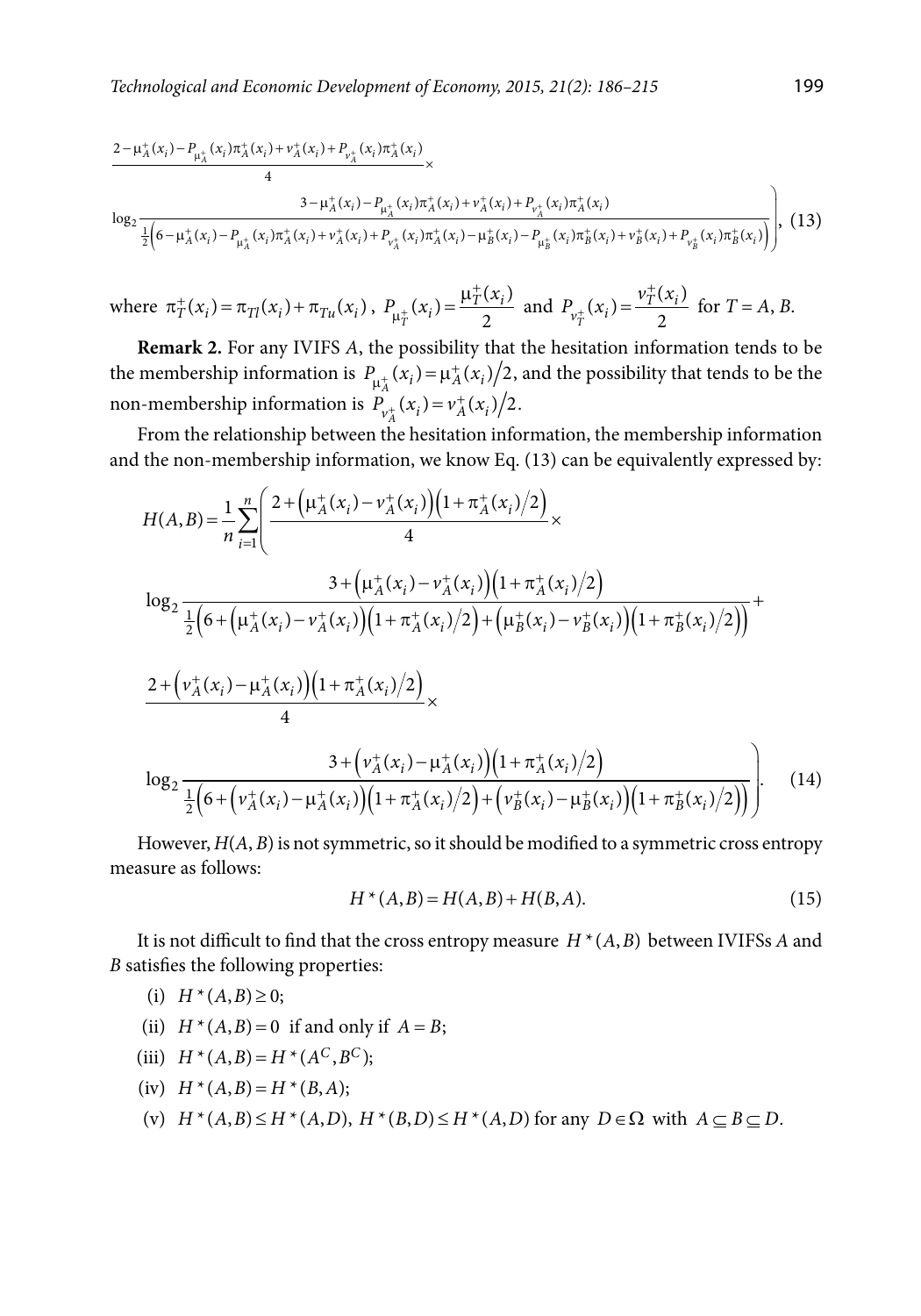### **3.2. The models of obtaining the optimal 2-additive measures**

Now, we consider a multi-criteria group decision making under interval-valued intuitionistic fuzzy environment. Let  $A = \{a_1, a_2, ..., a_m\}$  be the set of alternatives,  $C = \{c_1, c_2, ..., c_n\}$  be the set of criteria, and  $E = \{e_1, e_2, \ldots, e_q\}$  be the set of experts. Assume that  $[a_{ij}^k, b_{ij}^k]$  and  $[c_{ij}^k, d_{ij}^k]$ are the interval degrees of membership and non-membership of the alternative *ai* satisfies the criterion  $c_j$  given by the expert  $e_k$ , respectively, where  $[a_{ij}^k, b_{ij}^k] \subseteq [0,1]$  and  $[c_{ij}^k, d_{ij}^k] \subseteq [0,1]$  with  $b_{ij}^k + d_{ij}^k \le 1$ . In other words, the evaluation of the alternative  $a_i$  w.r.t. the criterion  $c_j$  given by the expert  $e_k$  is an IVIFV  $\tilde{\alpha}_{ij}^k = (\left[a_{ij}^k, b_{ij}^k\right], \left[c_{ij}^k, d_{ij}^k\right] \right) (i = 1, 2, ..., m; j = 1, 2, ..., n; k = 1, 2, ..., q).$ By  $D^k = \left(\tilde{\alpha}_{ij}^k\right)_{m \times n}$ , we denote the IVIFV matrix given by the expert  $e_k$   $(k = 1, 2, ..., q)$ .

Since the experts' knowledge, skills and experiences are different, it is unreasonable to give an expert the same weight w.r.t. different criteria. Furthermore, the importance of an expert is not only determined by itself, but also influenced by other experts. Namely, it is a relative value. So it is not suitable to give the weights of the experts by using additive measures.

In order to overall reflect the interaction among experts, we shall use their Banzhaf values as their weights. According to the cross entropy principle, the following model is introduced to determine the optimal 2-additive measure on expert set  $E$  for the criterion  $c_{_j} (j = 1, 2, ..., n)$ .

$$
\max \sum_{k=1}^{q} \sum_{l=1}^{q} H^{*}(P_{k}^{j}, P_{l}^{j}) \varphi_{e_{k}}(\mu^{j}, E),
$$
  

$$
s.t. \begin{cases} \sum_{e_{l} \subseteq S \setminus e_{k}} (\mu^{j}(e_{k}, e_{l}) - \mu^{j}(e_{l})) \geq (|S| - 2)\mu^{j}(e_{k}), & \forall S \subseteq E, \forall e_{k} \in S, |S| \geq 2, \\ \sum_{\{e_{k}, e_{l}\} \subseteq E} \mu^{j}(e_{k}, e_{l}) - (|E| - 2) \sum_{e_{i} \in E} \mu^{j}(e_{i}) = 1, \\ \mu^{j}(e_{k}) \in W_{e_{k}}^{j}, \mu^{j}(e_{k}) \geq 0, & k = 1, 2, ..., q, \end{cases}
$$
(16)

where  $\varphi_{e_k}(\mu^j, E)$  is the Banzhaf value of the expert  $e_k$  ( $k = 1, 2, ..., q$ ),  $\mu^j$  is the 2-additive measure on expert set *E* for the criterion  $c_j$ ,  $P_k^j$  is the *j*th column of the IVIFV matrix  $D^k$ , and  $W_{e_k}^j$  is the range of the expert  $e_k$  for the criterion  $c_j$  ( $j = 1, 2, ..., n$ ).

From Eq. (8), we further have:

$$
\max \frac{3-q}{2} \sum_{k=1}^{q} \sum_{l=1}^{q} H^*(P_k^j, P_l^j) \mu^j(e_k) + \frac{1}{2} \sum_{k=1}^{q} \sum_{l=1}^{q} H^*(P_k^j, P_l^j) (\mu^j(e_k, e_l) - \mu^j(e_l)),
$$
\n
$$
\sum_{e_l \subseteq S \backslash e_k} (\mu^j(e_k, e_l) - \mu^j(e_l)) \geq (|S|-2)\mu^j(e_k), \ \forall S \subseteq E, \forall e_k \in S, |S| \geq 2,
$$
\n
$$
s.t. \begin{cases} \sum_{e_l \subseteq S \backslash e_k} (\mu^j(e_k, e_l) - (|E|-2) \sum_{e_l \in E} \mu^j(e_i) = 1, \\ \sum_{e_l \in E} (\mu^j(e_k, e_l) \leq 0, \ k = 1, 2, ..., q. \end{cases} (17)
$$

After solving the model (17), we get the optimal 2-additive measure on expert set *E* for the criterion  $c_i$  ( $j = 1, 2, ..., n$ ). By Eq. (8), we get the Banzhaf values of the experts for the criterion  $c_i$  ( $j = 1, 2, ..., n$ ), which are used as the experts' weights.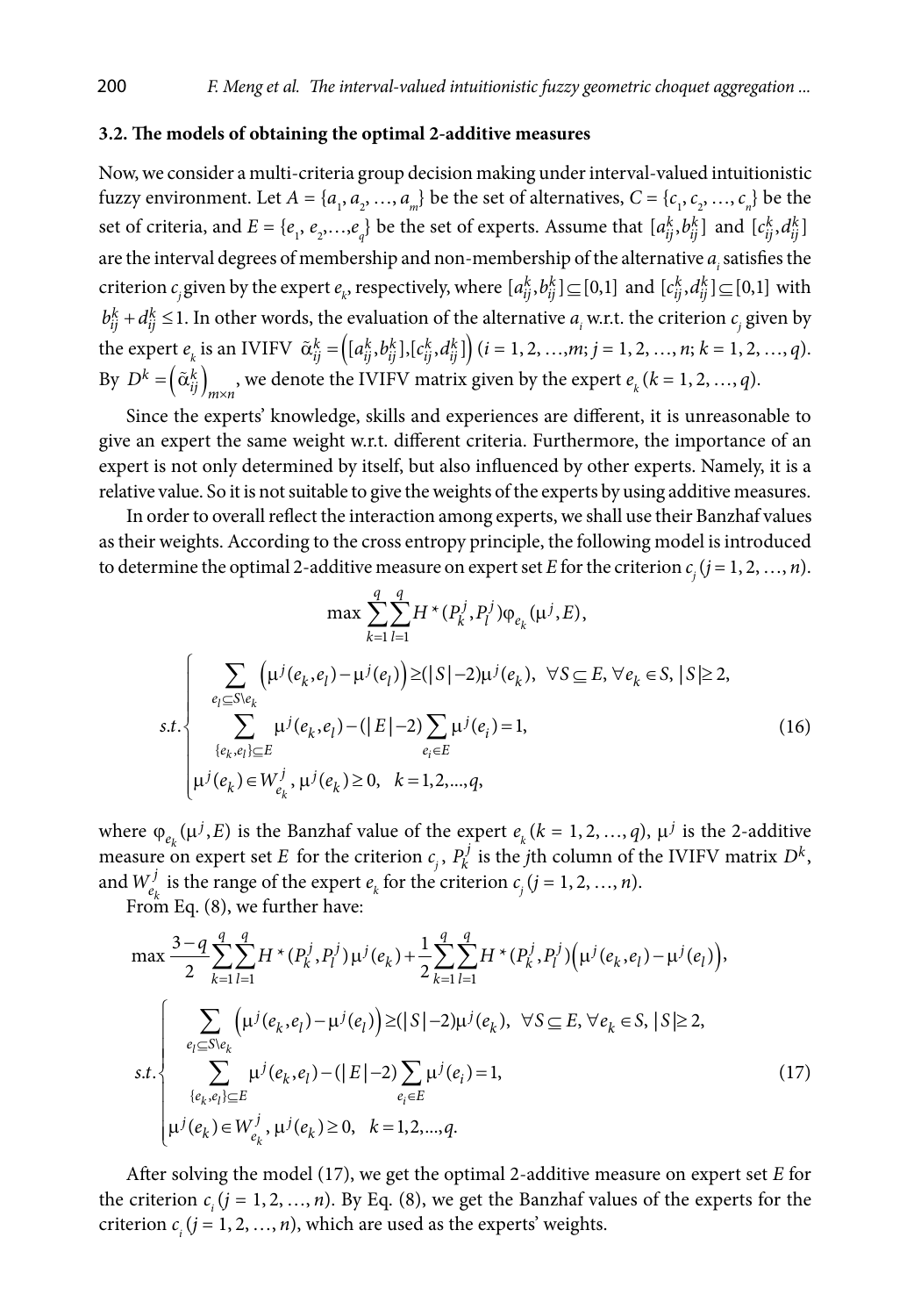Similar to the model for the optimal 2-additive measure on expert set, we give the following model for the optimal 2-additive measure on criteria set *C*.

$$
\max \sum_{j=1}^{n} \sum_{l=1}^{n} H^{*}(R_{j}, R_{l}) \varphi_{c_{j}}(\mu, C),
$$
\n
$$
\sum_{c_{l} \subseteq S \setminus c_{j}} \left( \mu(c_{j}, c_{l}) - \mu(c_{l}) \right) \ge (|S| - 2)\mu(c_{j}), \ \forall S \subseteq C, \forall c_{j} \in S, |S| \ge 2,
$$
\n
$$
s.t. \begin{cases} \sum_{c_{i} \subseteq S \setminus c_{j}} \mu(c_{j}, c_{l}) - (|C| - 2) \sum_{c_{j} \in C} \mu(c_{j}) = 1, \\ \mu(c_{j}) \in W_{c_{j}}, \mu(c_{j}) \ge 0, \ j = 1, 2, ..., n, \end{cases} (18)
$$

where  $\varphi_{c_j}(\mu, C)$  is the Banzhaf value of the criterion  $c_j$   $(j = 1, 2, ..., n)$ ,  $\mu$  is the 2-additive measure on criteria set *C*,  $R_i$  is the *j*th column of the comprehensive IVIFV matrix  $\tilde{R}$ , and  $W_{c_j}$  is the range of the criterion  $c_j$ .

From Eq. (8), we further obtain:

$$
\max \frac{3-n}{2} \sum_{j=1}^{n} \sum_{l=1}^{n} H^*(R_j, R_l) \mu(c_j) + \frac{1}{2} \sum_{j=1}^{n} \sum_{l=1}^{n} H^*(R_j, R_l) (\mu(c_j, c_l) - \mu(c_l)),
$$
  

$$
\sum_{c_l \subseteq S \setminus c_j} (\mu(c_j, c_l) - \mu(c_l)) \ge (|S|-2)\mu(c_j), \ \forall S \subseteq C, \forall c_j \in S, |S| \ge 2,
$$
  
s.t. 
$$
\sum_{\{c_j, c_l\} \subseteq C} \mu(c_j, c_l) - (|C|-2) \sum_{c_j \in C} \mu(c_j) = 1,
$$
  

$$
\mu(c_j) \in W_j, \mu(c_j) \ge 0, \ j = 1, 2, ..., n.
$$
  
(19)

After solving the model (19), we obtain the optimal 2-additive measure on criteria set *C*. By Eq. (8), we get the Banzhaf values of the criteria, which are used as the criteria's weights.

### **4. Approaches to pattern recognition and multi-attribute group decision making**

#### **4.1. An approach to pattern recognition**

Consider a pattern recognition problem. Let  $A = \{A_1, A_2, ..., A_m\}$  be the set of the evaluation and selection elements, and  $C = \{c_1, c_2, ..., c_n\}$  be the set of features. In practical problems, due to the insufficiency in information availability, it is not easy to identify the exact values of the membership and non-membership. Here, assume that the evaluation of each element  $A_i$  w.r.t. each feature *cj* (*j* = 1, 2, …, *n*) is an IVIFV. From analysis above, we develop an approach to some pattern recognition problems under interval-valued intuitionistic fuzzy environment. The decision procedure is described as follows:

**Step 1:** Suppose that there exist *m* patterns  $A = \{A_1, A_2, ..., A_m\}$  and *n* features  $C = \{c_1, c_2, \ldots, c_n\}$ . The evaluation of each pattern  $A_i$  w.r.t. the features *C* is an IVIFS:

$$
A_i = \left\{ \left\langle [b_{ij}^-, b_{ij}^+] , [d_{ij}^-, d_{ij}^+] \right\rangle | j = 1, 2, ..., n \right\} \ i = 1, 2, ..., m.
$$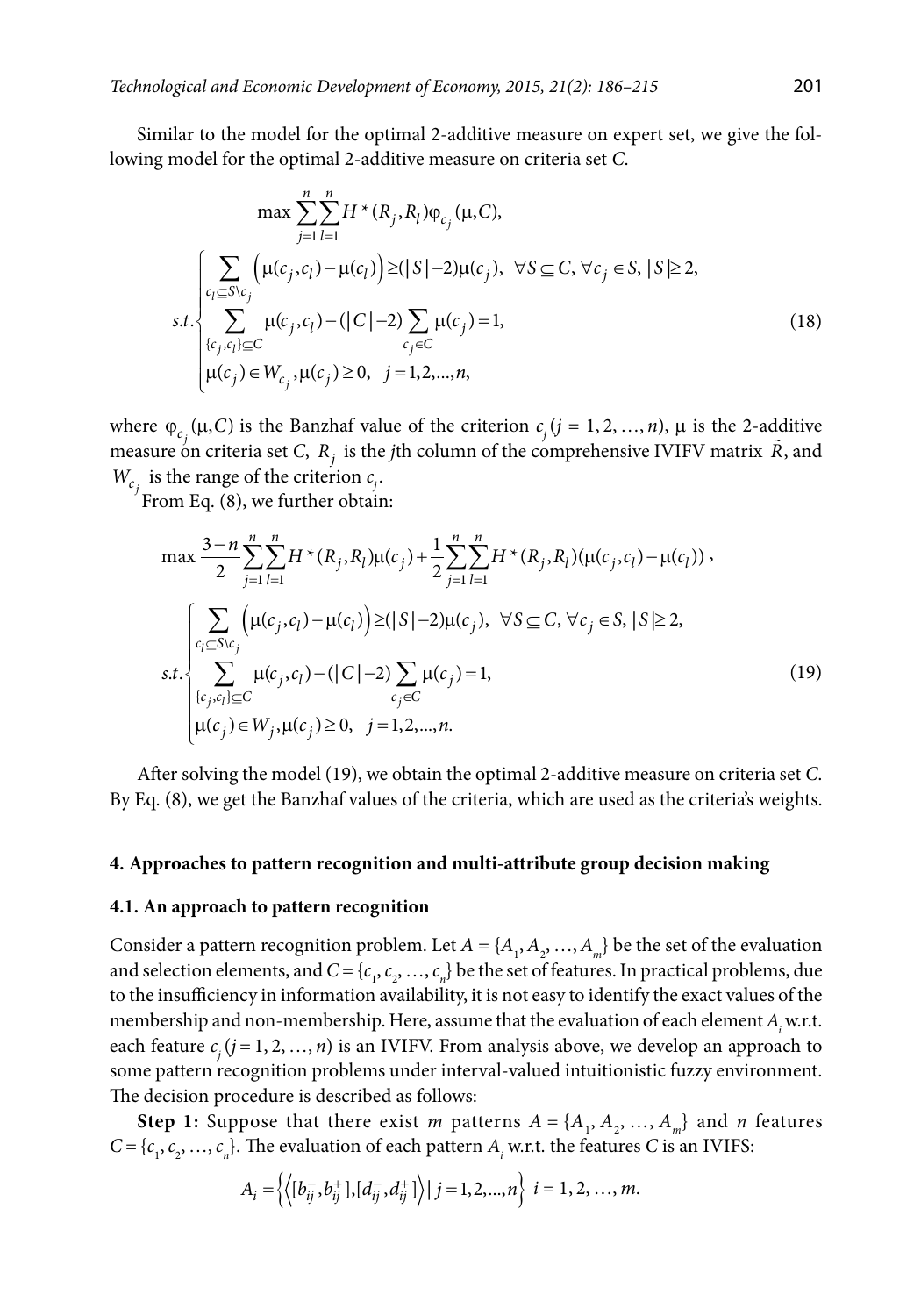Furthermore, assume that there is a sample to be recognized, which is represented by an **IVIFS**  $\varepsilon = \left\{ \left\langle [e_j^-, e_j^+] , [f_j^-, f_j^+] \right\rangle | j = 1, 2, ..., n \right\}.$ 

**Step 2:** Use the model (19) to get the optimal 2-additive measure on feature set *C*, and calculate their Banzhaf values by Eq. (8).

**Step 3:** Calculate the Banzhaf weighted cross entropy measure between *Ai* and  $\varepsilon$  (*i* = 1,2,...,*m*) using  $WH*(A, B) = WH(A, B) + WH(B, A)$ , where:

$$
WH(A,B) = \sum_{i=1}^{n} \varphi_{i}(\mu, C) \left( \frac{2 + \left(\mu_{A}^{+}(x_{i}) - \nu_{A}^{+}(x_{i})\right)\left(1 + \pi_{A}^{+}(x_{i})/2\right)}{4} \times \frac{3 + \left(\mu_{A}^{+}(x_{i}) - \nu_{A}^{+}(x_{i})\right)\left(1 + \pi_{A}^{+}(x_{i})/2\right)}{4} \times \frac{3 + \left(\mu_{A}^{+}(x_{i}) - \nu_{A}^{+}(x_{i})\right)\left(1 + \pi_{A}^{+}(x_{i})/2\right)}{4} + \frac{2 + \left(\nu_{A}^{+}(x_{i}) - \mu_{A}^{+}(x_{i})\right)\left(1 + \pi_{A}^{+}(x_{i})/2\right)}{4} \times \frac{3 + \left(\nu_{A}^{+}(x_{i}) - \mu_{A}^{+}(x_{i})/2\right)}{4} \times \frac{3 + \left(\nu_{A}^{+}(x_{i}) - \mu_{A}^{+}(x_{i})\right)\left(1 + \pi_{A}^{+}(x_{i})/2\right)}{4} \times \frac{3 + \left(\nu_{A}^{+}(x_{i}) - \mu_{A}^{+}(x_{i})\right)\left(1 + \pi_{A}^{+}(x_{i})/2\right)}{4} + \frac{3 + \left(\nu_{A}^{+}(x_{i}) - \mu_{A}^{+}(x_{i})\right)\left(1 + \pi_{A}^{+}(x_{i})/2\right)}{4} \times \frac{3 + \left(\nu_{A}^{+}(x_{i}) - \mu_{A}^{+}(x_{i})/2\right)\left(1 + \pi_{A}^{+}(x_{i})/2\right)}{4} \times \frac{3 + \left(\nu_{A}^{+}(x_{i}) - \mu_{A}^{+}(x_{i})/2\right)\left(1 + \pi_{A}^{+}(x_{i})/2\right)}{4} \times \frac{3 + \left(\nu_{A}^{+}(x_{i}) - \mu_{A}^{+}(x_{i})/2\right)\left(1 + \pi_{A}^{+}(x_{i})/2\right)}{4} \times \frac{3 + \left(\nu_{A}^{+}(x_{i}) - \mu_{A}^{+}(x_{i})/2\right)\left(1 + \pi_{A}^{+}(x_{i})/2\right)}{4} \times \frac{3 + \left(\nu_{A
$$

**Step 4:** Select the smallest one.

**Step 5:** End.

**Example 1.** Assume that there are four kinds of minerals  $A = \{A_1, A_2, A_3, A_4\}$ , and a recognized sample  $\varepsilon$ , which are represented by the IVIFSs in the feature space  $C = \{c_1, c_2, c_3\}$ . Suppose we have the following dates.

$$
A_1 = \{ \langle [0.2, 0.4], [0.4, 0.5] \rangle, \langle [0.2, 0.3], [0.4, 0.6] \rangle, \langle [0.6, 0.7], [0.2, 0.3] \rangle \},
$$
  
\n
$$
A_2 = \{ \langle [0.2, 0.3], [0.4, 0.6] \rangle, \langle [0.3, 0.4], [0.3, 0.5] \rangle, \langle [0.3, 0.4], [0.4, 0.6] \rangle \},
$$
  
\n
$$
A_3 = \{ \langle [0.1, 0.4], [0.5, 0.6] \rangle, \langle [0.2, 0.4], [0.4, 0.5] \rangle, \langle [0.2, 0.3], [0.4, 0.6] \rangle \},
$$
  
\n
$$
A_4 = \{ \langle [0.2, 0.4], [0.4, 0.6] \rangle, \langle [0.3, 0.4], [0.4, 0.6] \rangle, \langle [0.4, 0.7], [0.2, 0.3] \rangle \},
$$
  
\n
$$
\epsilon = \{ \langle [0.2, 0.3], [0.4, 0.5] \rangle, \langle [0.2, 0.3], [0.3, 0.5] \rangle, \langle [0.3, 0.4], [0.2, 0.5] \rangle \}.
$$

The importance of features is different, and their range of values are given as [0.25, 0.5], [0.3, 0.55] and [0.2, 0.35]. Our purpose is to distinguish which kind of minerals does the recognized sample ε belong to. In the following, we can utilize the proposed procedure to get the recognized sample ε belongs to which kind of minerals.

**Step 1:** By Eq. (15), calculate the cross entropy among  $A_i^1$ ,  $A_i^2$  and  $A_i^3$  ( $i = 1,2,3,4$ ), and we get:

$$
H^*(A_i^1, A_i^2) = 0.01, H^*(A_i^1, A_i^3) = 0.06, H^*(A_i^2, A_i^3) = 0.07,
$$

where  $A_i^j$  denotes the *j*th element of  $A_i$  (*i* = 1,2,3,4; *j* = 1,2,3).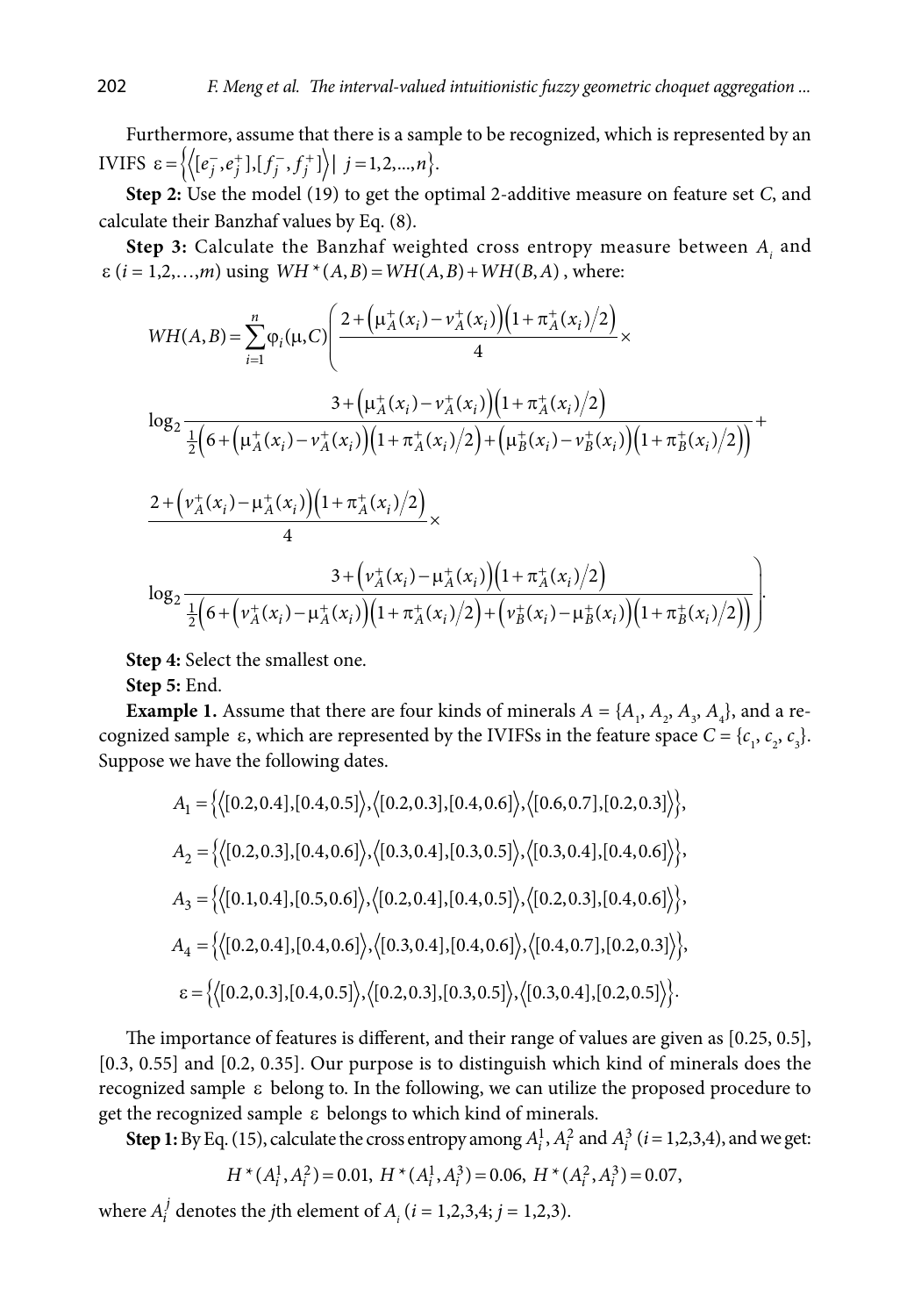From the model (19), we get the following linear programming:

max -0.035
$$
\mu(c_1)
$$
 -0.04 $\mu(c_2)$  -0.065 $\mu(c_3)$  + 0.01 $\mu(c_1, c_2)$  + 0.06 $\mu(c_1, c_3)$  + 0.07 $\mu(c_2, c_3)$ ,  
\n
$$
\mu(c_1, c_2)
$$
 +  $\mu(c_1, c_3)$  +  $\mu(c_2, c_3)$  -  $\mu(c_1)$  -  $\mu(c_2)$  -  $\mu(c_3)$  = 1,  
\n
$$
\mu(c_1)
$$
 -  $\mu(c_1, c_2)$   $\le$  0,  $\mu(c_2)$  -  $\mu(c_1, c_2)$   $\le$  0,  
\n
$$
\mu(c_1)
$$
 -  $\mu(c_1, c_3)$   $\le$  0,  $\mu(c_3)$  -  $\mu(c_1, c_3)$   $\le$  0,  
\n
$$
\mu(c_2)
$$
 -  $\mu(c_2, c_3)$   $\le$  0,  $\mu(c_3)$  -  $\mu(c_2, c_3)$   $\le$  0,  
\n
$$
\mu(c_1)
$$
  $\in$  [0.25, 0.5],  
\n
$$
\mu(c_2)
$$
  $\in$  [0.3, 0.55],  
\n
$$
\mu(c_3)
$$
  $\in$  [0.2, 0.35].

After solving the above model, we get the optimal 2-additve measure on feature set *C* as follows:

$$
\mu(c_1) = 0.25
$$
,  $\mu(c_2) = 0.3$ ,  $\mu(c_3) = 0.2$ ,  $\mu(c_1, c_2) = 0.55$ ,  $\mu(c_1, c_3) = 0.45$ ,  $\mu(c_2, c_3) = 0.75$ .

By Eq. (8), we obtain the features' Banzhaf values are:

$$
\varphi_1(\mu, C) = 0.25
$$
,  $\varphi_2(\mu, C) = 0.425$ ,  $\varphi_3(\mu, C) = 0.325$ .

**Step 2:** Calculate the Banzhaf weighted cross entropy between *Ai* and ε ( *i* = 1,2,3,4), we obtain:

 $WH * (A_1, \varepsilon) = 0.023, WH * (A_2, \varepsilon) = 0.006, WH * (A_3, \varepsilon) = 0.011, WH * (A_4, \varepsilon) = 0.014.$ 

**Step 3:** From step 2, we get ε belongs to the second kind of minerals.

### **4.2. An approach to multi-criteria group decision making**

Based on above analysis, we introduce the following approach to interval-valued intuitionistic fuzzy multi-criteria group decision making. The main decision procedure is described as follows:

**Step 1:** The expert  $e_k$  ( $k = 1, 2, ..., q$ ) evaluates the alternative  $a_i$  ( $i = 1, 2, ..., m$ ) w.r.t. each criterion  $c_j$  ( $j = 1, 2, ..., n$ ) by an IVIFV  $\tilde{\alpha}_{ij}^k = \left( [a_{ij}^k, b_{ij}^k], [c_{ij}^k, d_{ij}^k] \right) (i = 1, 2, ..., m; j = 1, 2, ..., n;$  $k = 1, 2, ..., q$ ), and form the IVIFV matrix  $D^k = (\tilde{\alpha}_{ij}^k)_{m \times n}$   $(k = 1, 2, ..., q)$ .

**Step 2:** If all criteria  $c_j$  ( $j = 1, 2, ..., n$ ) are benefit (i.e., the larger, the greater preference), then the criteria values do not need normalization. Otherwise, we normalize the decision matrix

$$
D^{k} = \left(\tilde{\alpha}_{ij}^{k}\right)_{m \times n} \text{ into } Q^{k} = \left(\tilde{\chi}_{ij}^{k}\right)_{m \times n} (k = 1, 2, ..., q), \text{ where } \tilde{\chi}_{ij}^{k} = \begin{cases} \tilde{\alpha}_{ij}^{k} \text{ for benefit attribute } c_{j} \\ \left(\tilde{\alpha}_{ij}^{k}\right)^{C} \text{ for cost attribute } c_{j} \end{cases}
$$

and  $\tilde{\chi}_{ij}^k = \left( [e_{ij}^k, f_{ij}^k], [g_{ij}^k, h_{ij}^k] \right) (i = 1, 2, ..., m; j = 1, 2, ..., n)$  (see Xu, Cai 2010b; Xu, Hu 2010).

**Step 3:** Use the model (17), calculate the optimal 2-additive measure  $\mu$ <sup>*j*</sup> on expert set *E* for each criterion  $c_j$  ( $j = 1, 2, ..., n$ ).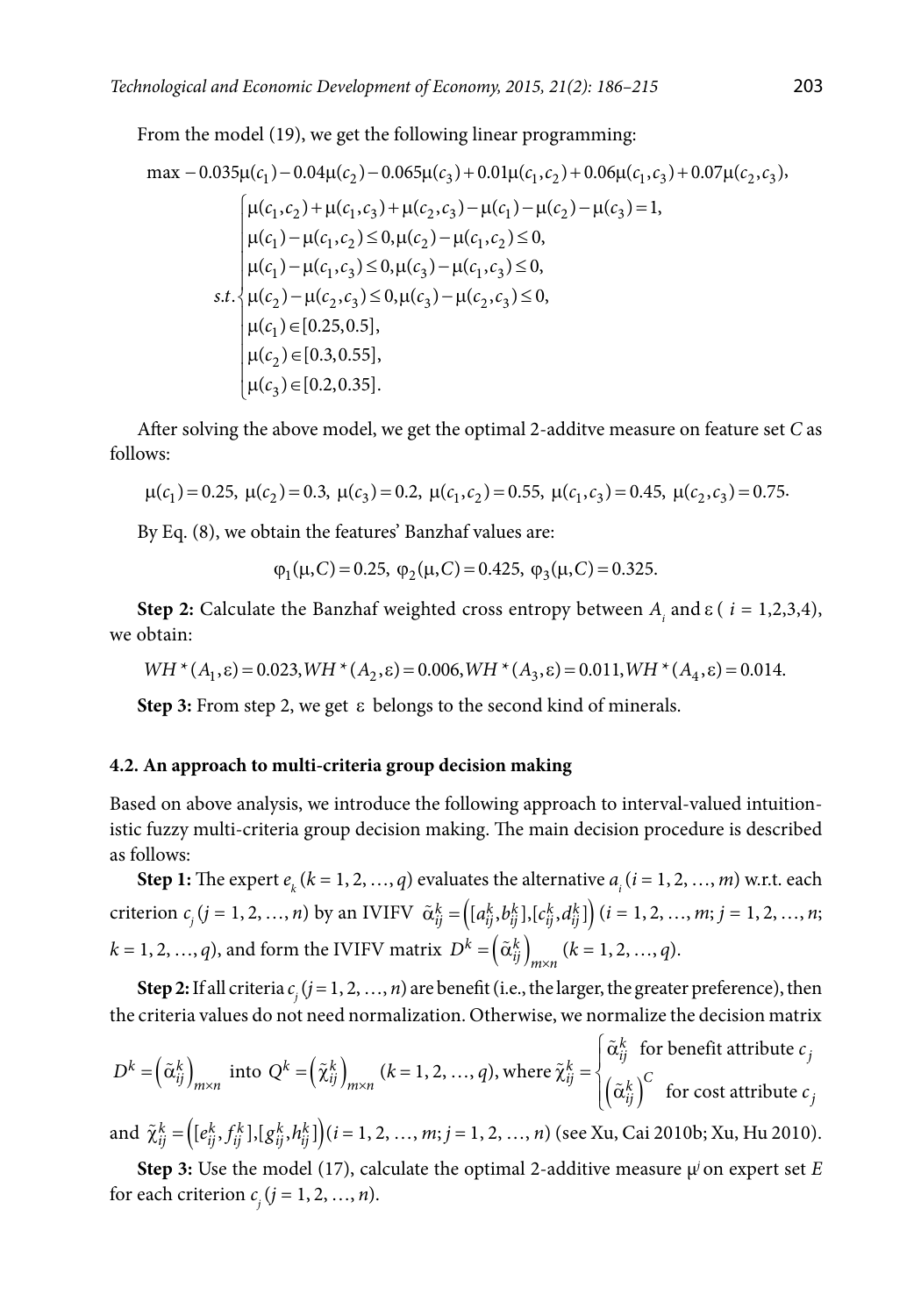**Step 4:** By Eq. (8), calculate the Banzhaf values of the experts for each criterion  $c_j$  (*j* = 1, 2, ..., *n*).

**Step 5:** For each  $i = 1, 2, ..., m$  and each  $j = 1, 2, ..., n$ , use the GABIVIFGC operator:

$$
\begin{aligned} \tilde{\gamma}_{ij}=&\,\text{GABIVIFGC}(\tilde{\chi}_{ij}^1,\tilde{\chi}_{ij}^2,...,\tilde{\chi}_{ij}^q)= \\ &\Bigg(\Bigg[\prod_{k=1}^q(e_{ij}^k)^{\varphi_{e_k}(\mu^j,E)},\prod_{k=1}^q(f_{ij}^k)^{\varphi_{e_k}(\mu^j,E)}\Bigg],\Bigg[\Big(1-\frac{q}{\Pi}\big(1-g_{ij}^k\big)^{\varphi_{e_k}(\mu^j,E)},1-\frac{q}{\Pi}\big(1-g_{ij}^k\big)^{\varphi_{e_k}(\mu^j,E)}\Bigg]\Bigg), \end{aligned}
$$

to get the collective IVIFV  $\tilde{\gamma}_{ij} = ((u_{ij}, v_{ij}], [x_{ij}, y_{ij}])$ , and the comprehensive IVIFV matrix  $R = (\tilde{\gamma}_{ij})_{m \times n}$ .

**Step 6:** Apply the model (19), solve the optimal 2-additive measure µ on criteria set *C*. **Step 7:** By Eq. (8), calculate the Banzhaf values of the criteria. **Step 8:** Apply again the GABIVIFGC operator:

$$
\tilde{\gamma}_i = \text{GABIVIFGC}(\tilde{\gamma}_{i1}, \tilde{\gamma}_{i2}, ..., \tilde{\gamma}_{in}) =
$$

$$
\left( \left[ \prod_{j=1}^{n} u_{ij}^{\varphi_{c_j}(\mu,C)}, \prod_{j=1}^{n} v_{ij}^{\varphi_{c_j}(\mu,C)} \right], \left[ 1 - \prod_{j=1}^{n} (1 - x_{ij})^{\varphi_{c_j}(\mu,C)}, 1 - \prod_{j=1}^{n} (1 - y_{ij})^{\varphi_{c_j}(\mu,C)} \right] \right),
$$

to get the synthetical value  $\tilde{\gamma}_i = ((\alpha_{il}, \alpha_{iu}], [\beta_{il}, \beta_{iu}])$  of the alternative  $a_i$  (*i* = 1, 2, …, *m*). **Step 9:** Let

$$
\widetilde{\gamma}^+ = \left( \max_{i=1}^m \alpha_{il}, \max_{i=1}^m \alpha_{iu} \right), \left[ \min_{i=1}^m \beta_{il}, \min_{i=1}^m \beta_{iu} \right],
$$

and

$$
\tilde{\gamma}^- = \left( \begin{bmatrix} m & m & m \\ \min \alpha_{il}, \min \alpha_{iu} \end{bmatrix}, \begin{bmatrix} m & m \\ \max \beta_{il}, \max \beta_{iu} \end{bmatrix} \right).
$$

Calculate the cross entropy measures between  $H^*(\tilde{\gamma}_i, \tilde{\gamma}^+)$  and  $H^*(\tilde{\gamma}_i, \tilde{\gamma}^-)(i = 1, 2, ..., m)$ . **Step 10:** Let  $d_i = \frac{H^*(\tilde{\gamma}_i, \tilde{\gamma}^-)}{H^*(\tilde{\gamma}_i, \tilde{\gamma}^-)}$  ${}^{\ast}(\tilde{\gamma}_i, \tilde{\gamma}^-)$  +  $H$   ${}^{\ast}(\tilde{\gamma}_i, \tilde{\gamma}^+)$  $\tilde{a}_i = \frac{H(x_i - \tilde{a}_i - \tilde{b}_i)}{H(x_i - \tilde{a}_i - \tilde{b}_i)}$  $\sum_{i}$  *i*  $\sum$   $\sum$  *i*  $\sum$  *i*  $\sum$  $d_i = \frac{H}{\sqrt{H_i^2 + \left(\frac{H_i}{H_i}\right)^2}}$  $H^*(\tilde{\gamma}_i, \tilde{\gamma}^-) + H$ −  $=\frac{H^*(\tilde{\gamma}_i, \tilde{\gamma}^-)}{H^*(\tilde{\gamma}_i, \tilde{\gamma}^-) + H^*(\tilde{\gamma}_i, \tilde{\gamma}^+)}$  (*i* = 1,2,...,*m*). According to *d<sub>i</sub>* (*i* = 1,2,...,*m*), select the biggest one.

**Step 11:** End.

**Example 2.** Suppose there is an investment company, which wants to invest a sum of money in the best option (adapted from Ref. Tan 2011b). There is a panel with five possible alternatives to invest the money:  $a_1$  is a car company;  $a_2$  is a food company;  $a_3$  is a computer company;  $a_4$  is an arms company;  $a_5$  is a TV company. The investment company must take a decision according to the following four criteria:  $c_{1}$  is the risk analysis;  $c_{2}$  is the growth analysis;  $c_3$  is the socio political impact analysis;  $c_4$  is the environmental impact analysis. The five possible alternatives  $a_i$  ( $i = 1,2,3,4,5$ ) are to be evaluated using the interval-valued intuitionistic fuzzy information by three decision makers  $e_k$  ( $k = 1,2,3$ ), as listed in the following matrices: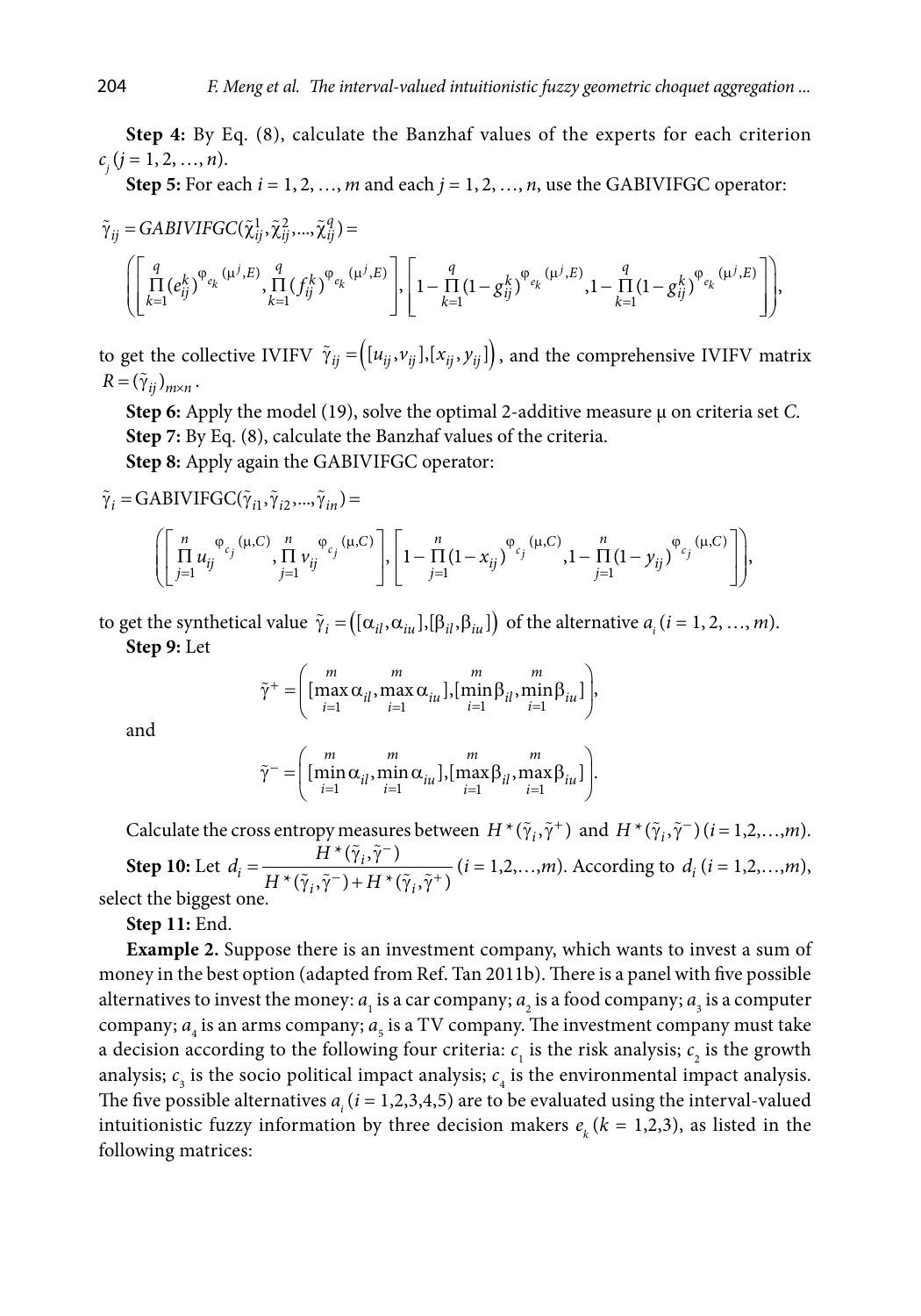$$
D^{1} = \begin{pmatrix} ([0.4, 0.5], [0.3, 0.4]) & ([0.4, 0.6], [0.2, 0.4]) & ([0.4, 0.7], [0.1, 0.2]) & ([0.5, 0.6], [0.1, 0.3]) \\ ([0.6, 0.7], [0.1, 0.2]) & ([0.6, 0.7], [0.2, 0.3]) & ([0.6, 0.7], [0.1, 0.2]) & ([0.6, 0.6], [0.1, 0.3]) \\ ([0.7, 0.8], [0.1, 0.2]) & ([0.6, 0.7], [0.1, 0.3]) & ([0.5, 0.6], [0.1, 0.3]) & ([0.4, 0.5], [0.2, 0.4]) \\ ([0.7, 0.8], [0.1, 0.2]) & ([0.6, 0.7], [0.1, 0.3]) & ([0.5, 0.4], [0.1, 0.2]) & ([0.3, 0.4], [0.5, 0.6]) \\ ([0.7, 0.8], [0.1, 0.2]) & ([0.3, 0.5], [0.1, 0.3]) & ([0.5, 0.6], [0.2, 0.3]) & ([0.4, 0.6], [0.2, 0.4]) \\ ([0.8, 0.6], [0.3, 0.4]) & ([0.4, 0.7], [0.1, 0.2]) & ([0.5, 0.6], [0.2, 0.3]) & ([0.4, 0.6], [0.2, 0.3]) \\ ([0.6, 0.8], [0.1, 0.2]) & ([0.5, 0.6], [0.1, 0.2]) & ([0.5, 0.6], [0.2, 0.3]) & ([0.6, 0.7], [0.2, 0.3]) \\ ([0.4, 0.5], [0.3, 0.5]) & ([0.5, 0.8], [0.1, 0.2]) & ([0.5, 0.7], [0.2, 0.3]) & ([0.4, 0.7], [0.1, 0.2]) \\ ([0.6, 0.7], [0.2, 0.3]) & ([0.6, 0.7], [0.1, 0.2]) & ([0.5, 0.6], [0.2, 0.3]) & ([0.6, 0.7], [0.
$$

Assume that the interval-valued weighting vectors of the experts are respectively given as:

*w*<sub>1</sub> = ([0.3, 0.5], [0.4, 0.5], [0.1, 0.2], [0.15, 0.3]), *w*<sub>2</sub> = ([0.2, 0.3], [0.2, 0.3], [0.3, 0.4], [0.35, 0.5]), *w*<sub>3</sub> = ([0.25, 0.4], [0.2, 0.3], [0.25, 0.3], [0.3, 0.45]),

and the interval-valued weighting vector of the criteria is given by  $w = ([0.3, 0.4], [0.15, 0.25],$ [0.2, 0.25] [0.25, 0.3]). In the following, we can utilize the proposed procedure to get the most desirable alternative(s).

**Step 1:** Since  $c_2$  (the growth analysis) is benefit criterion, and  $c_1$  (the risk analysis),  $c_3$  (the socio– political impact analysis) and  $c_4$  (the environmental impact analysis) are cost criteria, we need to normalize the given matrices as listed in the following.

$$
Q^{1} = \begin{pmatrix} ([0.3, 0.4], [0.4, 0.5]) ([0.4, 0.6], [0.2, 0.4]) ([0.5, 0.6], [0.1, 0.3]) ([0.3, 0.5], [0.3, 0.4])
$$
  
\n
$$
Q^{1} = \begin{pmatrix} ([0.1, 0.2], [0.6, 0.7]) ([0.6, 0.7], [0.2, 0.3]) ([0.1, 0.2], [0.4, 0.7]) ([0.1, 0.3], [0.5, 0.6])
$$
  
\n
$$
([0.2, 0.3], [0.3, 0.4]) ([0.6, 0.7], [0.1, 0.3]) ([0.1, 0.3], [0.5, 0.6]) ([0.2, 0.4], [0.4, 0.5])
$$
  
\n
$$
([0.2, 0.3], [0.3, 0.4]) ([0.6, 0.7], [0.1, 0.3]) ([0.1, 0.2], [0.3, 0.4]) ([0.1, 0.2], [0.3, 0.7])
$$
  
\n
$$
([0.1, 0.2], [0.7, 0.8]) ([0.3, 0.5], [0.1, 0.3]) ([0.2, 0.3], [0.5, 0.6]) ([0.2, 0.4], [0.4, 0.6])
$$
  
\n
$$
Q^{2} = \begin{pmatrix} ([0.4, 0.5], [0.3, 0.4]) ([0.5, 0.6], [0.1, 0.3]) ([0.2, 0.3], [0.5, 0.6]) ([0.2, 0.4], [0.4, 0.6])
$$
  
\n
$$
([0.3, 0.4], [0.3, 0.6]) ([0.4, 0.7], [0.1, 0.2]) ([0.2, 0.3], [0.5, 0.6]) ([0.2, 0.3], [0.6, 0.7])
$$
  
\n
$$
([0.3, 0.5], [0.4, 0.5]) ([0.5, 0.8], [0.1, 0.2]) ([0.3, 0.4], [0.2, 0.5]) ([0.1, 0.2], [0.4, 0.7])
$$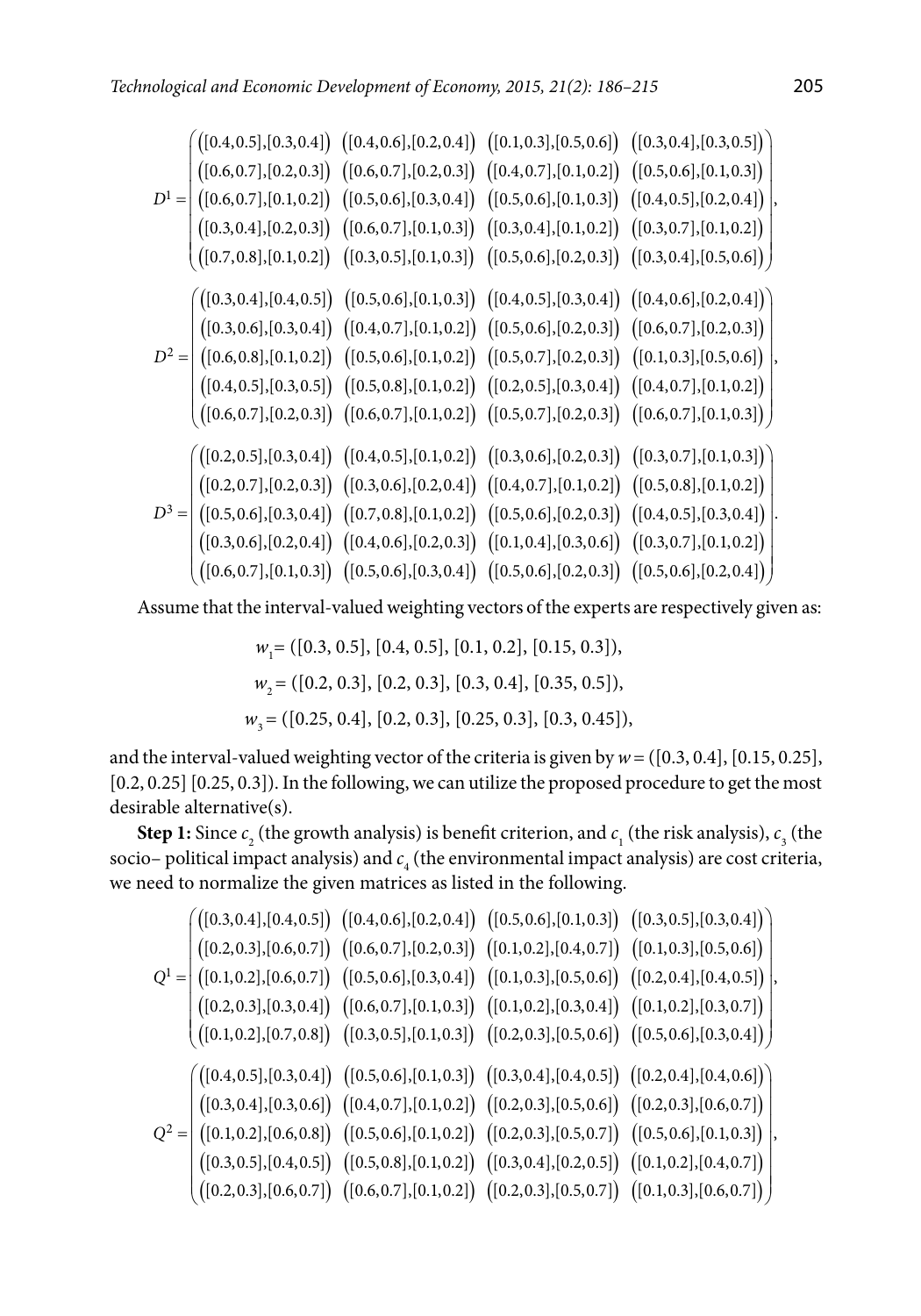.

$$
Q^3 = \begin{pmatrix} \begin{pmatrix} [0.3, 0.4], [0.2, 0.5] \end{pmatrix} & \begin{pmatrix} [0.4, 0.5], [0.1, 0.2] \end{pmatrix} & \begin{pmatrix} [0.2, 0.3], [0.3, 0.6] \end{pmatrix} & \begin{pmatrix} [0.1, 0.3], [0.3, 0.7] \end{pmatrix} \\ \begin{pmatrix} [0.2, 0.3], [0.2, 0.7] \end{pmatrix} & \begin{pmatrix} [0.3, 0.6], [0.2, 0.4] \end{pmatrix} & \begin{pmatrix} [0.1, 0.2], [0.4, 0.7] \end{pmatrix} & \begin{pmatrix} [0.1, 0.2], [0.5, 0.8] \end{pmatrix} \\ \begin{pmatrix} [0.3, 0.4], [0.5, 0.6] \end{pmatrix} & \begin{pmatrix} [0.7, 0.8], [0.1, 0.2] \end{pmatrix} & \begin{pmatrix} [0.2, 0.3], [0.5, 0.6] \end{pmatrix} & \begin{pmatrix} [0.3, 0.4], [0.4, 0.5] \end{pmatrix} \\ \begin{pmatrix} [0.2, 0.4], [0.3, 0.6] \end{pmatrix} & \begin{pmatrix} [0.4, 0.6], [0.2, 0.3] \end{pmatrix} & \begin{pmatrix} [0.3, 0.6], [0.1, 0.4] \end{pmatrix} & \begin{pmatrix} [0.1, 0.2], [0.3, 0.7] \end{pmatrix} \\ \begin{pmatrix} [0.1, 0.3], [0.5, 0.6] \end{pmatrix} & \begin{pmatrix} [0.5, 0.6], [0.3, 0.4] \end{pmatrix} & \begin{pmatrix} [0.2, 0.3], [0.5, 0.6] \end{pmatrix} & \begin{pmatrix} [0.2, 0.4], [0.5, 0.6] \end{pmatrix} \end{pmatrix}
$$

**Step 2:** By Eq. (15), we get  $H^*(P_1^1, P_2^1) = 0.06$ ,  $H^*(P_1^1, P_3^1) = 0.062$  and  $H^*(P_2^1, P_3^1) = 0.065$ . From the model (17), we have:

max 
$$
-0.061\mu^1(e_1) - 0.0625\mu^1(e_2) - 0.0635\mu^1(e_3) + 0.06\mu^1(e_1, e_2) + 0.062\mu^1(e_1, e_3) + 0.065\mu^1(e_2, e_3)
$$
  
\n
$$
\mu^1(e_1, e_2) + \mu^1(e_1, e_3) + \mu^1(e_2, e_3) - \mu^1(e_1) - \mu^1(e_2) - \mu^1(e_3) = 1,
$$
\n
$$
\mu^1(e_1) - \mu^1(e_1, e_2) \le 0, \mu^1(e_2) - \mu^1(e_1, e_2) \le 0,
$$
\n
$$
\mu^1(e_1) - \mu^1(e_1, e_3) \le 0, \mu^1(e_3) - \mu^1(e_1, e_3) \le 0,
$$
\n
$$
s.t. \begin{cases}\n\mu^1(e_2) - \mu^1(e_2, e_3) \le 0, \mu^1(e_3) - \mu^1(e_2, e_3) \le 0, \\
\mu^1(e_1) = [0.3, 0.5], \\
\mu^1(e_2) = [0.2, 0.3], \\
\mu^1(e_3) = [0.25, 0.4].\n\end{cases}
$$

After solving the above model, we get the following optimal 2-additve measure  $\mu^1$  on *E* for the criterion  $c_i$ :

$$
\mu^1(e_1) = 0.3, \ \mu^1(e_2) = 0.2, \ \mu^1(e_3) = 0.25, \ \mu^1(e_1, e_2) = 0.5, \ \mu^1(e_1, e_3) = 0.55, \ \mu^1(e_2, e_3) = 0.7.
$$

Similarly, we have:

$$
\begin{pmatrix} H^*(P_1^2, P_2^2) \\ H^*(P_1^2, P_3^2) \\ H^*(P_2^2, P_3^2) \end{pmatrix} = \begin{pmatrix} 0.071 \\ 0.097 \\ 0.104 \end{pmatrix}, \begin{pmatrix} H^*(P_1^3, P_2^3) \\ H^*(P_1^3, P_3^3) \\ H^*(P_2^3, P_3^3) \end{pmatrix} = \begin{pmatrix} 0.114 \\ 0.210 \\ 0.031 \end{pmatrix}, \begin{pmatrix} H^*(P_1^4, P_2^4) \\ H^*(P_1^4, P_3^4) \\ H^*(P_2^4, P_3^4) \end{pmatrix} = \begin{pmatrix} 0.271 \\ 0.130 \\ 0.112 \end{pmatrix}
$$

and

$$
\begin{pmatrix} \mu^2(e_1) \\ \mu^2(e_2) \\ \mu^2(e_3) \\ \mu^2(e_1, e_2) \\ \mu^2(e_1, e_3) \\ \mu^2(e_2, e_3) \end{pmatrix} = \begin{pmatrix} 0.4 \\ 0.2 \\ 0.6 \\ 0.6 \\ 0.6 \end{pmatrix}, \begin{pmatrix} \mu^3(e_1) \\ \mu^3(e_2) \\ \mu^3(e_3) \\ \mu^3(e_1, e_2) \\ \mu^3(e_1, e_3) \\ \mu^3(e_1, e_3) \\ \mu^3(e_2, e_3) \end{pmatrix} = \begin{pmatrix} 0.1 \\ 0.3 \\ 0.25 \\ 0.4 \\ 0.7 \\ 0.7 \\ \mu^4(e_1, e_2) \\ \mu^4(e_1, e_3) \\ \mu^4(e_2, e_3) \end{pmatrix} = \begin{pmatrix} 0.15 \\ 0.35 \\ 0.3 \\ 0.7 \\ \mu^4(e_1, e_2) \\ 0.65 \\ \mu^4(e_2, e_3) \end{pmatrix}.
$$

**Step 3:** From Step 2 and Eq. (8), we get the Banzhaf values of the experts w.r.t. each criterion as listed in Table 1.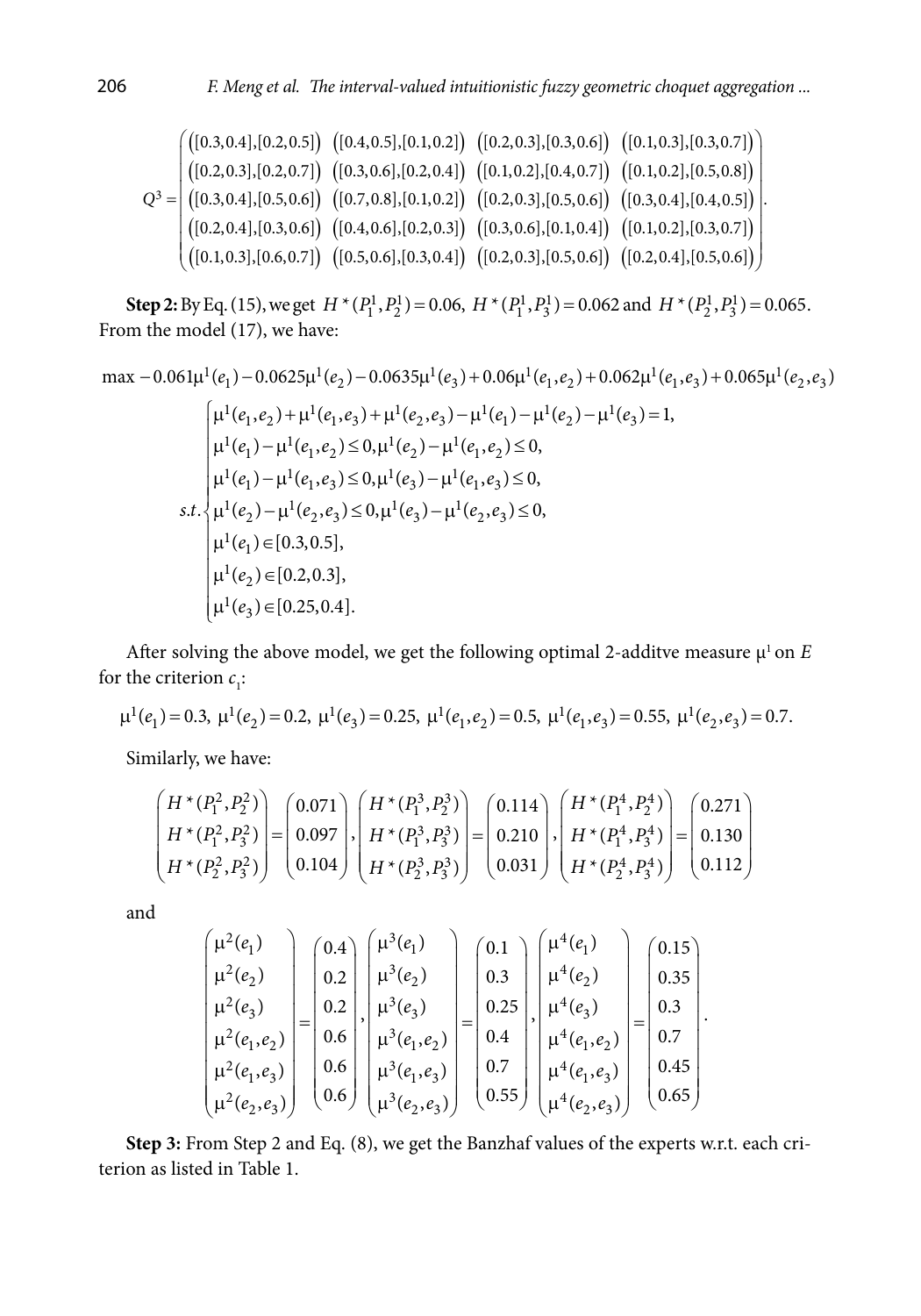|                                                       | Criterion $c$ . |     | Criterion $c_n$ Criterion $c_n$ Criterion $c_n$ |      |
|-------------------------------------------------------|-----------------|-----|-------------------------------------------------|------|
| The Banzhaf value $\varphi_{e_1}$ of the expert $e_1$ | 0.3             | 0.4 | 0.275                                           | 0.25 |
| The Banzhaf value $\varphi_{e_2}$ of the expert $e_2$ | 0.325           | 0.3 | 0.3                                             | 0.45 |
| The Banzhaf value $\varphi_{e_3}$ of the expert $e_3$ | 0.375           | 0.3 | 0.425                                           | 0.3  |

Table 1. The Banzhaf values of the experts w.r.t. each criterion

### **Step 4:** Use the GABIVIFGC operator, we get the following comprehensive IVIFV matrix

 $\left( \frac{([0.33,0.43],[0.30,0.47])([0.43,0.57],[0.14,0.31])([0.29,0.40],[0.28,0.50])([0.18,0.39],[0.35,0.59])}{([0.18,0.39],[0.35,0.59])} \right)$  $\left([0.32,0.67],[0.23,0.33]\right) \left([0.43,0.67],[0.17,0.30]\right) \left([0.12,0.23],[0.43,0.67]\right) \left([0.14,0.27],[0.55,0.71]\right)$  $R = \left\vert \left( \left[ 0.56, 0.69 \right], \left[ 0.18, 0.28 \right] \right) \left( \left[ 0.55, 0.65 \right], \left[ 0.19, 0.29 \right] \right) \left( \left[ 0.17, 0.30 \right], \left[ 0.50, 0.63 \right] \right) \left( \left[ 0.34, 0.48 \right], \left[ 0.28, 0.42 \right] \right) \right\vert.$  $\left( [0.33,0.50], [0.23,0.41] \right) \left( [0.50,0.70], [0.13,0.27] \right) \left( [0.22,0.39], [0.19,0.43] \right) \left( [0.10,0.20], [0.34,0.70] \right)$  $\left( \left( [0.63,0.73],[0.13,0.27] \right) \left( [0.43,0.58],[0.17,0.30] \right) \left( [0.20,0.30],[0.50,0.63] \right) \left( [0.18,0.39],[0.51,0.61] \right) \right)$ 

**Step 5:** From the comprehensive IVIFV matrix  $R = (\tilde{\gamma}_{ij})_{m \times n}$  and Eq. (15), we have:

$$
H^*(R_1, R_2) = 0.085, H^*(R_1, R_3) = 0.557, H^*(R_1, R_4) = 0.496,
$$
  

$$
H^*(R_2, R_3) = 0.607, H^*(R_2, R_4) = 0.680, H^*(R_3, R_4) = 0.130.
$$

By the model (19), we have:

$$
\max -1.138\mu(c_1) - 1.372\mu(c_2) - 1.294\mu(c_3) - 1.306\mu(c_4) + 0.085\mu(c_1, c_2) + 0.557\mu(c_1, c_3) + 0.496\mu(c_1, c_4) + 0.607\mu(c_2, c_3) + 0.68\mu(c_2, c_4) + 0.13\mu(c_3, c_4)
$$

$$
\mu(c_1) + \mu(c_2) - \mu(c_1, c_2) \le 0, \mu(c_1) + \mu(c_3) - \mu(c_1, c_3) \le 0, \n\mu(c_1) + \mu(c_4) - \mu(c_1, c_4) \le 0, \mu(e_2) + \mu(e_3) - \mu(e_2, e_3) \le 0, \n\mu(c_2) + \mu(c_4) - \mu(c_2, c_4) \le 0, \mu(e_3) + \mu(e_4) - \mu(e_3, e_4) \le 0, \n\mu(c_1) + \mu(c_2) + \mu(c_3) - \mu(c_1, c_2) - \mu(c_1, c_3) \le 0, \n\mu(c_1) + \mu(c_2) + \mu(c_3) - \mu(c_1, c_2) - \mu(c_2, c_3) \le 0, \n\mu(c_1) + \mu(c_2) + \mu(c_3) - \mu(c_1, c_3) - \mu(c_2, c_3) \le 0, \n\mu(c_1) + \mu(c_2) + \mu(c_4) - \mu(c_1, c_2) - \mu(c_1, c_4) \le 0, \n\mu(c_1) + \mu(c_2) + \mu(c_4) - \mu(c_1, c_2) - \mu(c_2, c_4) \le 0, \n\mu(c_1) + \mu(c_2) + \mu(c_4) - \mu(c_1, c_4) - \mu(c_2, c_4) \le 0, \n\mu(c_1) + \mu(c_3) + \mu(c_4) - \mu(c_1, c_3) - \mu(c_1, c_4) \le 0, \n\mu(c_1) + \mu(c_3) + \mu(c_4) - \mu(c_1, c_3) - \mu(c_3, c_4) \le 0, \n\mu(c_1) + \mu(c_3) + \mu(c_4) - \mu(c_2, c_4) - \mu(c_3, c_4) \le 0, \n\mu(c_2) + \mu(c_3) + \mu(c_4) - \mu(c_2, c_3) - \mu(c_2, c_4) \le 0, \n\mu(c_2) + \mu(c_3) + \mu(c_4) - \mu(c_2, c_3) - \mu(c_3, c_4) \le 0, \n\mu(c_2) + \mu(c_3)
$$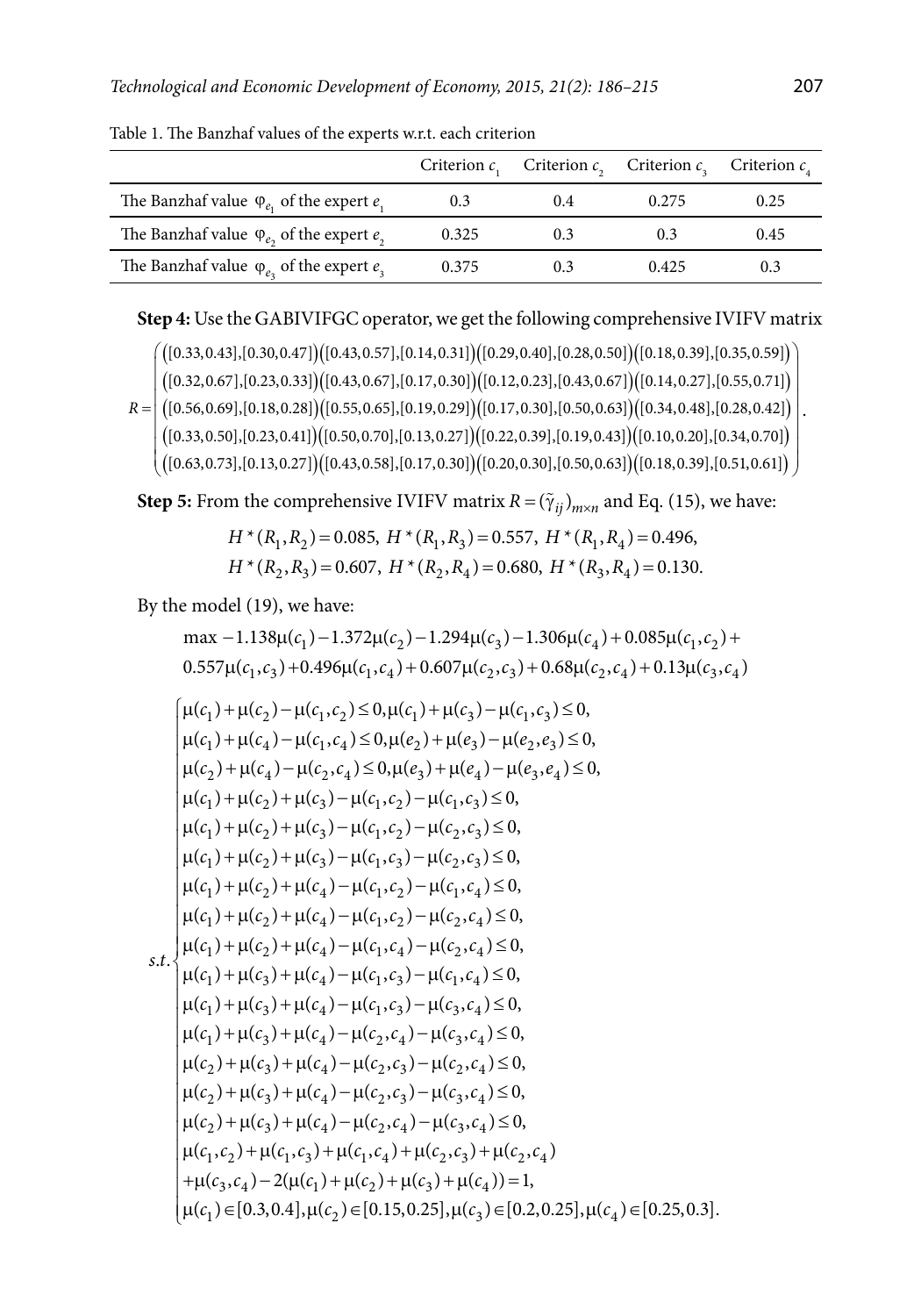After solving e the above model, we get the following optimal 2-additve measure  $\mu$  on criteria set *C*:

 $\mu(c_1) = 0.3, \ \mu(c_2) = 0.15, \ \mu(c_3) = 0.2, \ \mu(c_4) = 0.25, \ \mu(c_1, c_2) = 0.45, \ \mu(c_1, c_3) = 0.5, \ \mu(c_1, c_4) = 0.55,$  $\mu(c_2, c_3) = 0.35, \ \mu(c_2, c_4) = 0.5, \ \mu(c_3, c_4) = 0.45.$ 

**Step 6:** From Eq. (8), we obtain the criteria Banzhaf values:

$$
\varphi_1(\mu, C) = 0.3
$$
,  $\varphi_2(\mu, C) = 0.2$ ,  $\varphi_3(\mu, C) = 0.2$ ,  $\varphi_4(\mu, C) = 03$ .

**Step 7:** Use again the GABIVIFGC operator, the synthetical IVIFVs of the criteria are obtained by:

$$
\begin{pmatrix}\n\tilde{\gamma}_1 \\
\tilde{\gamma}_2 \\
\tilde{\gamma}_3 \\
\tilde{\gamma}_4 \\
\tilde{\gamma}_5\n\end{pmatrix} = \begin{pmatrix}\n([0.28, 0.44], [0.28, 0.49]) \\
([0.22, 0.41], [0.37, 0.54]) \\
([0.28, 0.52], [0.29, 0.41]) \\
([0.23, 0.39], [0.24, 0.50]) \\
([0.32, 0.48], [0.35, 0.48])\n\end{pmatrix}
$$

**Step 8:** By  $\tilde{\gamma}_i$  (*i* = 1,2,3,4,5), we get  $\tilde{\gamma}^+$  = ([0.38,0.52],[0.24,0.41]) and  $\tilde{\gamma}^-$  = ([0.22,0.39], [0.37,0.54]). Calculate the cross entropy between  $\tilde{\gamma}_i (i = 1,2,3,4,5)$  and  $\tilde{\gamma}^+$ ,

$$
\begin{pmatrix} H^*(\tilde{\gamma}_1, \tilde{\gamma}^+) \\ H^*(\tilde{\gamma}_2, \tilde{\gamma}^+) \\ H^*(\tilde{\gamma}_3, \tilde{\gamma}^+) \\ H^*(\tilde{\gamma}_4, \tilde{\gamma}^+) \\ H^*(\tilde{\gamma}_5, \tilde{\gamma}^+) \end{pmatrix} = \begin{pmatrix} 0.044 \\ 0.136 \\ 0.001 \\ 0.069 \\ 0.038 \end{pmatrix},
$$

and calculate the cross entropy between  $\tilde{\gamma}_i$  (*i* = 1,2,3,4,5) and  $\tilde{\gamma}$ <sup>-</sup>,

$$
\begin{pmatrix} H^*(\tilde{\gamma}_1, \tilde{\gamma}^-) \\ H^*(\tilde{\gamma}_2, \tilde{\gamma}^-) \\ H^*(\tilde{\gamma}_3, \tilde{\gamma}^-) \\ H^*(\tilde{\gamma}_4, \tilde{\gamma}^-) \\ H^*(\tilde{\gamma}_5, \tilde{\gamma}^-) \end{pmatrix} = \begin{pmatrix} 0.031 \\ 0.000 \\ 0.120 \\ 0.015 \\ 0.037 \end{pmatrix}.
$$

**Step 9:** From  $H^*(\tilde{\gamma}_i, \tilde{\gamma}^+)$  and  $H^*(\tilde{\gamma}_i, \tilde{\gamma}^-)(i = 1, 2, 3, 4, 5)$ , we obtain:

$$
d_1 = 0.41
$$
,  $d_2 = 0$ ,  $d_3 = 0.99$ ,  $d_4 = 0.18$ ,  $d_5 = 0.49$ .

Thus,  $d_3 > d_5 > d_1 > d_4 > d_2$ . Namely,  $a_3$  (computer company) is the best choice.

In Step 7, if we adopt the order relationship between IVIFVs given by Xu (2007c), then we have  $\tilde{\gamma}_3 > \tilde{\gamma}_5 > \tilde{\gamma}_1 > \tilde{\gamma}_4 > \tilde{\gamma}_2$ , which is the same as the ranking results above.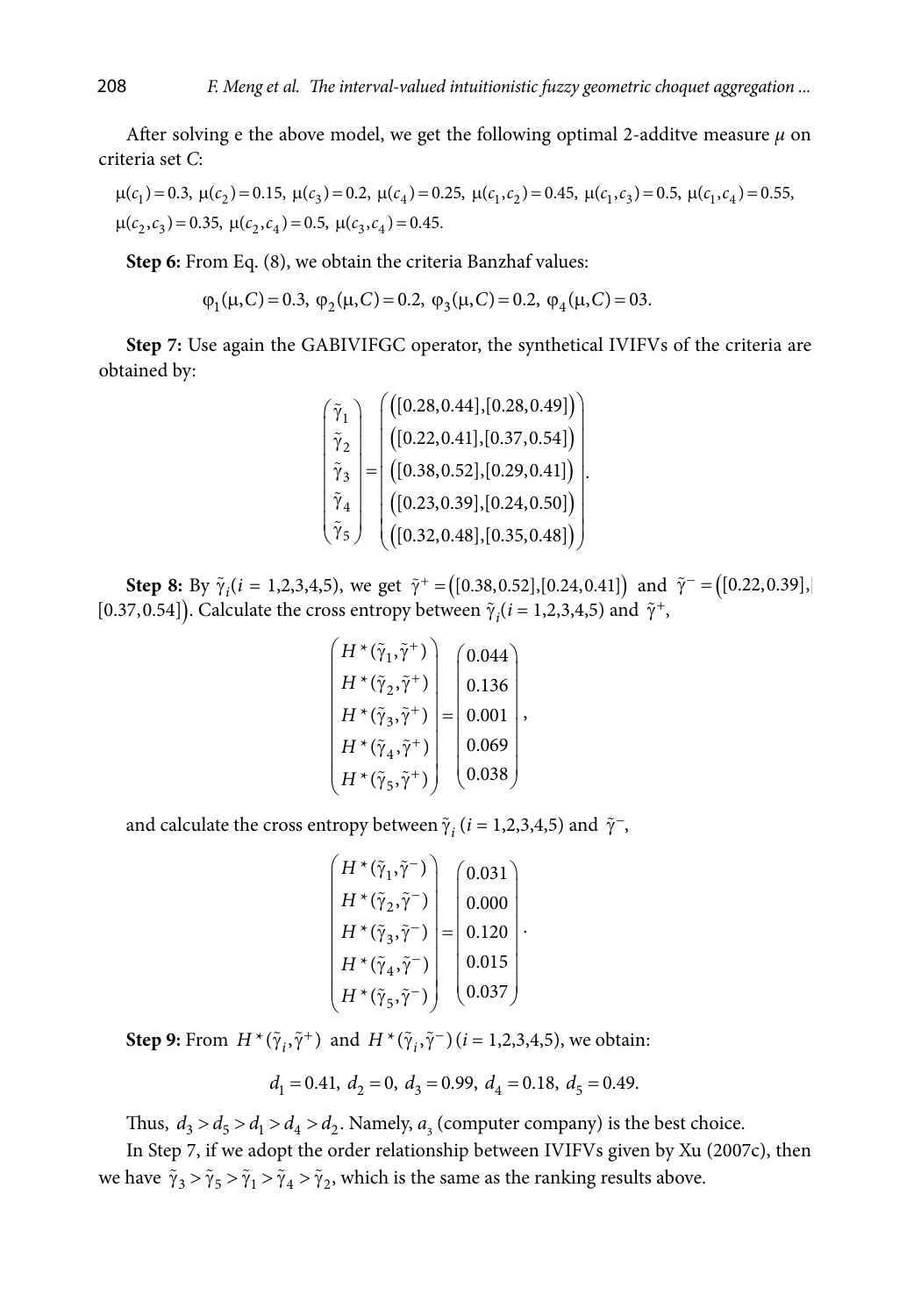In Step 8, if we let  $\tilde{\gamma}^+ = ([1,1],[0,0])$  and  $\tilde{\gamma}^- = ([0,0],[1,1])$ , then we get the following cross entropy measures:

$$
\begin{pmatrix} H'^*(\tilde{\gamma}_1, \tilde{\gamma}^+) \\ H'^*(\tilde{\gamma}_2, \tilde{\gamma}^+) \\ H'^*(\tilde{\gamma}_3, \tilde{\gamma}^+) \\ H'^*(\tilde{\gamma}_4, \tilde{\gamma}^+) \\ H'^*(\tilde{\gamma}_5, \tilde{\gamma}^+) \end{pmatrix} = \begin{pmatrix} 0.095 \\ 0.112 \\ 0.065 \\ 0.065 \\ 0.108 \\ 0.044 \end{pmatrix}, \begin{pmatrix} H'^*(\tilde{\gamma}_1, \tilde{\gamma}^-) \\ H'^*(\tilde{\gamma}_2, \tilde{\gamma}^-) \\ H'^*(\tilde{\gamma}_3, \tilde{\gamma}^-) \\ H'^*(\tilde{\gamma}_4, \tilde{\gamma}^-) \\ H'^*(\tilde{\gamma}_5, \tilde{\gamma}^-) \end{pmatrix} = \begin{pmatrix} 0.075 \\ 0.061 \\ 0.107 \\ 0.003 \\ 0.118 \end{pmatrix}.
$$

From  $H'^{*}(\tilde{\gamma}_{i}, \tilde{\gamma}^{+})$  and  $H'^{*}(\tilde{\gamma}_{i}, \tilde{\gamma}^{-})$  (*i* = 1,2,3,4,5), we have:

$$
d_1 = 0.44
$$
,  $d_2 = 0.35$ ,  $d_3 = 0.62$ ,  $d_4 = 0.37$ ,  $d_5 = 0.73$ .

Thus,  $d_5 > d_3 > d_1 > d_4 > d_2$ . Namely,  $a_5$  (TV company) is the best choice, which is different to the ranking results obtained above.

From this example, we can find that some disadvantages for using  $([1,1],[0,0])$  and  $([0,0],[1,1])$  as the positive and negative ideal points, respectively, actually exist.

In this example, if the IVIFCA operator (Xu 2010) is applied to calculate the comprehensive IVIFV matrix, then it has:

 $\left( \frac{\left( \left[ 0.32, 0.42 \right], \left[ 0.27, 0.48 \right] \right) \left( \left[ 0.42, 0.56 \right], \left[ 0.13, 0.29 \right] \right) \left( \left[ 0.27, 0.37 \right], \left[ 0.29, 0.53 \right] \right) \left( \left[ 0.19, 0.39 \right], \left[ 0.35, 0.59 \right] \right)}{\left( \left[ 0.19, 0.29, 0.51 \right], \left[ 0.19, 0.39 \right], \left[ 0.35, 0.$  $\left([ 0.22, 0.32], [ 0.30, 0.68]\right) \left([ 0.46, 0.66], [ 0.20, 0.34]\right) \left([ 0.13, 0.23], [ 0.43, 0.67]\right) \left([ 0.16, 0.27], [ 0.55, 0.71]\right)$  $R_{\rm l}=\bigr|\, \bigl([0.15,0.26],[0.57,0.72]\bigr)\bigr([0.55,0.65],[0.16,0.26]\bigr)\bigr([0.16,0.30],[0.50,0.63]\bigr)\bigr([0.35,0.48],[0.25,0.42]\bigr)$  $\left([0.22,0.39],[0.32,0.51]\right) \left([0.51,0.69],[0.13,0.28]\right) \left([0.22,0.38],[0.20,0.43]\right) \left([0.10,0.20],[0.35,0.70]\right)$  $\left( \left( [0.12, 0.27], [0.63, 0.73] \right) \left( [0.45, 0.59], [0.16, 0.31] \right) \left( [0.20, 0.30], [0.50, 0.63] \right) \left( [0.20, 0.39], [0.51, 0.61] \right) \right)$ .

Furthermore, if the IVIFCA operator (Xu 2010) is applied to calculate the comprehensive IVIFV  $\tilde{z}_i$  of the alternative  $a_i$  ( $i = 1, 2, 3, 4, 5$ ), then it has:

$$
\begin{pmatrix}\n\tilde{z}_1 \\
\tilde{z}_2 \\
\tilde{z}_3 \\
\tilde{z}_4 \\
\tilde{z}_5\n\end{pmatrix} = \begin{pmatrix}\n([0.30, 0.43], [0.26, 0.48]) \\
([0.23, 0.36], [0.35, 0.62]) \\
([0.28, 0.40], [0.30, 0.47]) \\
([0.25, 0.41], [0.26, 0.49]) \\
([0.21, 0.37], [0.39, 0.60])\n\end{pmatrix}
$$

According to the comprehensive IVIFVs  $\tilde{z}_i$  (*i* = 1,2,3,4,5), we get the following cross entropy:

$$
\begin{pmatrix} H^*(\tilde{z}_1, \tilde{z}^+) \\ H^*(\tilde{z}_2, \tilde{z}^+) \\ H^*(\tilde{z}_3, \tilde{z}^+) \\ H^*(\tilde{z}_4, \tilde{z}^+) \\ H^*(\tilde{z}_5, \tilde{z}^+) \end{pmatrix} = \begin{pmatrix} 0.0000 \\ 0.0171 \\ 0.0008 \\ 0.0008 \\ 0.0111 \\ 0.0194 \end{pmatrix}, \begin{pmatrix} H^*(\tilde{z}_1, \tilde{z}^-) \\ H^*(\tilde{z}_2, \tilde{z}^-) \\ H^*(\tilde{z}_3, \tilde{z}^-) \\ H^*(\tilde{z}_4, \tilde{z}^-) \\ H^*(\tilde{z}_5, \tilde{z}^-) \end{pmatrix} = \begin{pmatrix} 0.0235 \\ 0.0007 \\ 0.0179 \\ 0.0178 \\ 0.0005 \end{pmatrix},
$$

where  $\tilde{z}^+$  =  $([0.30, 0.43], [0.26, 0.47])$  and  $\tilde{z}^-$  =  $([0.21, 0.36], [0.39, 0.62]).$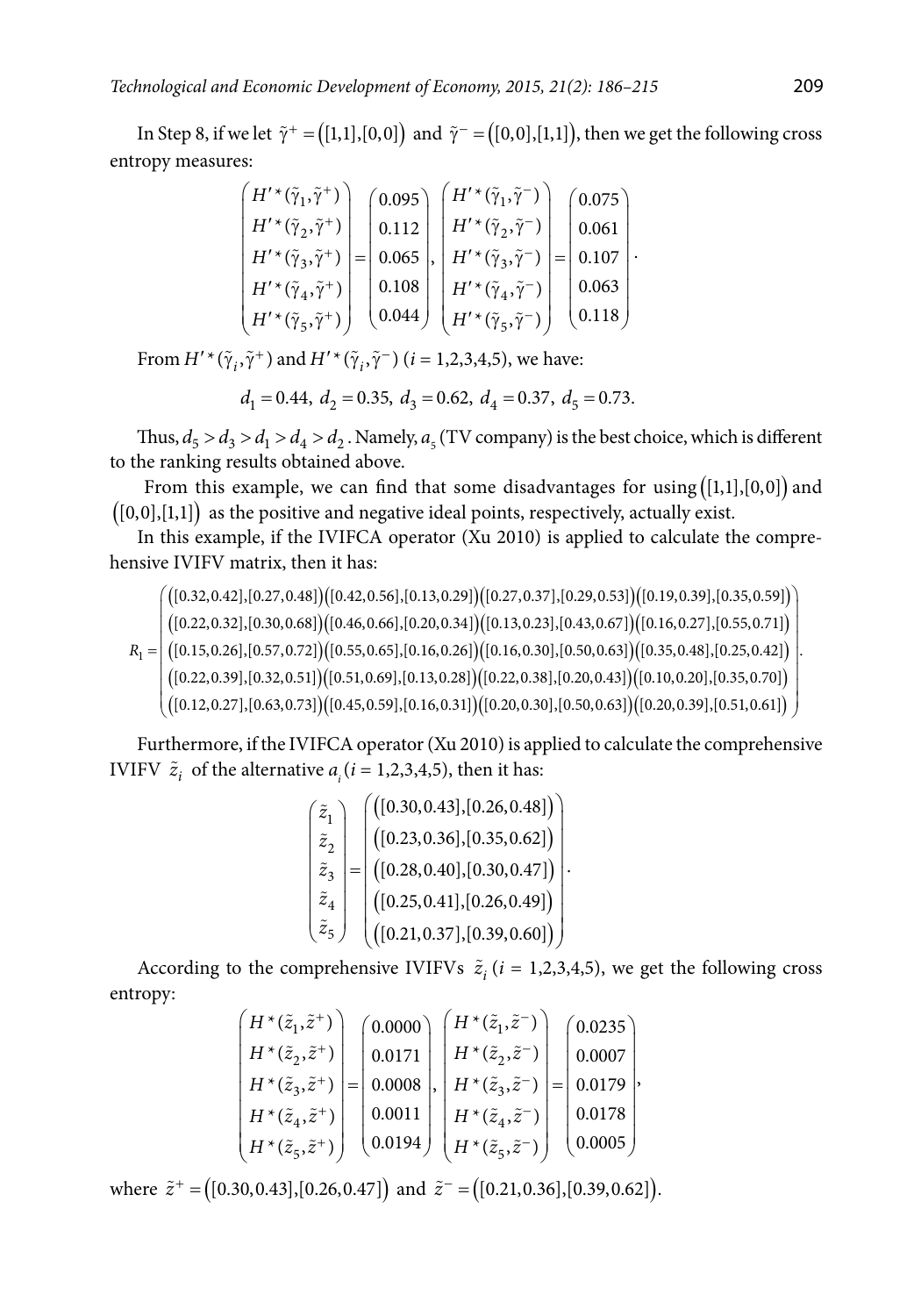From  $H^*(\tilde{z}_i, \tilde{z}^+)$  and  $H^*(\tilde{z}_i, \tilde{z}^-)$  (*i* = 1,2,3,4,5), we have:

$$
d_1 = 1, d_2 = 0.04, d_3 = 0.96, d_4 = 0.94, d_5 = 0.02.
$$

Thus,  $d_1 > d_3 > d_4 > d_2 > d_5$ . Namely,  $a_1$  (car company) is the best choice.

In this example, if the IVIFGA operator (Xu 2010; Tan 2011b) is applied to calculate the comprehensive matrix, then it has:

 $\left( \frac{\left( \left[ 0.32, 0.42 \right], \left[ 0.29, 0.48 \right] \right) \left[ 0.42, 0.56 \right], \left[ 0.14, 0.31 \right] \left( \left[ 0.25, 0.35 \right], \left[ 0.31, 0.55 \right] \right) \left( \left[ 0.17, 0.38 \right], \left[ 0.36, 0.61 \right] \right)}{\left( \left[ 0.25, 0.35 \right], \left[ 0.31, 0.55 \right] \left( \left[ 0.17, 0.38 \right], \left[$  $\left([ 0.22, 0.32], [ 0.37, 0.68]\right) \left([ 0.42, 0.66], [ 0.20, 0.34]\right) \left([ 0.12, 0.23], [ 0.43, 0.67]\right) \left([ 0.15, 0.27], [ 0.56, 0.72]\right)$  $R_2 = \left( \frac{\left( \left[ 0.13, 0.24\right], \left[ 0.58, 0.73\right] \right) \left( \left[ 0.53, 0.64\right], \left[ 0.19, 0.29\right] \right) \left( \left[ 0.15, 0.30\right], \left[ 0.50, 0.63\right] \right) \left( \left[ 0.31, 0.46\right], \left[ 0.31, 0.44\right] \right)}{ \left[ 0.31, 0.46\right], \left[ 0.31, 0.44\right]}$  $\left([0.22,0.38],[0.32,0.53]\right)$   $\left([0.49,0.68],[0.14,0.28]\right)$   $\left([0.18,0.32],[0.22,0.43]\right)$   $\left([0.10,0.20],[0.36,0.70]\right)$  $\left( \left( [0.11, 0.27], [0.63, 0.73] \right) \left( [0.42, 0.58], [0.19, 0.32] \right) \left( [0.20, 0.30], [0.50, 0.63] \right) \left( [0.16, 0.36], [0.53, 0.64] \right) \right)$ .

Furthermore, if the IVIFGA operator (Xu 2010; Tan 2011b) is applied to calculate the comprehensive IVIFV  $\tilde{z}_i$  of the alternative  $a_i$  ( $i = 1, 2, 3, 4, 5$ ), then it has:

$$
\begin{pmatrix}\n\tilde{z}_1 \\
\tilde{z}_2 \\
\tilde{z}_3 \\
\tilde{z}_4 \\
\tilde{z}_5\n\end{pmatrix} = \begin{pmatrix}\n([0.25, 0.41], [0.30, 0.52]) \\
([0.19, 0.31], [0.44, 0.66]) \\
([0.21, 0.37], [0.43, 0.57]) \\
([0.18, 0.32], [0.29, 0.55]) \\
([0.17, 0.34], [0.52, 0.63])\n\end{pmatrix}.
$$

According to the comprehensive IVIFVs  $\tilde{z}_i$  (*i* = 1,2,3,4,5), we get the following cross entropy:

| $(H^*(\tilde{z}_1,\tilde{z}^+))$ | (0.0000) | $H^*(\tilde{z}_1,\tilde{z}^-)$  | (0.0387) |
|----------------------------------|----------|---------------------------------|----------|
| $H^*(\tilde{z}_2, \tilde{z}^+)$  | 0.0215   | $H^*(\tilde{z}_2,\tilde{z}^-)$  | 0.0033   |
| $H^*(\tilde{z}_3, \tilde{z}^+)$  | 0.0075   | $H^*(\tilde{z}_3,\tilde{z}^-)$  | 0.0110   |
| $H^*(\tilde{z}_4, \tilde{z}^+)$  | 0.0068   | $H^*(\tilde{z}_4,\tilde{z}^-)$  | 0.0233   |
| $H^*(\tilde{z}_5, \tilde{z}^+)$  | 0.0242   | $H^*(\tilde{z}_5, \tilde{z}^-)$ | 0.0002   |

where  $\tilde{z}^+$  = ([0.25,0.41],[0.29,0.52]) and  $\tilde{z}^-$  = ([0.17,0.31],[0.52,0.66]). From  $H^*(\tilde{z}_i, \tilde{z}^+)$  and  $H^*(\tilde{z}_i, \tilde{z}^-)$  (*i* = 1,2,3,4,5), we have:

$$
d_1 = 1, d_2 = 0.13, d_3 = 0.59, d_4 = 0.77, d_5 = 0.01.
$$

Thus,  $d_1 > d_4 > d_3 > d_2 > d_5$ . Namely,  $a_1$  (car company) is the best choice. With respect to the different aggregation operators, ranking results are obtained as shown in Table 2.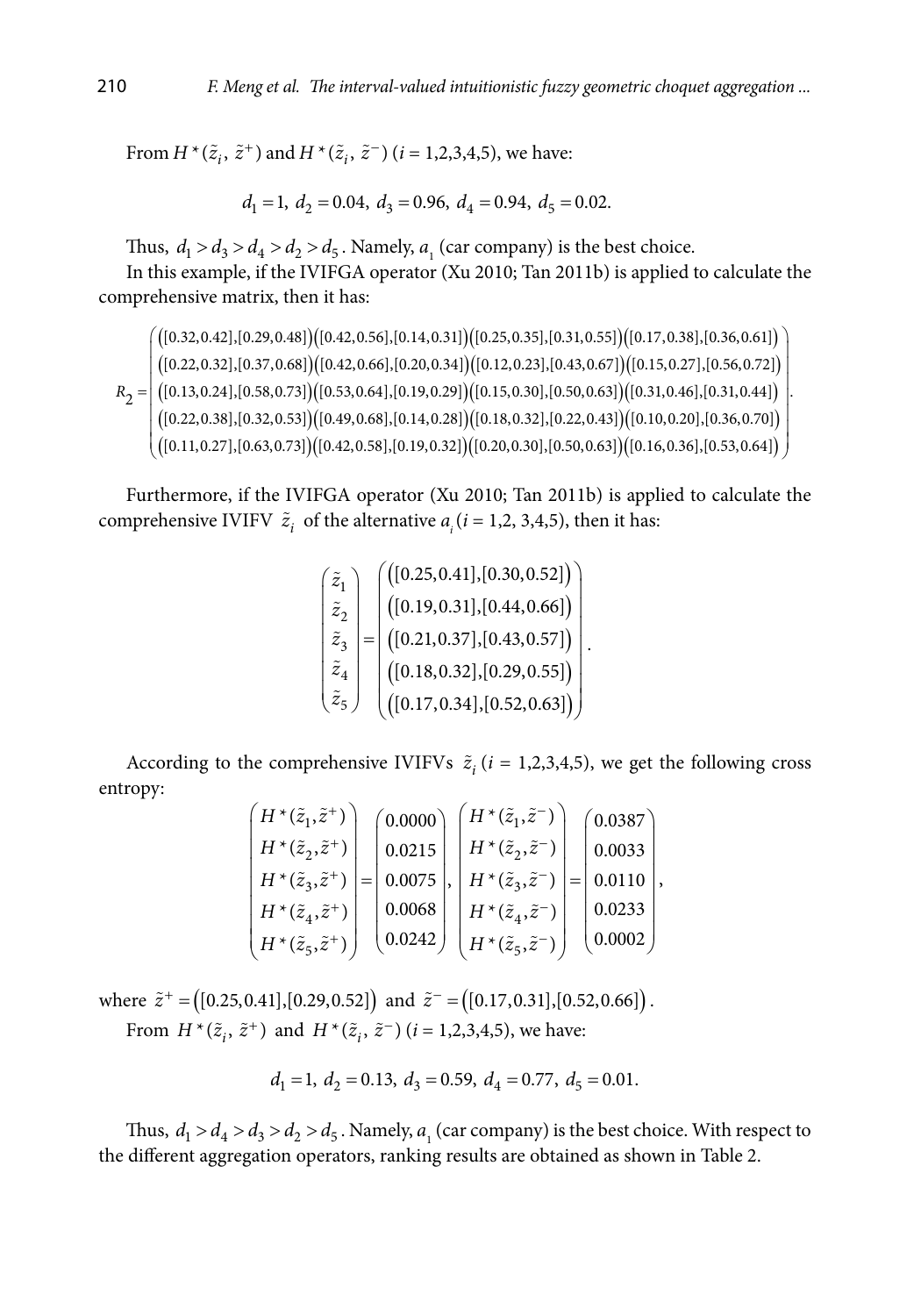| Operator               | Ranking order                 |
|------------------------|-------------------------------|
| The GABIVIFGC operator | $d_3 > d_5 > d_1 > d_4 > d_2$ |
| The IVIFCA operator    | $d_1 > d_2 > d_4 > d_2 > d_5$ |
| The IVIFGA operator    | $d_1 > d_1 > d_2 > d_2 > d_5$ |

Table 2. Ranking results with respect to the different aggregation operators

The ranking results show that different optimal alternatives may be yielded by using different aggregation operators, and thus, the decision makers can properly select the aggregation operators according to the underlying interest and demands to each individual problem.

### **Conclusions**

When we deal with the real decision making problems, it is unreasonable to use the additive measures because the independence among elements in a set usually violates. Based on the Choquet integral and the generalized Banzhaf index, we put forward the GBIVIFGC operator, which not only globally considers the importance of elements or their ordered positions, but also overall reflects the correlations among them or their ordered positions. In order to simplify the complexity of solving a fuzzy measure, we further introduce the GBIVIFGC operator w.r.t. 2- additive measure. Moreover, we give a new cross entropy measure for IVIFSs. When the information about weights of experts and criteria is partly known, the models of getting the optimal 2-additive measures on them are presented, respectively. Then, we develop an approach to pattern recognition and multi-criteria group decision making under interval-valued intuitionistic fuzzy environment. And one thing which is worth pointing out is that when the features, the criteria and the experts are respectively independent, we can get the corresponding methods based on additive measures.

#### **Acknowledgments**

This work was supported by the State Key Program of National Natural Science of China (No. 71431006), the Funds for Creative Research Groups of China (No. 71221061), the Projects of Major International Cooperation NSFC (No. 71210003), the National Natural Science Foundation of China (Nos. 71201089, 71271217, 71201110 and 71271029), the National Science Foundation for Post-doctoral Scientists of China (2014M560655), and the Program for New Century Excellent Talents in University of China (No. NCET-12-0541).

### **References**

Atanassov, K. T. 1986. Intuitionistic fuzzy sets, *Fuzzy Sets and Systems* 20(1): 87–96. [http://dx.doi.org/10.1016/S0165-0114\(86\)80034-3](http://dx.doi.org/10.1016/S0165-0114(86)80034-3)

Atanassov, K. T.; Gargov, G. 1989. Interval valued intuitionistic fuzzy sets, *Fuzzy Sets and Systems* 31(3): 343–349. [http://dx.doi.org/10.1016/0165-0114\(89\)90205-4](http://dx.doi.org/10.1016/0165-0114(89)90205-4)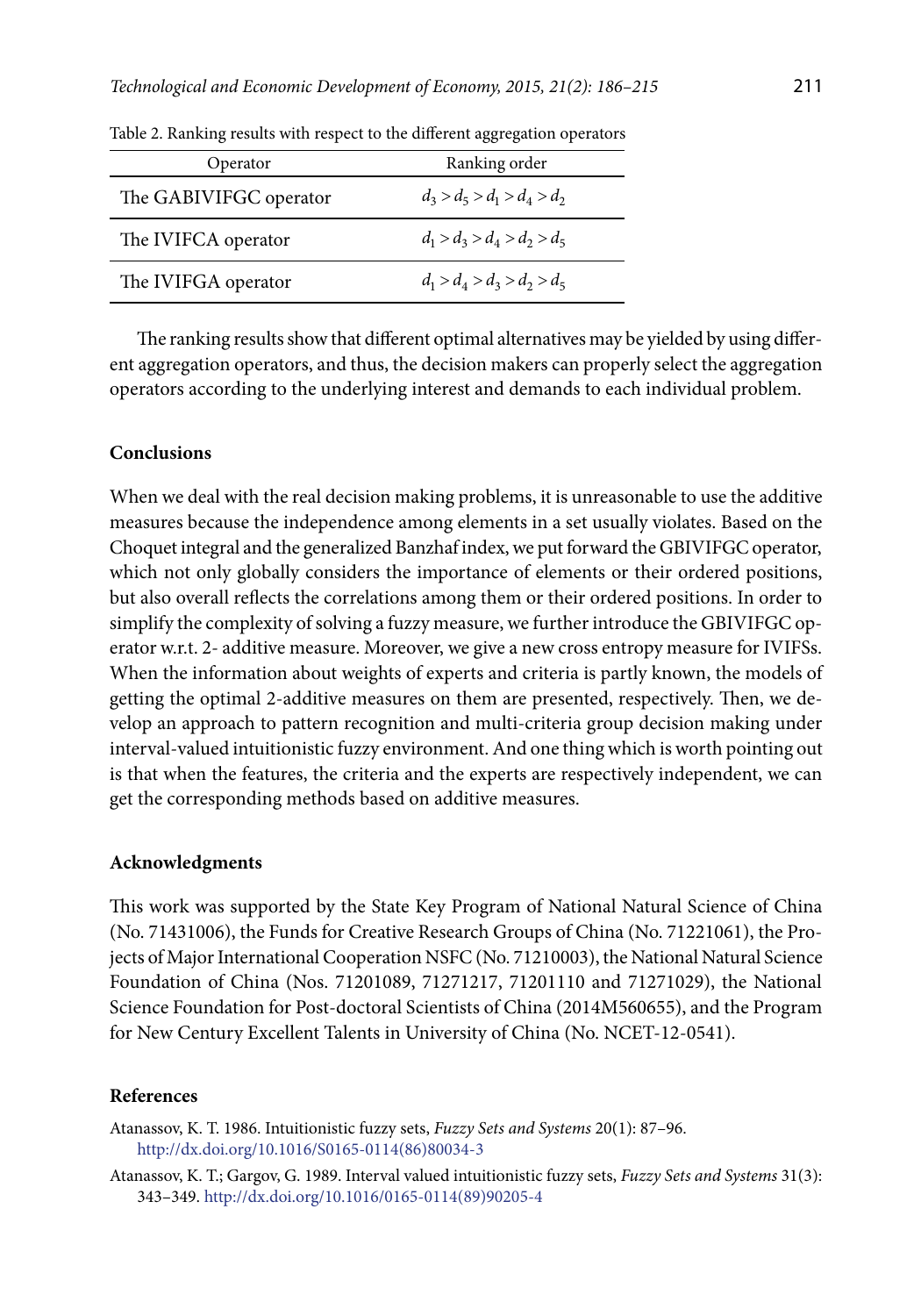- Atanassov, K. T. 1994. Operators over interval-valued intuitionistic fuzzy sets, *Fuzzy Sets and Systems* 64(2): 159–174. [http://dx.doi.org/10.1016/0165-0114\(94\)90331-X](http://dx.doi.org/10.1016/0165-0114(94)90331-X)
- Atanassov, K. T. 1999. *Intuitionistic fuzzy sets: theory and applications*. Heidelberg: Physica-Verlag. <http://dx.doi.org/10.1007/978-3-7908-1870-3>
- Banzhaf, J. 1965.Weighted voting does not work: a mathematical analysis, *Rutgers Law Review* 19: 317–343.
- Bustince, H.; Herrera, F.; Montero, J. 2007. *Fuzzy sets and their extensions: representation, aggregation, and models*. Heidelberg: Springer-Verlag.
- Chen, T. Y.; Li, C. H. 2010. Determining objective weights with intuitionistic fuzzy entropy measures: a comparative analysis, *Information Sciences* 180(21): 4207–4222. <http://dx.doi.org/10.1016/j.ins.2010.07.009>
- Chen, T. Y.; Hsiao, P. W.; Yen, Y. L. 2011. A multicriteria group decision-making approach based on interval-valued intuitionistic fuzzy sets: a comparative perspective, *Expert Systems with Applications* 38(6): 7647–7658. <http://dx.doi.org/10.1016/j.eswa.2010.12.096>
- Choquet, G. 1953. Theory of capacities, *Annales de l'institut Fourier* 5: 131–295.
- De, S. K.; Biswas, R.; Roy, A. R. 2001. An application of intuitionistic fuzzy sets in medical diagnosis, *Fuzzy Sets and Systems* 117(3): 209–213. [http://dx.doi.org/10.1016/S0165-0114\(98\)00235-8](http://dx.doi.org/10.1016/S0165-0114(98)00235-8)
- Dubois, D.; Prade, H. 1988. *Possibility theory: an approach to computerized processing of uncertainty*. New York: Plenum Press.<http://dx.doi.org/10.1007/978-1-4684-5287-7>
- Grabisch, M. 1995. Fuzzy integral in multicriteria decision making, *Fuzzy Sets and Systems* 69(3): 279–298. [http://dx.doi.org/10.1016/0165-0114\(94\)00174-6](http://dx.doi.org/10.1016/0165-0114(94)00174-6)
- Grabisch, M. 1996. The application of fuzzy integrals in multicriteria decision making, *European Journal of Operational Research* 89(3): 445–456. [http://dx.doi.org/10.1016/0377-2217\(95\)00176-X](http://dx.doi.org/10.1016/0377-2217(95)00176-X)
- Grabisch, M. 1997. *k*-order additive discrete fuzzy measures and their representation, *Fuzzy Sets and Systems* 92(2): 167–189. [http://dx.doi.org/10.1016/S0165-0114\(97\)00168-1](http://dx.doi.org/10.1016/S0165-0114(97)00168-1)
- Grabisch, M.; Roubens, M. 1999. An axiomatic approach to the concept of interaction among players in cooperative games, *International Journal of Game Theory* 28(4): 547–565. <http://dx.doi.org/10.1007/s001820050125>
- Grabisch, M.; Murofushi, T.; Sugeno, M. 2000. *Fuzzy measure and integrals*. New York: Physica-Verlag.
- Grabisch, M.; Labreuche, C. 2008. A decade of application of the Choquet and Sugeno integrals in multicriteria decision aid, *Annals of Operations Research* 6(1): 1–44. <http://dx.doi.org/10.1007/s10479-009-0655-8>
- Hung, W. L.; Yang, M. S. 2008. On the J-divergence of intuitionistic fuzzy sets with its application to pattern recognition, *Information Sciences* 178(6): 1641–1650.<http://dx.doi.org/10.1080/03081070600574353>
- Jiang, Y. C.; Tang, Y.; Wang, J.; Tang, S. 2009. Reasoning within intuitionistic fuzzy rough description logics, *Information Sciences* 179(14): 2362–2378.<http://dx.doi.org/10.1016/j.ins.2009.03.001>
- Kojadinovic, I. 2003. Modeling interaction phenomena using fuzzy measures: on the notions of interaction and independence, *Fuzzy Sets and Systems* 135(3): 317–340. [http://dx.doi.org/10.1016/S0165-0114\(02\)00129-X](http://dx.doi.org/10.1016/S0165-0114(02)00129-X)
- Kojadinovic, I. 2005. An axiomatic approach to the measurement of the amount of interaction among criteria or players, *Fuzzy Sets and Systems* 152(3): 417–435.<http://dx.doi.org/10.1016/j.fss.2004.11.006>
- Kullback, S.; Leibler, R. A. 1951. On information and sufficiency, *Annals of Mathematical Statistics* 4: 99–111.
- Labreuche, C.; Grabisch, M. 2003. The Choquet integral for the aggregation of interval scales in multicriteria decision making, *Fuzzy Sets and Systems* 137(1): 11–26. [http://dx.doi.org/10.1016/S0165-0114\(02\)00429-3](http://dx.doi.org/10.1016/S0165-0114(02)00429-3)
- Li, D. F. 2010. TOPSIS-based nonlinear-programming methodology for multiattribute decision making with interval-valued intuitionistic, *IEEE Transactions on Fuzzy Systems* 18(2): 299–311. http://dx.doi.org/[10.1109/TFUZZ.2010.2041009](http://dx.doi.org/10.1109/TFUZZ.2010.2041009)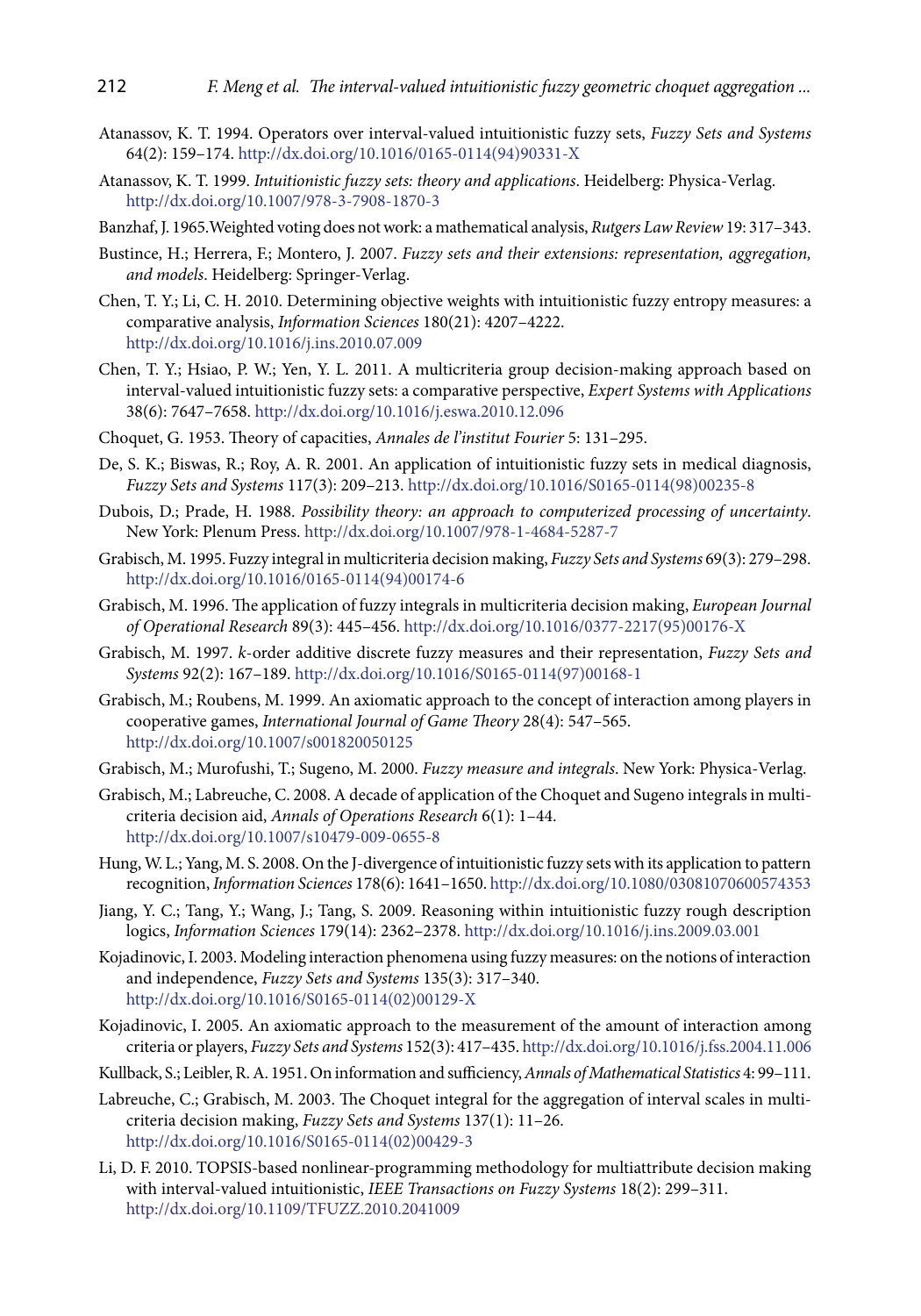- Li, D. F. 2011a. Extension principles for interval-valued intuitionistic fuzzy sets and algebraic operations, *Fuzzy Optimization and Decision Making* 10(1): 45–58.<http://dx.doi.org/10.1007/s10700-010-9095-9>
- Li, D. F. 2011b. Closeness coefficient based nonlinear programming method for interval-valued intuitionistic fuzzy multiattibute decision making with incomplete preference information, *Applied Soft Computing* 11(4): 3402–3418. <http://dx.doi.org/10.1016/j.asoc.2011.01.011>
- Marichal, J. L. 2000. The influence of variables on pseudo-Boolean functions with applications to game theory and multicriteria decision making, *Discrete Applied Mathematics* 107(1–3): 139–164. [http://dx.doi.org/10.1016/S0166-218X\(00\)00264-X](http://dx.doi.org/10.1016/S0166-218X(00)00264-X)
- Miranda, P.; Grabisch, M.; Gil, P. 2002. *p*-Symmetric fuzzy measures, *International Journal of Uncertainty, Fuzziness, and Knowledge-Based Systems* 10(Suppl.): 105–123. <http://dx.doi.org/10.1142/S0218488502001867>
- Nayagam, V. L. G.; Sivaraman, G. 2011. Ranking of interval-valued intuitionistic fuzzy sets, *Applied Soft Computing* 11(4): 3368–3372. <http://dx.doi.org/10.1016/j.asoc.2011.01.008>
- Park, J. H.; Park, Y.; Young, C. K.; Xue, T. 2011. Extension of the TOPSIS method for decision making problems under interval-valued intuitionistic fuzzy environment, *[Applied Mathematical Modelling](http://www.sciencedirect.com/science/journal/0307904X)* 35(5): 2544–2556.<http://dx.doi.org/10.1016/j.apm.2010.11.025>
- Shannon, C. E. 1948. A mathematical theory of communication, *Bell System Technical Journal* 27: 379–423. <http://dx.doi.org/10.1002/j.1538-7305.1948.tb01338.x>
- Shang, X. G.; Jiang, W. S. 1997. A note on fuzzy information measures, *[Pattern Recognition Letters](http://www.journals.elsevier.com/pattern-recognition-letters/)* 18(5): 425–432. [http://dx.doi.org/10.1016/S0167-8655\(97\)00028-7](http://dx.doi.org/10.1016/S0167-8655(97)00028-7)
- Sugeno, M. 1974. *Theory of fuzzy integral and its application*: Doctorial Dissertation. Tokyo Institute of Technology.
- Tan, C. Q. 2011a. Generalized intuitionistic fuzzy geometric aggregation operator and its application to multi-criteria group decision making, *Soft Computing* 15(5): 867–876. <http://dx.doi.org/10.1007/s00500-010-0554-6>
- Tan, C. Q. 2011b. A multi-criteria interval-valued intuitionistic fuzzy group decision making with Choquet integral-based TOPSIS, *Expert Systems with Applications* 38(4): 3023–3033. <http://dx.doi.org/10.1016/j.eswa.2010.08.092>
- Tan, C. Q.; Chen, X. H. 2010a. Induced Choquet ordered averaging operator and its application to group decision making, *[International Journal of Intelligent Systems](http://www.informatik.uni-trier.de/~ley/db/journals/ijis/ijis25.html)* 25(1): 59–82. <http://dx.doi.org/10.1002/int.v25:1>
- Tan, C. Q.; Chen, X. H. 2010b. Intuitionistic fuzzy Choquet integral operator for multi-criteria decision making, *Expert Systems with Applications* 37(1): 149–157.<http://dx.doi.org/10.1016/j.eswa.2009.05.005>
- Tan, C. Q.; Chen, X. H. 2011. Induced intuitionistic fuzzy Choquet integral operator for multi-criteria decision making, *[International Journal of Intelligent Systems](http://www.informatik.uni-trier.de/~ley/db/journals/ijis/ijis25.html)* 26(7): 659–686. <http://dx.doi.org/10.1002/int.20489>
- Tan, C. Q.; Wu, D. S. D.; Ma, B. J. 2011. Group decision making with linguistic preference relations with application to supplier selection, *Expert Systems with Applications* 38(12): 14382–14389. <http://dx.doi.org/10.1016/j.eswa.2011.04.036>
- Wang, P. 2009. QoS-aware web services selection with intuitionistic fuzzy set under consumer's vague Perception, *Expert Systems with Applications* 36(3): 4460–4466. <http://dx.doi.org/10.1016/j.eswa.2008.05.007>
- Wang, J. Q.; Li, J. J. 2011. Multi-criteria fuzzy decision-making method based on cross entropy and score functions, *Expert Systems with Applications* 38(1): 1032–1038. <http://dx.doi.org/10.1016/j.eswa.2010.07.137>
- Xia, M. M.; Xu, Z. S. 2012. Entropy/cross entropy-based group decision making under intuitionistic fuzzy environment, *Information Fusion* 13(1): 31–47.<http://dx.doi.org/10.1016/j.inffus.2010.12.001>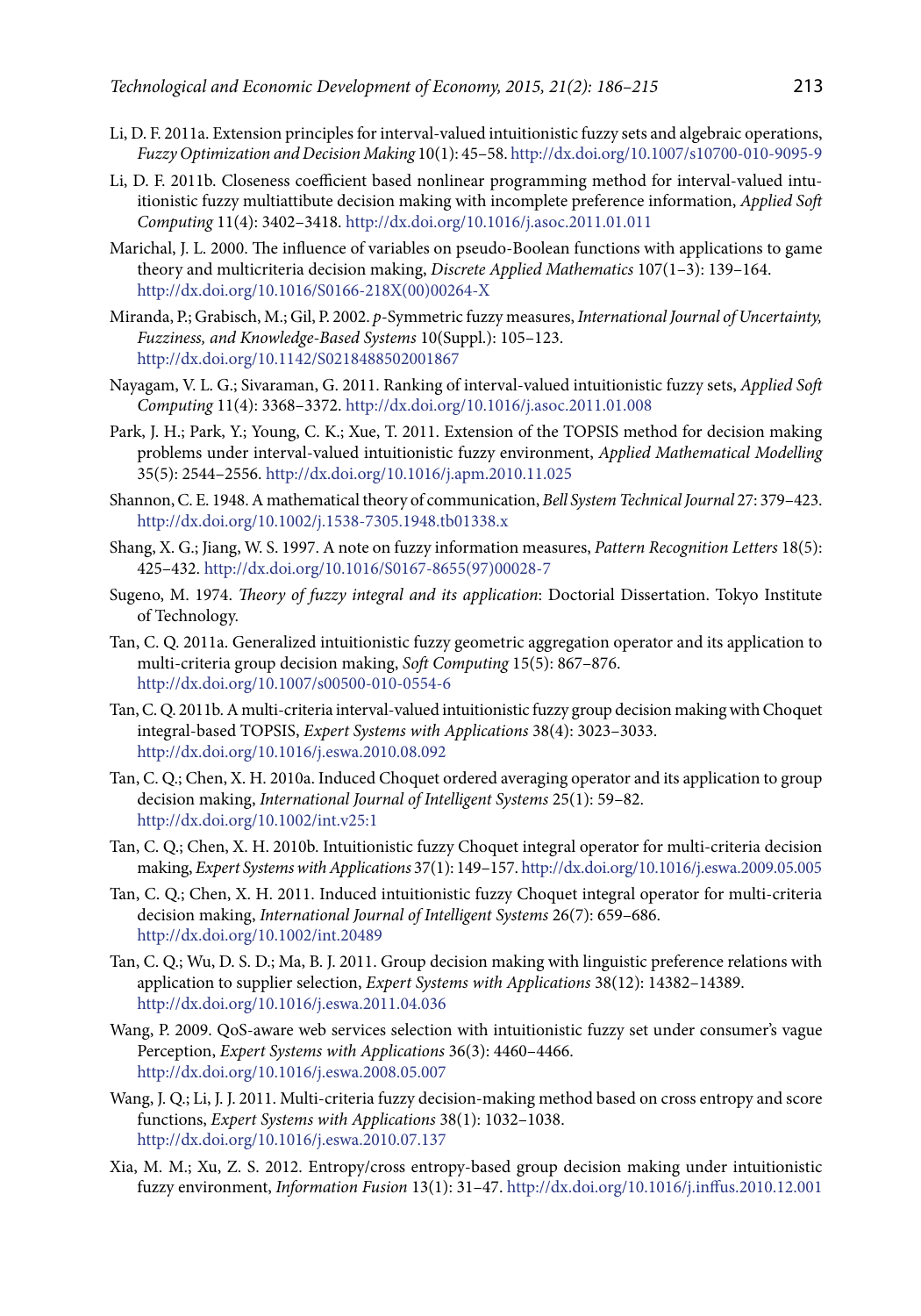- Xu, Z. S.; Yager, R. R. 2006. Some geometric aggregation operators based on intuitionistic fuzzy sets, *International Journal of General Systems* 35(4): 417–433.<http://dx.doi.org/10.1080/03081070600574353>
- Xu, Z. S. 2007a. Intuitionistic fuzzy aggregation operators, *IEEE Transactions on Fuzzy Systems* 15(6): 1179–1187. <http://dx.doi.org/10.1109/TFUZZ.2006.890678>
- Xu, Z. S. 2007b. Methods for aggregating interval-valued intuitionistic fuzzy information and their application to decision making, *Control and Decision* 22(2): 215–219.
- Xu, Z. S. 2007c. Intuitionistic preference relations and their application in group decision making, *Information Sciences* 177(11): 2363–2379.<http://dx.doi.org/10.1016/j.ins.2006.12.019>
- Xu, Z. S.; Chen, J. 2007. On geometric aggregation over interval-valued intuitionistic fuzzy information, in *Fourth International Conference on Fuzzy Systems and Knowledge Discovery (FSKD)*, 24–27 August 2007, Haikou, 2: 466–471.<http://dx.doi.org/10.1109/FSKD.2007.427>
- Xu, Z. S. 2008. Dynamic intuitionistic fuzzy multi-attribute decision making, *International Journal of Approximate Reasoning* 48(1): 246–262. <http://dx.doi.org/10.1016/j.ijar.2007.08.008>
- Xu, Z. S.; Chen, J.; Wu, J. J. 2008. Clustering algorithm for intuitionistic fuzzy sets, *Information Sciences* 178(19): 3775–3790.<http://dx.doi.org/10.1016/j.ins.2008.06.008>
- Xu, Z. S.; Cai, X. Q. 2010a. Recent advances in intuitionistic fuzzy information aggregation, *Fuzzy Optimum and Decision Making* 9(4): 359–381. <http://dx.doi.org/10.1007/s10700-010-9090-1>
- Xu, Z. S.; Cai, X. Q. 2010b. Nonlinear optimization models for multiple attribute group decision making with intuitionistic fuzzy information, *International Journal of Intelligent Systems* 25(6): 489–513. <http://dx.doi.org/10.1002/int.20409>
- Xu, Z. S.; Hu, H. 2010. Projection models for intuitionistic fuzzy multiple attribute decision making, *International Journal of Information Technology and Decision Making* 9(2): 267–280. <http://dx.doi.org/10.1142/S0219622010003816>
- Xu, Z. S. 2010. Choquet integrals of weighted intuitionistic fuzzy information, *Information Sciences* 180(5): 726–736. <http://dx.doi.org/10.1016/j.ins.2009.11.011>
- Yager, R. R. 2003. Induced aggregation operators, *Fuzzy Sets and Systems* 137(1): 59–69. [http://dx.doi.org/10.1016/S0165-0114\(02\)00432-3](http://dx.doi.org/10.1016/S0165-0114(02)00432-3)
- Yager, R. R. 2009. Some aspects of intuitionistic fuzzy sets, *Fuzzy Optimization and Decision Making* 8(1): 67–90.<http://dx.doi.org/10.1007/s10700-009-9052-7>
- Ye, J. 2010. Multicriteria fuzzy decision-making method using entropy weights-based correlation coefficients of interval-valued intuitionistic fuzzy sets, *[Applied Mathematical Modelling](http://www.sciencedirect.com/science/journal/0307904X)* 34(12): 3864–3870. <http://dx.doi.org/10.1016/j.apm.2010.03.025>
- Ye, J. 2011. Fuzzy cross entropy of interval-valued intuitionistic fuzzy sets and its optimal decision-making method based on the weights of alternatives, *Expert Systems with Applications* 38(5): 6179–6183. <http://dx.doi.org/10.1016/j.eswa.2010.11.052>
- Yue, Z. L. 2011. Deriving decision maker's weights based on distance measure for interval-valued intuitionistic fuzzy group decision making, *Expert Systems with Applications* 381(9): 1665–11670.
- Zadeh, L. A. 1965. Fuzzy sets, *Information Control* 8(3): 338–353. [http://dx.doi.org/10.1016/S0019-9958\(65\)90241-X](http://dx.doi.org/10.1016/S0019-9958(65)90241-X)
- Zhang, H. M.; Yu, L. Y. 2012. MADM method based on cross entropy and extended TOPSIS with intervalvalued intuitionistic fuzzy sets, *Knowledge-Based Systems* 30(1): 115–120. <http://dx.doi.org/10.1016/j.knosys.2012.01.003>
- Zhang, X. M.; Xu, Z. S.; Yu, X. H. 2011. Shapley value and Choquet integral-based operators for aggregating correlated intuitionistic fuzzy information, *Information: An International Interdisciplinary Journal* 14(6): 1847–1858.